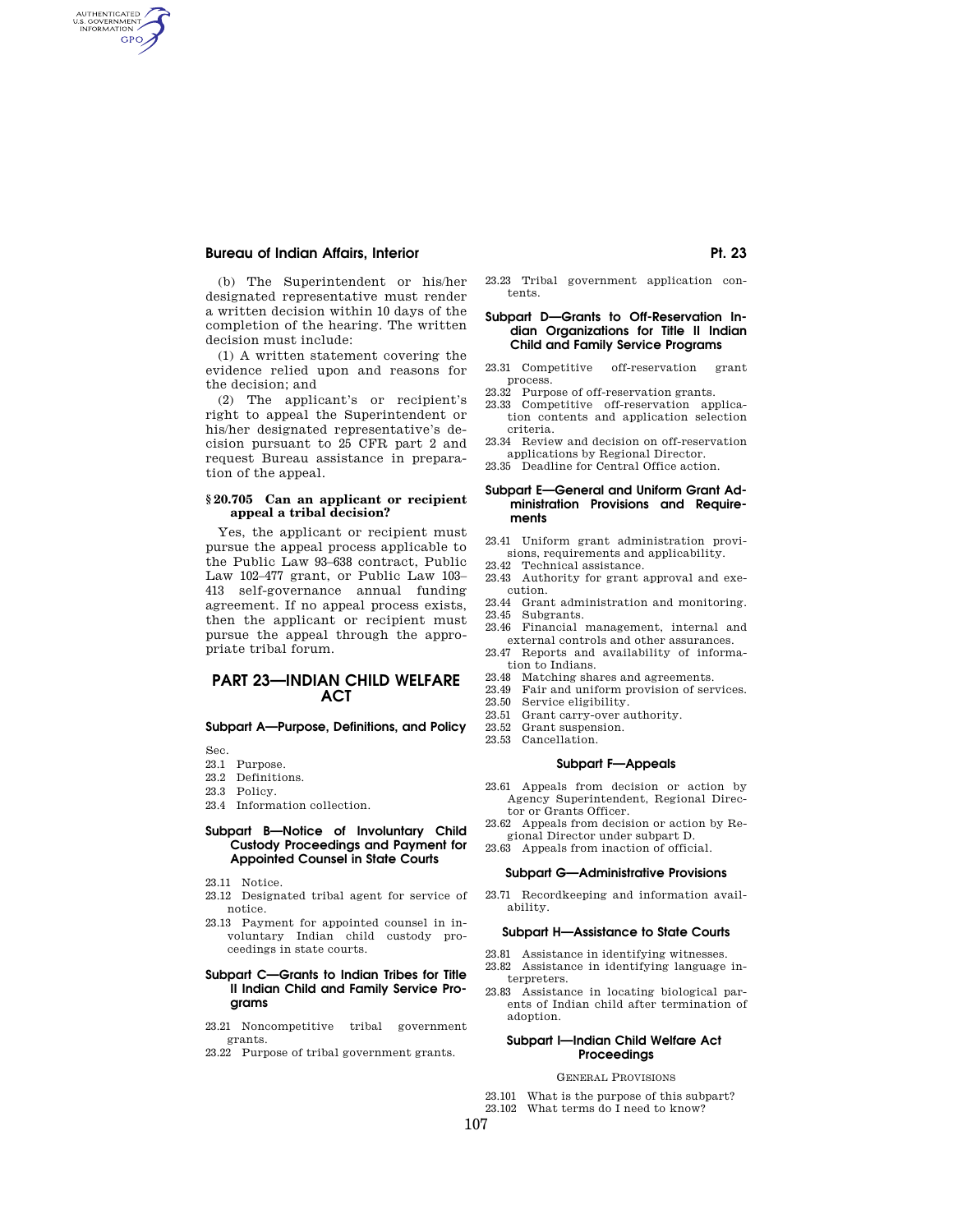## **§ 23.1 25 CFR Ch. I (4–1–21 Edition)**

- 23.103 When does ICWA apply?
- 23.104 What provisions of this subpart apply to each type of child-custody proceeding?
- 23.105 How do I contact a Tribe under the regulations in this subpart?
- 23.106 How does this subpart interact with State and Federal laws?

#### PRETRIAL REQUIREMENTS

- 23.107 How should a State court determine if there is reason to know the child is an Indian child?
- 23.108 Who makes the determination as to whether a child is a member, whether a child is eligible for membership, or whether a biological parent is a member of a Tribe?
- 23.109 How should a State court determine an Indian child's Tribe when the child may be a member or eligible for membership in more than one Tribe?
- 23.110 When must a State court dismiss an action?
- 23.111 What are the notice requirements for a child-custody proceeding involving an Indian child?
- 23.112 What time limits and extensions
- apply? 23.113 What are the standards for emergency proceedings involving an Indian child?
- 23.114 What are the requirements for determining improper removal?

PETITIONS TO TRANSFER TO TRIBAL COURT

- 23.115 How are petitions for transfer of a proceeding made?
- 23.116 What happens after a petition for transfer is made?
- 23.117 What are the criteria for ruling on transfer petitions?
- 23.118 How is a determination of ''good cause'' to deny transfer made?
- 23.119 What happens after a petition for transfer is granted?
- ADJUDICATION OF INVOLUNTARY PROCEEDINGS
- 23.120 How does the State court ensure that active efforts have been made?
- 23.121 What are the applicable standards of evidence?
- 23.122 Who may serve as a qualified expert witness?
- 23.123 [Reserved]

#### VOLUNTARY PROCEEDINGS

- 23.124 What actions must a State court undertake in voluntary proceedings?
- 23.125 How is consent obtained?
- 23.126 What information must a consent document contain?
- 23.127 How is withdrawal of consent to a foster-care placement achieved?
- 23.128 How is withdrawal of consent to a termination of parental rights or adoption achieved?

## **DISPOSITIONS**

- 23.129 When do the placement preferences apply?
- 23.130 What placement preferences apply in adoptive placements?
- 23.131 What placement preferences apply in foster-care or preadoptive placements?
- 23.132 How is a determination of ''good cause'' to depart from the placement preferences made?

## ACCESS

- 23.133 Should courts allow participation by alternative methods?
- 23.134 Who has access to reports and records during a proceeding?
- 23.135 [Reserved]

## POST-TRIAL RIGHTS & RESPONSIBILITIES

- 23.136 What are the requirements for vacating an adoption based on consent having been obtained through fraud or duress?
- 23.137 Who can petition to invalidate an action for certain ICWA violations?
- 23.138 What are the rights to information about adoptees' Tribal affiliations?
- 23.139 Must notice be given of a change in an adopted Indian child's status?

#### RECORDKEEPING

- 23.140 What information must States furnish to the Bureau of Indian Affairs?
- 23.141 What records must the State maintain?
- 23.142 How does the Paperwork Reduction Act affect this subpart?

#### EFFECTIVE DATE

23.143 How does this subpart apply to pending proceedings?

#### SEVERABILITY

23.144 What happens if some portion of this part is held to be invalid by a court of competent jurisdiction?

AUTHORITY: 5 U.S.C. 301; 25 U.S.C. 2, 9, 1901– 1952.

SOURCE: 59 FR 2256, Jan. 13, 1994, unless otherwise noted.

EDITORIAL NOTE: Nomenclature changes to part 23 appear at 79 FR 27190, May 13, 2014.

# **Subpart A—Purpose, Definitions, and Policy**

# **§ 23.1 Purpose.**

The purpose of the regulations in this part is to govern the provision of funding for, and the administration of Indian child and family service programs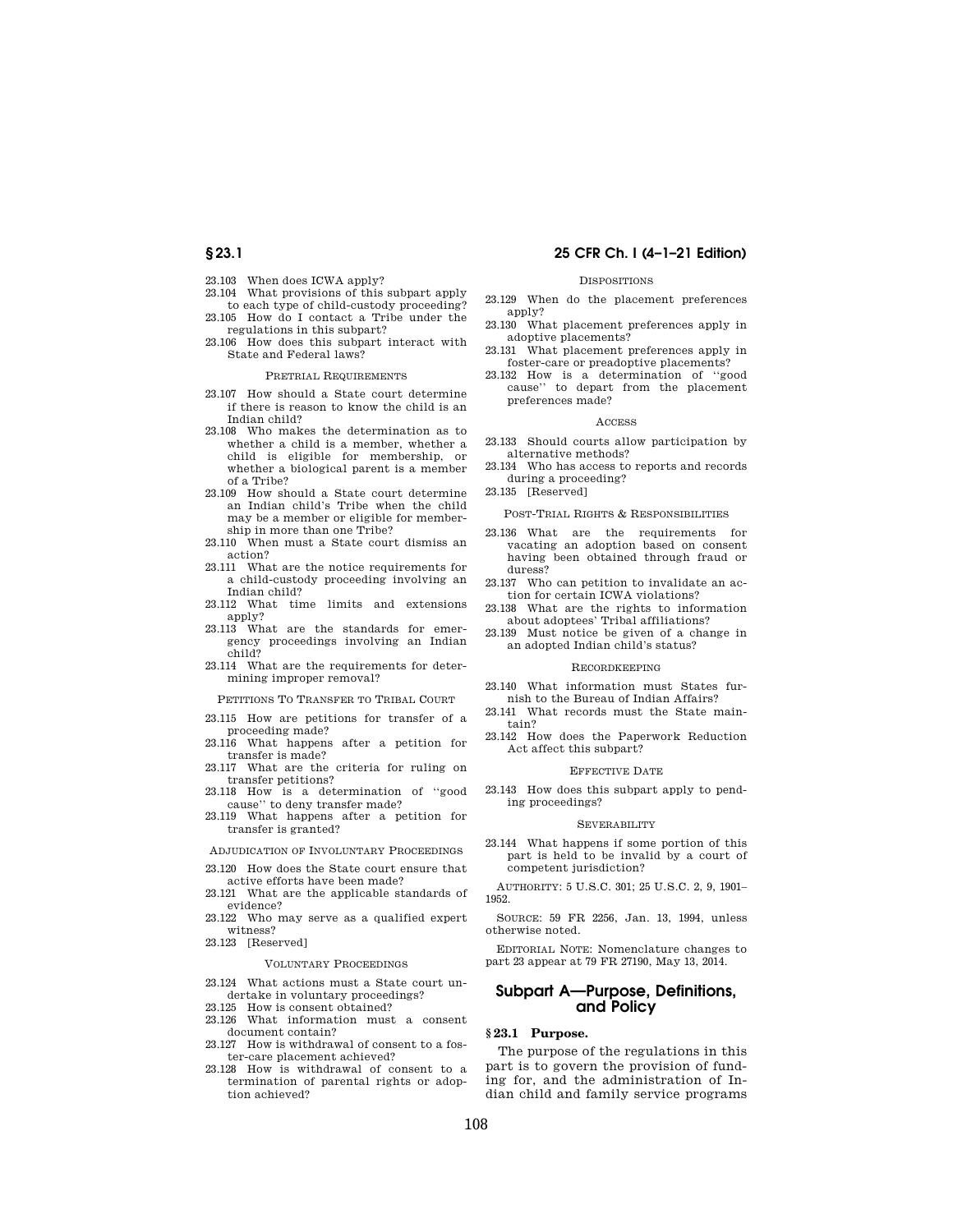as authorized by the Indian Child Welfare Act of 1978 (Pub. L. 95–608, 92 Stat. 3069, 25 U.S.C. 2, 9, 1901–1952).

## **§ 23.2 Definitions.**

*Act* means the Indian Child Welfare Act (ICWA), Pub. L. 95–608, 92 Stat. 3069, 25 U.S.C. 1901 *et seq.* 

*Active efforts* means affirmative, active, thorough, and timely efforts intended primarily to maintain or reunite an Indian child with his or her family. Where an agency is involved in the child-custody proceeding, active efforts must involve assisting the parent or parents or Indian custodian through the steps of a case plan and with accessing or developing the resources necessary to satisfy the case plan. To the maximum extent possible, active efforts should be provided in a manner consistent with the prevailing social and cultural conditions and way of life of the Indian child's Tribe and should be conducted in partnership with the Indian child and the Indian child's parents, extended family members, Indian custodians, and Tribe. Active efforts are to be tailored to the facts and circumstances of the case and may include, for example:

(1) Conducting a comprehensive assessment of the circumstances of the Indian child's family, with a focus on safe reunification as the most desirable goal;

(2) Identifying appropriate services and helping the parents to overcome barriers, including actively assisting the parents in obtaining such services;

(3) Identifying, notifying, and inviting representatives of the Indian child's Tribe to participate in providing support and services to the Indian child's family and in family team meetings, permanency planning, and resolution of placement issues;

(4) Conducting or causing to be conducted a diligent search for the Indian child's extended family members, and contacting and consulting with extended family members to provide family structure and support for the Indian child and the Indian child's parents;

(5) Offering and employing all available and culturally appropriate family preservation strategies and facilitating the use of remedial and rehabilitative services provided by the child's Tribe;

(6) Taking steps to keep siblings together whenever possible;

(7) Supporting regular visits with parents or Indian custodians in the most natural setting possible as well as trial home visits of the Indian child during any period of removal, consistent with the need to ensure the health, safety, and welfare of the child;

(8) Identifying community resources including housing, financial, transportation, mental health, substance abuse, and peer support services and actively assisting the Indian child's parents or, when appropriate, the child's family, in utilizing and accessing those resources;

(9) Monitoring progress and participation in services;

(10) Considering alternative ways to address the needs of the Indian child's parents and, where appropriate, the family, if the optimum services do not exist or are not available;

(11) Providing post-reunification services and monitoring.

*Assistant Secretary* means the Assistant Secretary—Indian Affairs, the Department of the Interior.

*Bureau of Indian Affairs* (BIA) means the Bureau of Indian Affairs, the Department of the Interior.

*Child-custody proceeding.* (1) ''Childcustody proceeding'' means and includes any action, other than an emergency proceeding, that may culminate in one of the following outcomes:

(i) *Foster-care placement,* which is any action removing an Indian child from his or her parent or Indian custodian for temporary placement in a foster home or institution or the home of a guardian or conservator where the parent or Indian custodian cannot have the child returned upon demand, but where parental rights have not been terminated;

(ii) *Termination of parental rights,*  which is any action resulting in the termination of the parent-child relationship;

(iii) *Preadoptive placement,* which is the temporary placement of an Indian child in a foster home or institution after the termination of parental rights, but prior to or in lieu of adoptive placement; or

(iv) *Adoptive placement,* which is the permanent placement of an Indian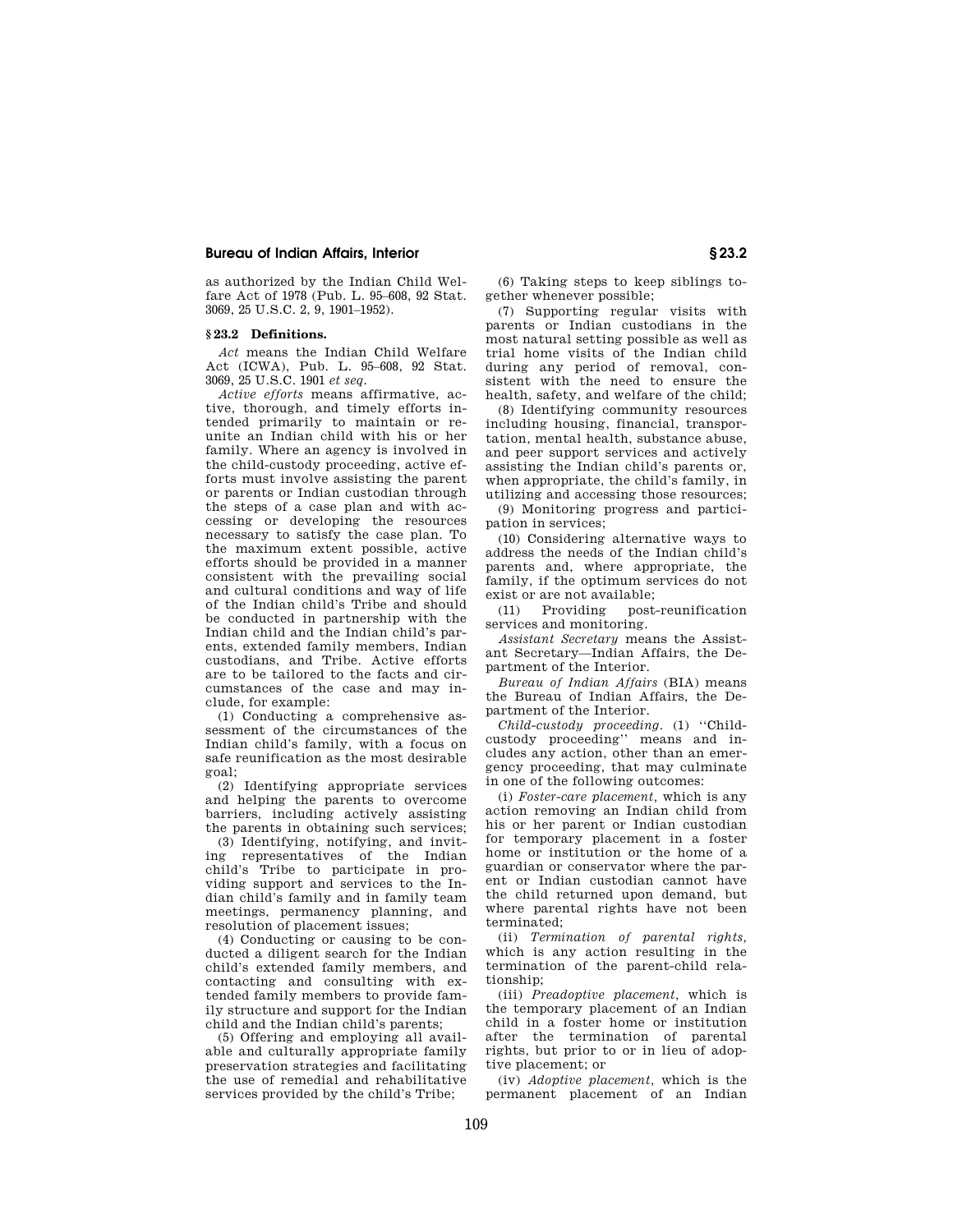child for adoption, including any action resulting in a final decree of adoption.

(2) An action that may culminate in one of these four outcomes is considered a separate child-custody proceeding from an action that may culminate in a different one of these four outcomes. There may be several childcustody proceedings involving any given Indian child. Within each childcustody proceeding, there may be several hearings. If a child is placed in foster care or another out-of-home placement as a result of a status offense, that status offense proceeding is a child-custody proceeding.

*Consortium* means an association or partnership of two or more eligible applicants who enter into an agreement to administer a grant program and to provide services under the grant to Indian residents in a specific geographical area when it is administratively feasible to provide an adequate level of services within the area.

*Continued custody* means physical custody or legal custody or both, under any applicable Tribal law or Tribal custom or State law, that a parent or Indian custodian already has or had at any point in the past. The biological mother of a child has had custody of a child.

*Custody* means physical custody or legal custody or both, under any applicable Tribal law or Tribal custom or State law. A party may demonstrate the existence of custody by looking to Tribal law or Tribal custom or State law.

*Domicile* means:

(1) For a parent or Indian custodian, the place at which a person has been physically present and that the person regards as home; a person's true, fixed, principal, and permanent home, to which that person intends to return and remain indefinitely even though the person may be currently residing elsewhere.

(2) For an Indian child, the domicile of the Indian child's parents or Indian custodian or guardian. In the case of an Indian child whose parents are not married to each other, the domicile of the Indian child's custodial parent.

*Emergency proceeding* means and includes any court action that involves an emergency removal or emergency placement of an Indian child.

*Extended family member* is defined by the law or custom of the Indian child's Tribe or, in the absence of such law or custom, is a person who has reached age 18 and who is the Indian child's grandparent, aunt or uncle, brother or sister, brother-in-law or sister-in-law, niece or nephew, first or second cousin, or stepparent.

*Grant* means a written agreement between the BIA and the governing body of an Indian tribe or Indian organization wherein the BIA provides funds to the grantee to plan, conduct or administer specific programs, services, or activities and where the administrative and programmatic provisions are specifically delineated.

*Grantee* means the tribal governing body of an Indian tribe or Board of Directors of an Indian organization responsible for grant administration.

*Grants officer* means an officially designated officer who administers ICWA grants awarded by the Bureau of Indian Affairs, the Department of the Interior.

*Hearing* means a judicial session held for the purpose of deciding issues of fact, of law, or both.

*Indian* means any person who is a member of an Indian tribe, or who is an Alaska Native and a member of a Regional Corporation as defined in section 7 of the Alaska Native Claims Settlement Act, 43 U.S.C. 1606.

*Indian child* means any unmarried person who is under age 18 and either: (1) Is a member or citizen of an In-

dian Tribe; or (2) Is eligible for membership or citi-

zenship in an Indian Tribe and is the biological child of a member/citizen of an Indian Tribe.

*Indian child's Tribe* means:

(1) The Indian Tribe in which an Indian child is a member or eligible for membership; or

(2) In the case of an Indian child who is a member of or eligible for membership in more than one Tribe, the Indian Tribe described in §23.109.

*Indian custodian* means any Indian who has legal custody of an Indian child under applicable Tribal law or custom or under applicable State law, or to whom temporary physical care,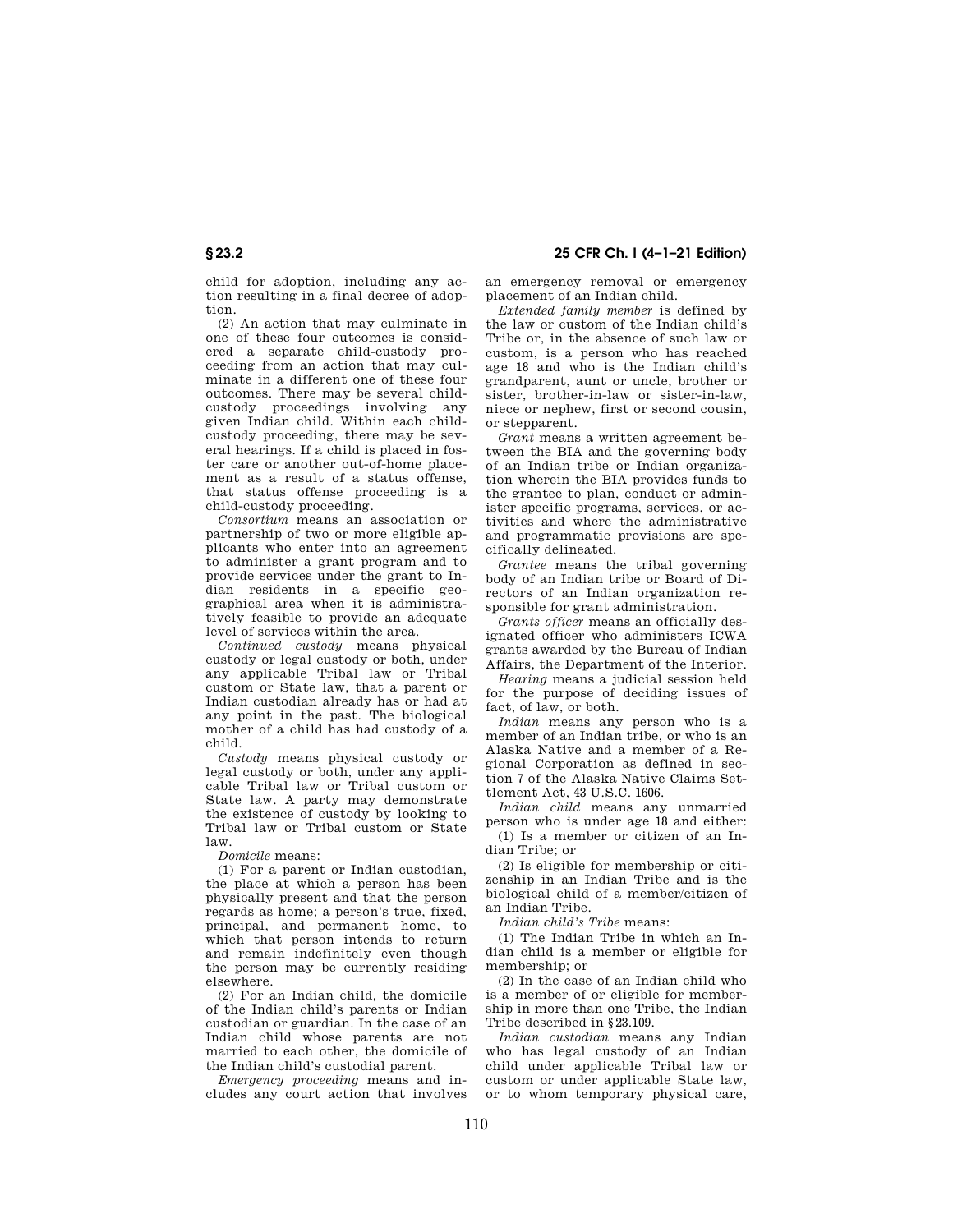custody, and control has been transferred by the parent of such child. An Indian may demonstrate that he or she is an Indian custodian by looking to Tribal law or Tribal custom or State law.

*Indian foster home* means a foster home where one or more of the licensed or approved foster parents is an ''Indian'' as defined in 25 U.S.C. 1903(3).

*Indian organization,* solely for purposes of eligibility for grants under subpart D of this part, means any legally established group, association, partnership, corporation, or other legal entity which is owned or controlled by Indians, or a majority (51 percent or more) of whose members are Indians.

*Indian preference* means preference and opportunities for employment and training provided to Indians in the administration of grants in accordance with section 7 (b) of the Indian Self-Determination and Education Assistance Act (25 U.S.C. 450).

*Indian tribe* means any Indian tribe, band, nation, or other organized group or community of Indians federally recognized as eligible for the services provided to Indians by the Secretary because of their status as Indians, including any Alaska Native village as defined in section 3 (c) of the Alaska Native Claims Settlement Act, 43 U.S.C.  $1602 (c)$ .

*Involuntary proceeding* means a childcustody proceeding in which the parent does not consent of his or her free will to the foster-care, preadoptive, or adoptive placement or termination of parental rights or in which the parent consents to the foster-care, preadoptive, or adoptive placement under threat of removal of the child by a State court or agency.

*Off-reservation ICWA program* means an ICWA program administered in accordance with 25 U.S.C. 1932 by an offreservation Indian organization.

*Parent* or *parents* means any biological parent or parents of an Indian child, or any Indian who has lawfully adopted an Indian child, including adoptions under Tribal law or custom. It does not include an unwed biological father where paternity has not been acknowledged or established.

*Reservation* means Indian country as defined in 18 U.S.C 1151 and any lands, not covered under that section, title to which is held by the United States in trust for the benefit of any Indian Tribe or individual or held by any Indian Tribe or individual subject to a restriction by the United States against alienation.

*Secretary* means the Secretary of the Interior or the Secretary's authorized representative acting under delegated authority.

*Service areas solely for newly recognized or restored Indian tribes without established reservations* means those service areas congressionally established by Federal law to be the equivalent of a reservation for the purpose of determining the eligibility of a newly recognized or restored Indian tribe and its members for all Federal services and benefits.

*State court* means any agent or agency of a state, including the District of Columbia or any territory or possession of the United States, or any political subdivision empowered by law to terminate parental rights or to make foster care placements, preadoptive placements, or adoptive placements.

*Status offenses* mean offenses that would not be considered criminal if committed by an adult; they are acts prohibited only because of a person's status as a minor (*e.g.,* truancy, incorrigibility).

*Subgrant* means a secondary grant that undertakes part of the obligations of the primary grant, and assumes the legal and financial responsibility for the funds awarded and for the performance of the grant-supported activity.

*Technical assistance* means the provision of oral, written, or other relevant information and assistance to prospective grant applicants in the development of their grant proposals. Technical assistance may include a preliminary review of an application to assist the applicant in identifying the strengths and weaknesses of the proposal, ongoing program planning, design and evaluation, and such other program-specific assistance as is necessary for ongoing grant administration and management.

*Title II* means title II of Public Law 95–608, the Indian Child Welfare Act of 1978, which authorizes the Secretary to make grants to Indian tribes and off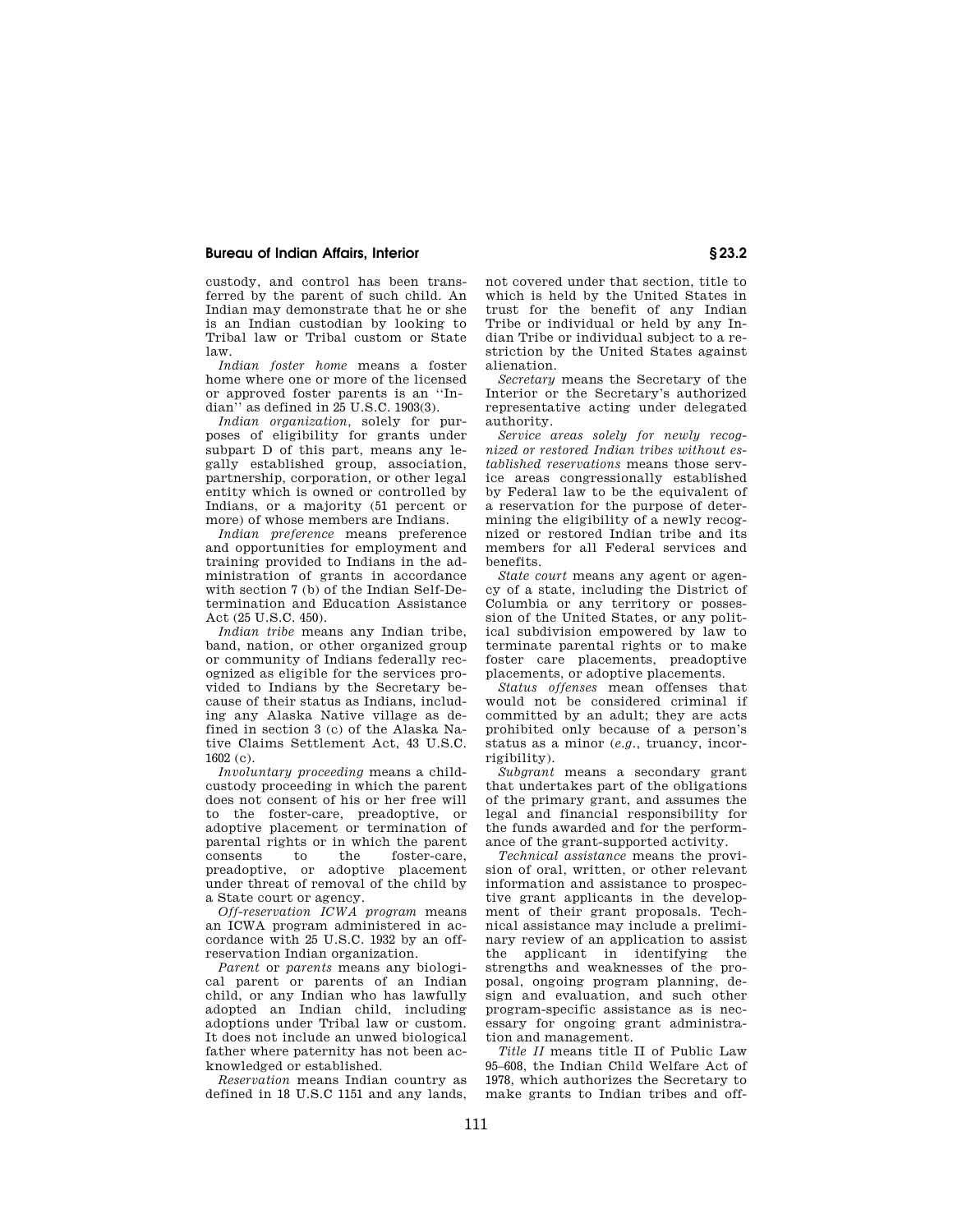**§ 23.3 25 CFR Ch. I (4–1–21 Edition)** 

reservation Indian organizations for the establishment and operation of Indian child and family service programs.

*Tribal court* means a court with jurisdiction over child-custody proceedings and which is either a Court of Indian Offenses, a court established and operated under the code or custom of an Indian Tribe, or any other administrative body of a Tribe vested with authority over child-custody proceedings.

*Tribal government* means the federally recognized governing body of an Indian tribe.

*Upon demand* means that the parent or Indian custodian can regain custody simply upon verbal request, without any formalities or contingencies.

*Value* means face, par, or market value, or cost price, either wholesale or retail, whichever is greater.

*Voluntary proceeding* means a childcustody proceeding that is not an involuntary proceeding, such as a proceeding for foster-care, preadoptive, or adoptive placement that either parent, both parents, or the Indian custodian has, of his or her or their free will, without a threat of removal by a State agency, consented to for the Indian child, or a proceeding for voluntary termination of parental rights.

[59 FR 2256, Jan. 13, 1994, as amended at 81 FR 38864, June 14, 2016]

# **§ 23.3 Policy.**

In enacting the Indian Child Welfare Act of 1978, Pub. L. 95–608, the Congress has declared that it is the policy of this Nation to protect the best interests of Indian children and to promote the stability and security of Indian tribes and Indian families by the establishment of minimum Federal standards to prevent the arbitrary removal of Indian children from their families and tribes and to ensure that measures which prevent the breakup of Indian families are followed in child custody proceedings (25 U.S.C. 1902). Indian child and family service programs receiving title II funds and operated by federally recognized Indian tribes and off-reservation Indian organizations shall reflect the unique values of Indian culture and promote the stability and security of Indian children, Indian families and Indian communities. It is the policy of the Bureau of Indian Affairs to emphasize and facilitate the comprehensive design, development and implementation of Indian child and family service programs in coordination with other Federal, state, local, and tribal programs which strengthen and preserve Indian families and Indian tribes.

## **§ 23.4 Information collection.**

(a) The information collection requirements contained in §23.13 of this part have been approved by the Office of Management and Budget (OMB) under 44 U.S.C. 3501 *et seq.,* and assigned clearance number 1076–0111.

(1) This information will be used to determine eligibility for payment of legal fees for indigent Indian parents and Indian custodians, involved in involuntary Indian child custody proceedings in state courts, who are not eligible for legal services through other mechanisms. Response to this request is required to obtain a benefit.

(2) Public reporting for this information collection is estimated to average 10 hours per response, including the time for reviewing instructions, gathering and maintaining data, and completing and reviewing the information collection. Direct comments regarding the burden estimate or any aspect of this information collection should be mailed or hand-delivered to the Bureau of Indian Affairs, Information Collection Clearance Officer, Room 336–SIB, 1849 C Street, NW., Washington, DC 20240; and the Office of Information and Regulatory Affairs Paperwork Reduction Project—1076–0111, Office of Management and Budget, Washington, DC 20503.

(b) The information collection requirements contained in §§23.21; 23.31; 23.46; 23.47, and 23.71 have been approved by the Office of Management and Budget under 44 U.S.C. 3501 *et seq.*  and assigned clearance number 1076– 0131. The information collection requirements under §§23.21 and 23.31 are collected in the form of ICWA grant applications from Indian tribes and offreservation Indian organizations. A response to this request is required to obtain grant funds. The information collection requirements under §23.46 are collected in compliance with applicable OMB circulars on financial management, internal and external controls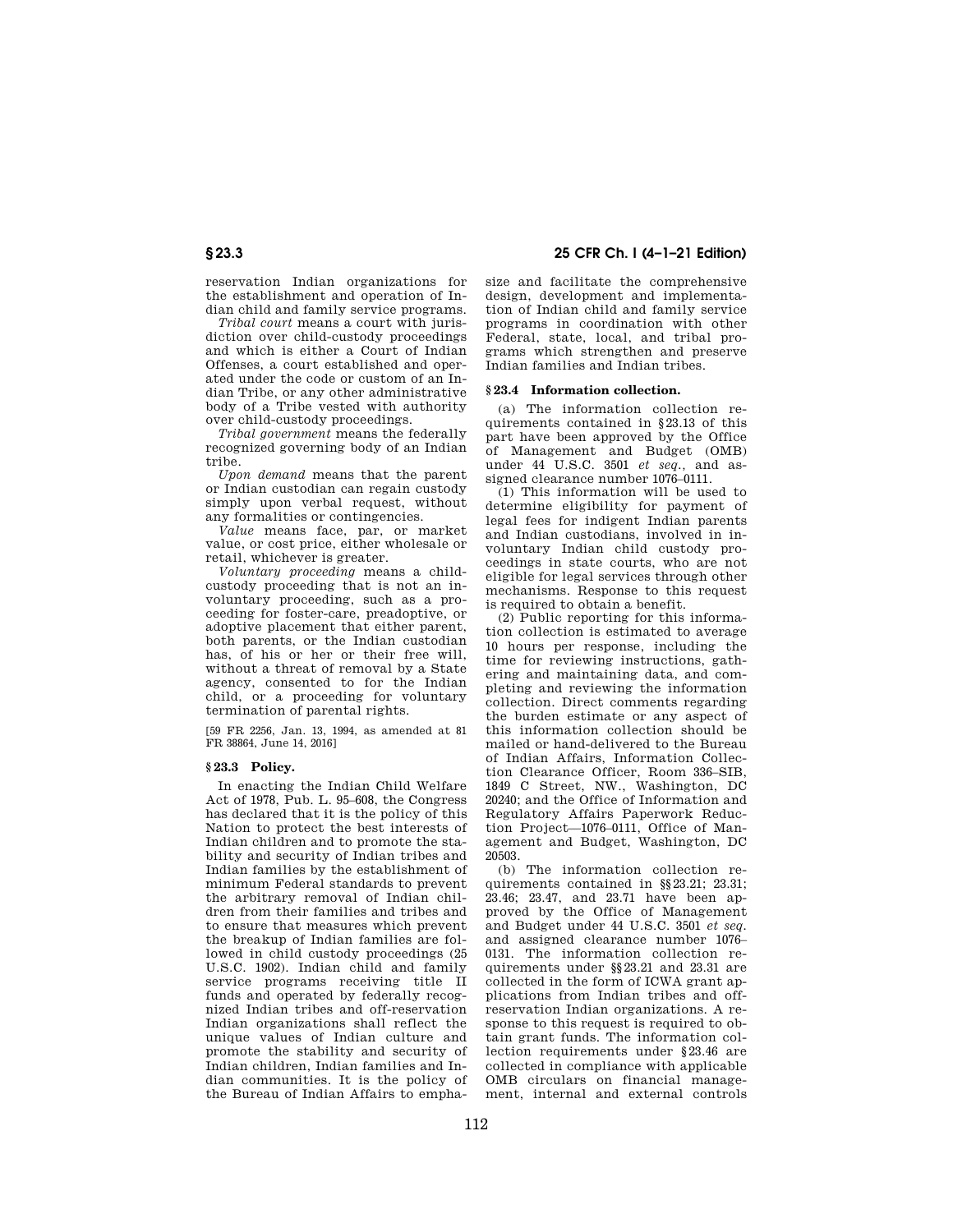and other fiscal assurances in accordance with existing Federal grant administration and reporting requirements. The grantee information collection requirements under §23.47 are collected in the form of quarterly and annual program performance narrative reports and statistical data as required by the grant award document. Pursuant to 25 U.S.C. 1951, the information collection requirement under §23.71 is collected from state courts entering final adoption decrees for any Indian child and is provided to and maintained by the Secretary.

(1) Public reporting for the information collection at §§23.21 and 23.31 is estimated to average 32 hours per response, including the time for reviewing the grant application instructions, gathering the necessary information and data, and completing the grant application. Public reporting for the information collection at §§23.46 and 23.47 is estimated to average a combined total of 16 annual hours per grantee, including the time for gathering the necessary information and data, and completing the required forms and reports. Public reporting for the information collection at §23.71 is estimated to average 4 hours per response, including the time for obtaining and preparing the final adoption decree for transmittal to the Secretary.

(2) Direct comments regarding any of these burden estimates or any aspect of these information collection requirements should be mailed or hand-delivered to the Bureau of Indian Affairs, Information Collection Clearance Officer, room 336–SIB, 1849 C Street, NW., Washington, DC, 20240; and the Office of Information and Regulatory Affairs Paperwork Reduction Project—1076– 0131, Office of Management and Budget, Washington, DC 20503.

# **Subpart B—Notice of Involuntary Child Custody Proceedings and Payment for Appointed Counsel in State Courts**

# **§ 23.11 Notice.**

(a) In any involuntary proceeding in a State court where the court knows or has reason to know that an Indian child is involved, and where the identity and location of the child's parent

or Indian custodian or Tribe is known, the party seeking the foster-care placement of, or termination of parental rights to, an Indian child must directly the parents, custodians, and the child's Tribe by registered or certified mail with return receipt requested, of the pending childcustody proceedings and their right of intervention. Notice must include the requisite information identified in §23.111, consistent with the confidentiality requirement in  $§23.111(d)(6)(ix)$ . Copies of these notices must be sent to the appropriate Regional Director listed in paragraphs (b)(1) through (12) of this section by registered or certified mail with return receipt requested or by personal delivery and must include the information required by §23.111.

(b)(1) For child-custody proceedings in Alabama, Connecticut, Delaware, District of Columbia, Florida, Georgia, Kentucky, Louisiana, Maine, Maryland, Massachusetts, Mississippi, New Hampshire, New Jersey, New York, North Carolina, Pennsylvania, Rhode Island, South Carolina, Tennessee, Vermont, Virginia, West Virginia, or any territory or possession of the United States, notices must be sent to the following address: Eastern Regional Director, Bureau of Indian Affairs, 545 Marriott Drive, Suite 700, Nashville, Tennessee 37214.

(2) For child-custody proceedings in Illinois, Indiana, Iowa, Michigan, Minnesota, Ohio, or Wisconsin, notices must be sent to the following address: Minneapolis Regional Director, Bureau of Indian Affairs, 5600 American Blvd. W, Ste. 500, Bloomington, MN 55437.

(3) For child-custody proceedings in Nebraska, North Dakota, or South Dakota, notices must be sent to the following address: Aberdeen Regional Director, Bureau of Indian Affairs, 115 Fourth Avenue SE., Aberdeen, South Dakota 57401.

(4) For child-custody proceedings in Kansas, Texas (except for notices to the Ysleta del Sur Pueblo of El Paso County, Texas), or the western Oklahoma counties of Alfalfa, Beaver, Beckman, Blaine, Caddo, Canadian, Cimarron, Cleveland, Comanche, Cotton, Custer, Dewey, Ellis, Garfield, Grant, Greer, Harmon, Harper, Jackson, Kay, Kingfisher, Kiowa, Lincoln,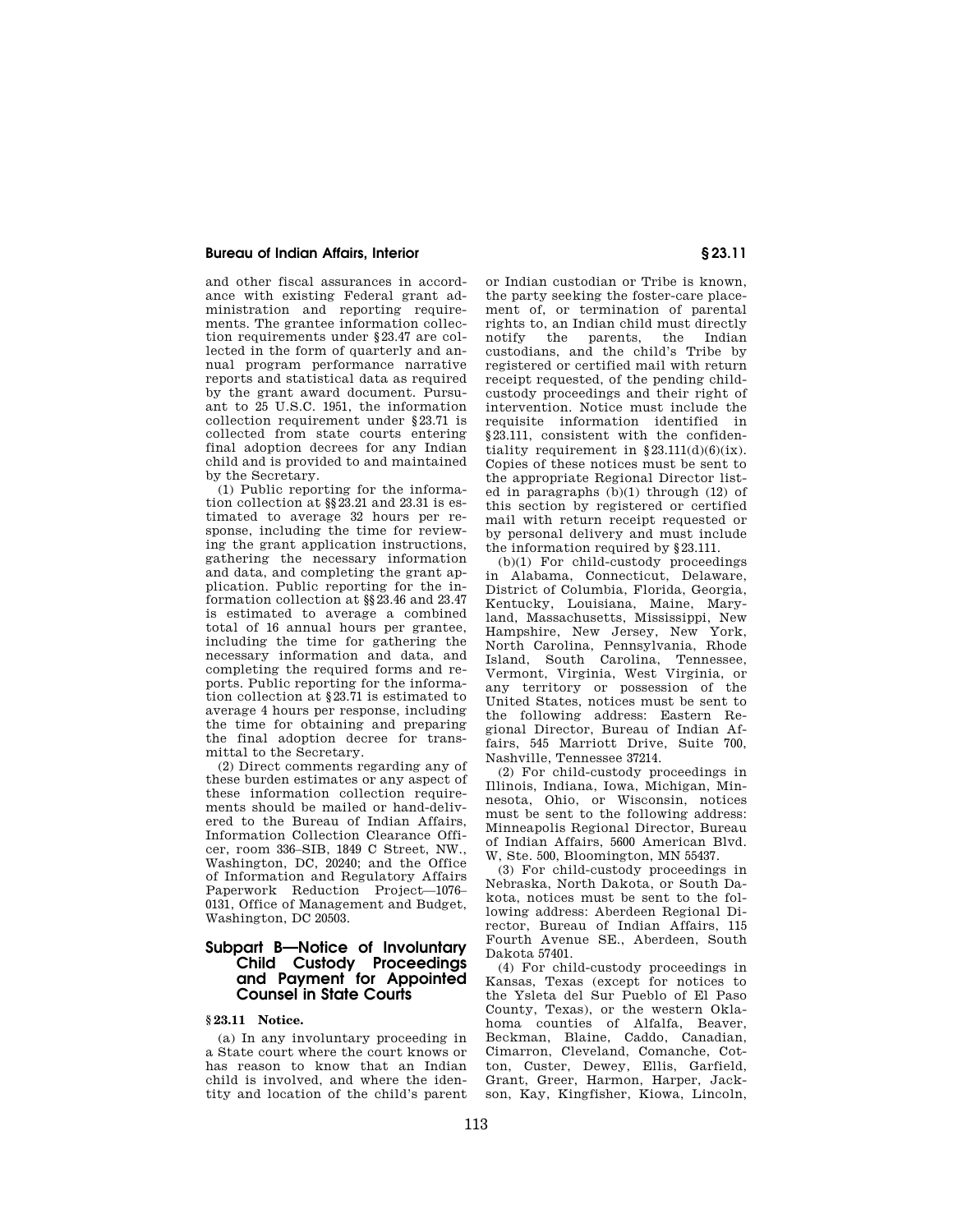Logan, Major, Noble, Oklahoma, Pawnee, Payne, Pottawatomie, Roger Mills, Texas, Tillman, Washita, Woods or Woodward, notices must be sent to the following address: Anadarko Regional Director, Bureau of Indian Affairs, P.O. Box 368, Anadarko, Oklahoma 73005. Notices to the Ysleta del Sur Pueblo must be sent to the Albuquerque Regional Director at the address listed in paragraph (b)(6) of this section.

(5) For child-custody proceedings in Wyoming or Montana (except for notices to the Confederated Salish and Kootenai Tribes of the Flathead Reservation, Montana), notices must be sent to the following address: Billings Regional Director, Bureau of Indian Affairs, 316 N. 26th Street, Billings, Montana 59101. Notices to the Confederated Salish and Kootenai Tribes of the Flathead Reservation, Montana, must be sent to the Portland Regional Director at the address listed in paragraph (b)(11) of this section.

(6) For child-custody proceedings in the Texas counties of El Paso and Hudspeth or in Colorado or New Mexico (exclusive of notices to the Navajo Nation from the New Mexico counties listed in paragraph (b)(9) of this section), notices must be sent to the following address: Albuquerque Regional Director, Bureau of Indian Affairs, 615 First Street, P.O. Box 26567, Albuquerque, New Mexico 87125. Notices to the Navajo Nation must be sent to the Navajo Regional Director at the address listed in paragraph (b)(9) of this section.

(7) For child-custody proceedings in Alaska (except for notices to the Metlakatla Indian Community, Annette Island Reserve, Alaska), notices must be sent to the following address:<br>Alaska Regional Director-Attn: Regional Director—Attn: Human Services, Bureau of Indian Affairs, 3601 C Street, Suite 1258, Anchorage, Alaska 99503. Notices to the Metlakatla Indian Community, Annette Island Reserve, Alaska, must be sent to the Portland Regional Director at the address listed in paragraph (b)(11) of this section.

(8) For child-custody proceedings in Arkansas, Missouri, or the eastern Oklahoma counties of Adair, Atoka, Bryan, Carter, Cherokee, Craig, Creek,

# **§ 23.11 25 CFR Ch. I (4–1–21 Edition)**

Choctaw, Coal, Delaware, Garvin, Grady, Haskell, Hughes, Jefferson, Johnson, Latimer, LeFlore, Love, Mayes, McCurtain, McClain, McIntosh, Murray, Muskogee, Nowata, Okfuskee, Okmulgee, Osage, Ottawa, Pittsburg, Pontotoc, Pushmataha, Marshall, Rogers, Seminole, Sequoyah, Stephens, Tulsa, Wagoner, or Washington, notices must be sent to the following address: Muskogee Regional Director, Bureau of Indian Affairs, 101 North Fifth Street, Muskogee, Oklahoma 74401.

(9) For child-custody proceedings in the Arizona counties of Apache, Coconino (except for notices to the Hopi Tribe of Arizona and the San Juan Southern Paiute Tribe of Arizona) or Navajo (except for notices to the Hopi Tribe of Arizona); the New Mexico counties of McKinley (except for notices to the Zuni Tribe of the Zuni Reservation), San Juan, or Socorro; or the Utah county of San Juan, notices must be sent to the following address: Navajo Regional Director, Bureau of Indian Affairs, P.O. Box 1060, Gallup, New Mexico 87301. Notices to the Hopi and San Juan Southern Paiute Tribes of Arizona must be sent to the Phoenix Regional Director at the address listed in paragraph (b)(10) of this section. Notices to the Zuni Tribe of the Zuni Reservation must be sent to the Albuquerque Regional Director at the address listed in paragraph (b)(6 of this section).

(10) For child-custody proceedings in Arizona (exclusive of notices to the Navajo Nation from those counties listed in paragraph (b)(9) of this section), Nevada, or Utah (exclusive of San Juan County), notices must be sent to the following address: Phoenix Regional Director, Bureau of Indian Affairs, 1 North First Street, P.O. Box 10, Phoenix, Arizona 85001.

(11) For child-custody proceedings in Idaho, Oregon, or Washington, notices must be sent to the following address: Portland Regional Director, Bureau of Indian Affairs, 911 NE 11th Avenue, Portland, Oregon 97232. All notices to the Confederated Salish and Kootenai Tribes of the Flathead Reservation, located in the Montana counties of Flathead, Lake, Missoula, and Sanders, must also be sent to the Portland Regional Director.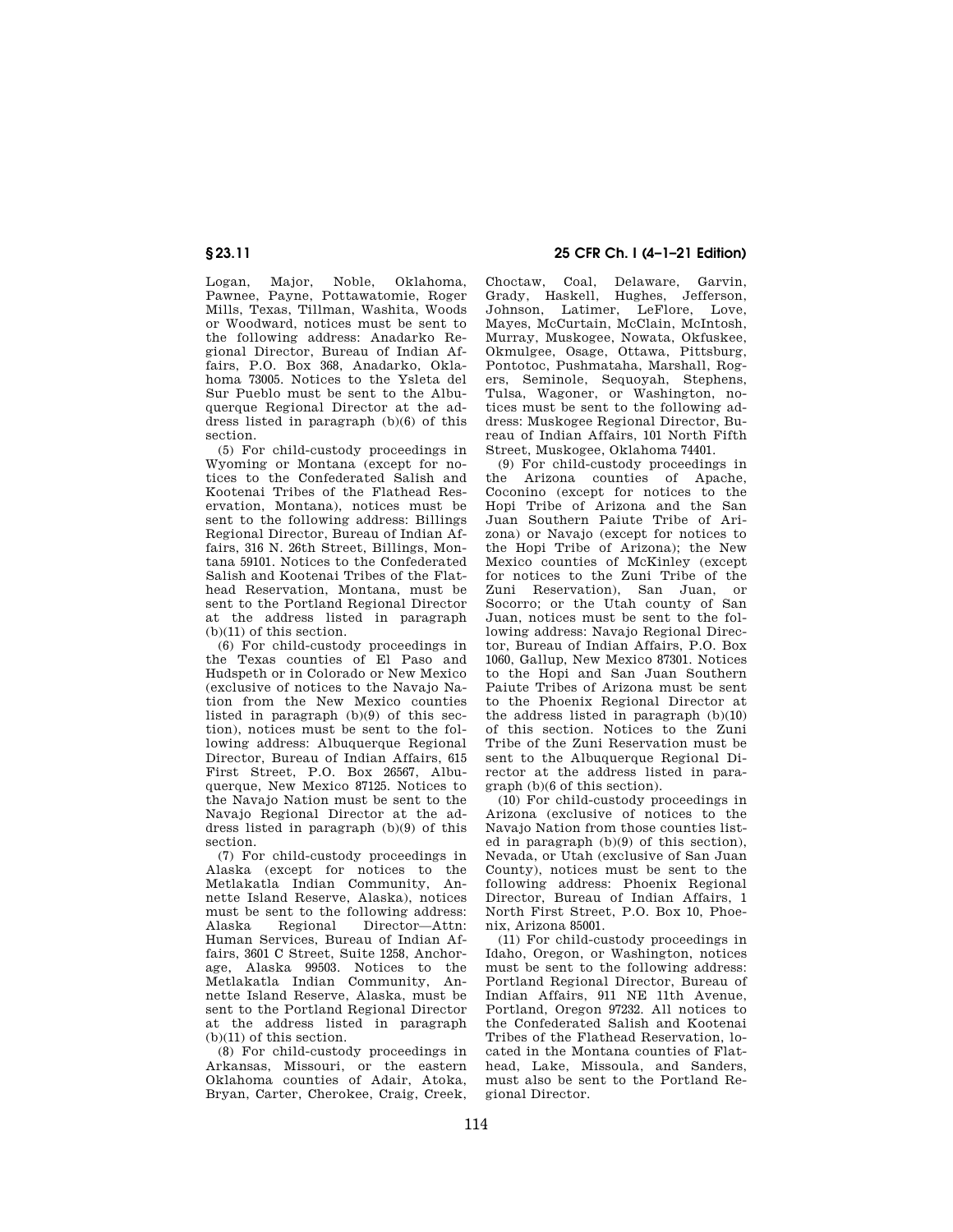(12) For child-custody proceedings in California or Hawaii, notices must be sent to the following address: Sacramento Regional Director, Bureau of Indian Affairs, Federal Office Building, 2800 Cottage Way, Sacramento, California 95825.

(c) Upon receipt of the notice, the Secretary will make reasonable documented efforts to locate and notify the child's Tribe and the child's parent or Indian custodian. The Secretary will have 15 days, after receipt of the notice, to notify the child's Tribe and parents or Indian custodians and to send a copy of the notice to the court. If within the 15-day period the Secretary is unable to verify that the child meets the criteria of an Indian child as defined in §23.2, or is unable to locate the parents or Indian custodians, the Secretary will so inform the court and state how much more time, if any, will be needed to complete the verification or the search. The Secretary will complete all research efforts, even if those efforts cannot be completed before the child-custody proceeding begins.

(d) Upon request from a party to an Indian child-custody proceeding, the Secretary will make a reasonable attempt to identify and locate the child's Tribe, parents, or Indian custodians to assist the party seeking the information.

[81 FR 38866, June 14, 2016, as amended at 83 FR 55268, Nov. 5, 2018]

#### **§ 23.12 Designated tribal agent for service of notice.**

Any Indian tribe entitled to notice pursuant to 25 U.S.C. 1912 may designate by resolution, or by such other form as the tribe's constitution or current practice requires, an agent for service of notice other than the tribal chairman and send a copy of the designation to the Secretary or his/her designee. The Secretary or his/her designee shall update and publish as necessary the names and addresses of the designated agents in the FEDERAL REG-ISTER. A current listing of such agents shall be available through the area offices.

#### **§ 23.13 Payment for appointed counsel in involuntary Indian child custody proceedings in state courts.**

(a) When a state court appoints counsel for an indigent Indian party in an involuntary Indian child custody proceeding for which the appointment of counsel is not authorized under state law, the court shall send written notice of the appointment to the BIA Regional Director designated for that state in §23.11. The notice shall include the following:

(1) Name, address, and telephone number of attorney who has been appointed.

(2) Name and address of client for whom counsel is appointed.

(3) Relationship of client to child.

(4) Name of Indian child's tribe.

(5) Copy of the petition or complaint.

(6) Certification by the court that state law makes no provision for appointment of counsel in such proceedings.

(7) Certification by the court that the Indian client is indigent.

(b) The Regional Director shall certify that the client is eligible to have his or her appointed counsel compensated by the BIA unless:

(1) The litigation does not involve a child custody proceeding as defined in  $25 \text{ U.S.C. } 1903 \text{ (1)}$ :

(2) The child who is the subject of the litigation is not an Indian child as defined in 25 U.S.C. 1903 (4);

(3) The client is neither the Indian child who is the subject of the litigation, the Indian child's parent as defined in 25 U.S.C. 1903 (9), nor the child's Indian custodian as defined in 25 U.S.C. 1903 (6);

(4) State law provides for appointment of counsel in such proceedings;

(5) The notice to the Regional Director of appointment of counsel is incomplete; or

(6) Funds are not available for the particular fiscal year.

(c) No later than 10 days after receipt of the notice of appointment of counsel, the Regional Director shall notify the court, the client, and the attorney in writing whether the client has been certified as eligible to have his or her attorney fees and expenses paid by the BIA. If certification is denied, the notice shall include written reasons for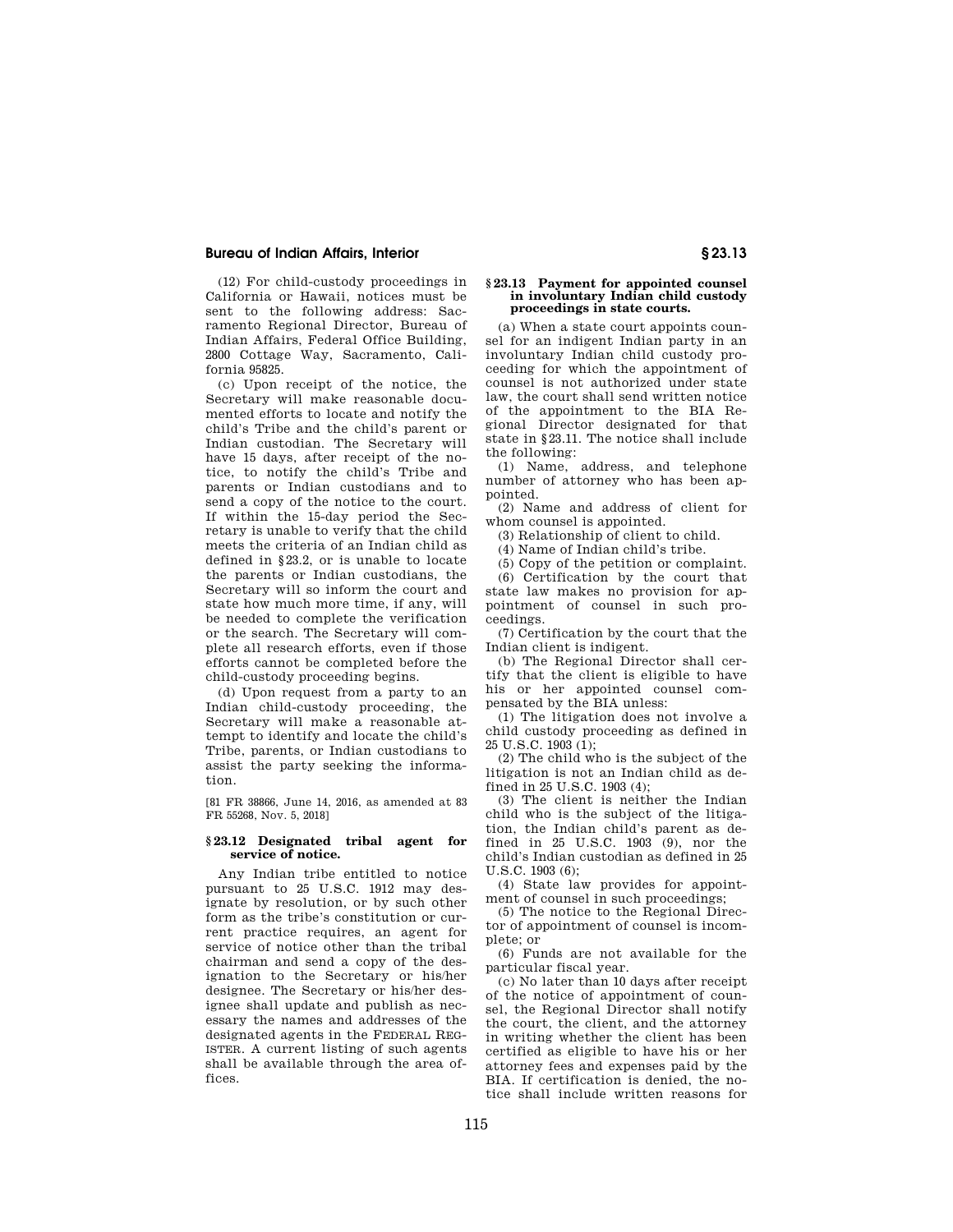that decision, together with a statement that complies with 25 CFR 2.7 and that informs the applicant that the decision may be appealed to the Assistant Secretary. The Assistant Secretary shall consider appeals under this subsection in accordance with 25 CFR 2.20 (c) through (e). Appeal procedures shall be as set out in part 2 of this chapter.

(d) When determining attorney fees and expenses, the court shall:

(1) Determine the amount of payment due appointed counsel by the same procedures and criteria it uses in determining the fees and expenses to be paid appointed counsel in state juvenile delinquency proceedings; and

(2) Submit approved vouchers to the Regional Director who certified eligibility for BIA payment, together with the court's certification that the amount requested is reasonable under the state standards considering the work actually performed in light of criteria that apply in determining fees and expenses for appointed counsel in state juvenile delinquency proceedings.

(e) The Regional Director shall authorize the payment of attorney fees and expenses in the amount requested in the voucher approved by the court unless:

(1) The amount of payment due the state-appointed counsel is inconsistent with the fees and expenses specified in  $§23.13$  (d)(1); or

(2) The client has not been certified previously as eligible under paragraph (c) of this section; or

(3) The voucher is submitted later than 90 days after completion of the legal action involving a client certified as eligible for payment of legal fees under paragraph (b) of this section.

(f) No later than 15 days after receipt of a payment voucher, the Regional Director shall send written notice to the court, the client, and the attorney stating the amount of payment, if any, that has been authorized. If the payment has been denied, or the amount authorized is less than the amount requested in the voucher approved by the court, the notice shall include a written statement of the reasons for the decision together with a statement that complies with 25 CFR 2.7 and that informs the client that the decision may be appealed to the Interior Board of In-

**§ 23.21 25 CFR Ch. I (4–1–21 Edition)** 

dian Appeals in accordance with 25 CFR 2.4 (e); 43 CFR 4.310 through 4.318 and 43 CFR 4.330 through 4.340.

(g) Failure of the Regional Director to meet the deadline specified in paragraphs (c) and (f) of this section may be treated as a denial for purposes of appeal under paragraph (f) of this section.

(h) Payment for appointed counsel does not extend to Indian tribes involved in state court child custody proceedings or to Indian families involved in Indian child custody proceedings in tribal courts.

# **Subpart C—Grants to Indian Tribes for Title II Indian Child and Family Service Programs**

## **§ 23.21 Noncompetitive tribal government grants.**

(a) *Grant application information and technical assistance.* Information on grant application procedures and related information may be obtained from the appropriate Agency Superintendent or Regional Director. Preaward and ongoing technical assistance to tribal governments shall be provided in accordance with §23.42 of this part.

(b) *Eligibility requirements for tribal governments.* The tribal government(s) of any Indian tribe or consortium of tribes may submit a properly documented application for a grant to the appropriate Agency Superintendent or Regional Director. A tribe may neither submit more than one application for a grant nor be the beneficiary of more than one grant under this subpart.

(1) Through the publication of a FED-ERAL REGISTER announcement at the outset of the implementation of the noncompetitive grant award process during which tribal applications will be solicited, the Assistant Secretary will notify eligible tribal applicants under this subpart of the amount of core funds available for their ICWA program. The funding levels will be based on the service area population to be served. Upon the receipt of this notice from the Agency Superintendent or appropriate Regional Director, tribal applicants shall submit a completed ICWA application no later than 60 days after the receipt of this notice.

(2) A grant to be awarded under this subpart shall be limited to the tribal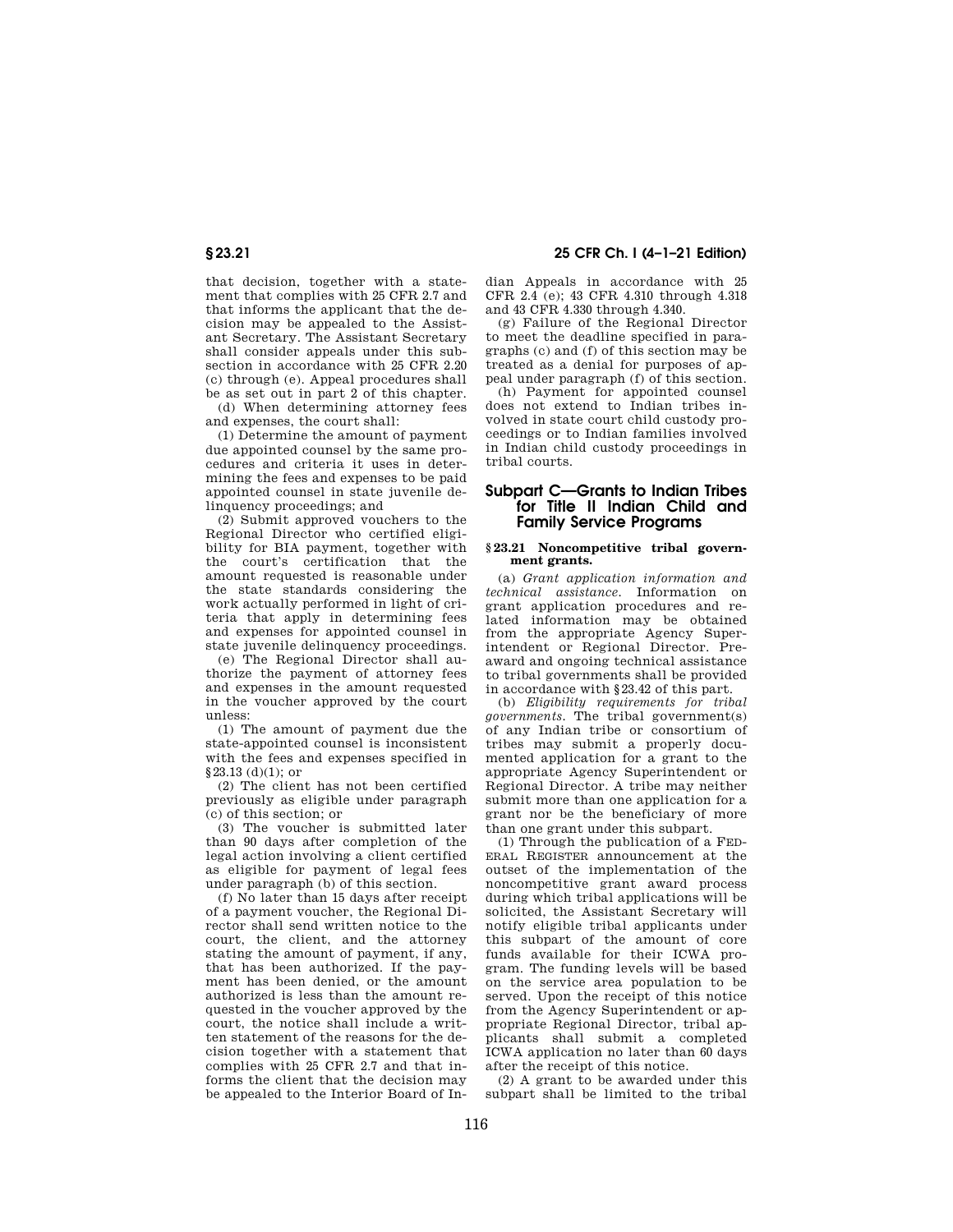governing body(ies) of the tribe(s) to be served by the grant.

(3) For purposes of eligibility for newly recognized or restored Indian tribes without established reservations, such tribes shall be deemed eligible to apply for grants under this subpart to provide ICWA services within those service areas legislatively identified for such tribes.

(4) A grantee under this subpart may make a subgrant to another Indian tribe or an Indian organization subject to the provisions of §23.45.

(c) *Revision or amendment of grants.* A grantee under this subpart may submit a written request and justification for a post-award grant modification covering material changes to the terms and conditions of the grant, subject to the approval of the grants officer. The request shall include a narrative description of any significant additions, deletions, or changes to the approved program activities or budget in the form of a grant amendment proposal.

(d) Continued annual funding of an ICWA grant under this subpart shall be contingent upon the fulfillment of the requirements delineated at §23.23(c).

(e) Monitoring and program reporting requirements for grantees under this subpart are delineated at §§23.44 and 23.47.

## **§ 23.22 Purpose of tribal government grants.**

(a) Grants awarded under this subpart are for the establishment and operation of tribally designed Indian child and family service programs. The objective of every Indian child and family service program shall be to prevent the breakup of Indian families and to ensure that the permanent removal of an Indian child from the custody of his or her Indian parent or Indian custodian shall be a last resort. Such child and family service programs may include, but need not be limited to:

(1) A system for licensing or otherwise regulating Indian foster and adoptive homes, such as establishing tribal standards for approval of on-reservation foster or adoptive homes;

(2) The operation and maintenance of facilities for counseling and treatment of Indian families and for the temporary custody of Indian children with

the goal of strengthening Indian families and preventing parent-child separations;

(3) Family assistance, including homemaker and home counselors, protective day care and afterschool care, recreational activities, respite care, and employment support services with the goal of strengthening Indian families and contributing to family stability;  $(4)$ 

Home improvement programs with the primary emphasis on preventing the removal of children due to unsafe home environments by making homes safer, but not to make extensive structural home improvements;

(5) The employment of professional and other trained personnel to assist the tribal court in the disposition of domestic relations and child welfare matters, but not to establish tribal court systems;

(6) Education and training of Indians, including tribal court judges and staff, in skills relating to child and family assistance and service programs;

(7) A subsidy program under which Indian adoptive children not eligible for state or BIA subsidy programs may be provided support comparable to that for which they could be eligible as foster children, taking into account the appropriate state standards of support for maintenance and medical needs;

(8) Guidance, legal representation and advice to Indian families involved in tribal, state, or Federal child custody proceedings; and

(9) Other programs designed to meet the intent and purposes of the Act.

(b) Grants may be provided to tribes in the preparation and implementation of child welfare codes within their jurisdiction or pursuant to a tribal-state agreement.

(c) Grantees under this subpart may enhance their capabilities by utilizing ICWA funds as non-Federal matching shares in connection with funds provided under titles IV-B, IV-E and XX of the Social Security Act or other Federal programs which contribute to and promote the intent and purposes of the Act through the provision of comprehensive child and family services in coordination with other tribal, Federal, state, and local resources available for the same purpose.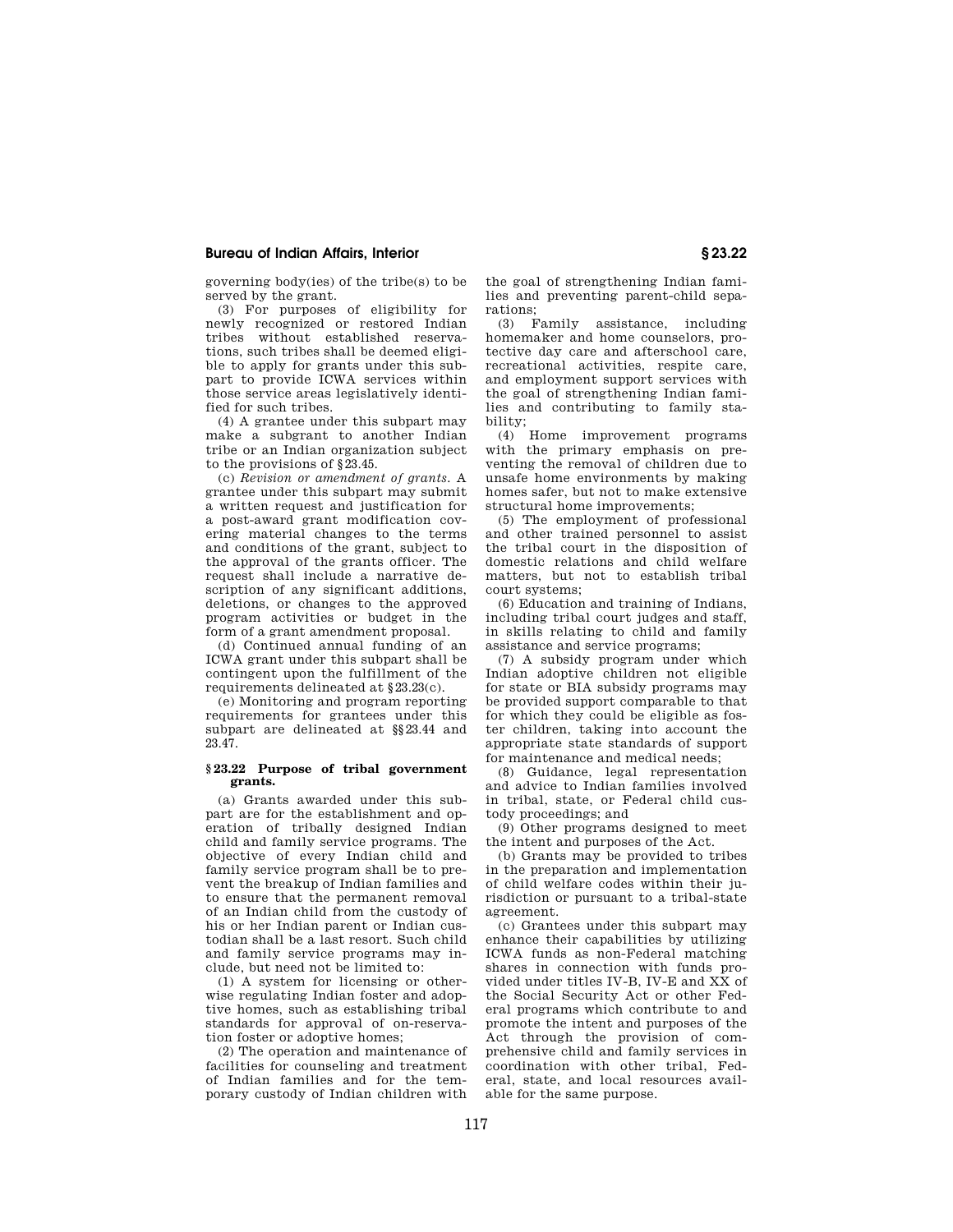# **§ 23.23 25 CFR Ch. I (4–1–21 Edition)**

(d) Program income resulting from the operation of programs under this subpart, such as day care operations, may be retained and used for purposes similar to those for which the grant was awarded.

## **§ 23.23 Tribal government application contents.**

(a) The appropriate Regional Director shall, subject to the tribe's fulfillment of the mandatory application requirements and the availability of appropriated funds, make a grant to the tribal governing body of a tribe or consortium of tribes eligible to apply for a grant under this subpart.

(b) The following mandatory tribal application requirements must be submitted to the appropriate Agency Superintendent or Regional Director in accordance with the timeframe established in §23.21 (b) of this subpart:

(1) A current tribal resolution requesting a grant by the Indian tribe(s) to be served by the grant. If an applicant is applying for a grant benefiting more than one tribe (consortium), an authorizing resolution from each tribal government to be served must be included. The request must be in the form of a current tribal resolution by the tribal governing body and shall include the following information:

(i) The official name of tribe(s) applying for the grant and who will directly benefit from or receive services from the grant;

(ii) The proposed beginning and ending dates of the grant;

(iii) A provision stating that the resolution will remain in effect for the duration of the program or until the resolution expires or is rescinded; and

(iv) The signature of the authorized representative of the tribal government and the date thereof.

(2) A completed Application for Federal Assistance form, SF–424.

(3) A narrative needs assessment of the social problems or issues affecting the resident Indian population to be served; the geographic area(s) to be served; and estimated number of resident Indian families and/or persons to receive benefits or services from the program.

(4) A comprehensive developmental multi-year plan in narrative form describing what specific services and/or activities will be provided each program year and addressing the aboveidentified social problems or issues. At a minimum, the plan must include:

(i) The program goals and objectives, stated in measurable terms, to be achieved through the grant;

(ii) A narrative description of how Indian families and communities will benefit from the program; and

(iii) The methodology, including culturally defined approaches, and procedures by which the tribe(s) will accomplish the identified goals and objectives.

(5) An internal monitoring system to measure progress and accomplishments, and to assure that the quality and quantity of actual performance conforms to the requirements of the grant.

(6) A staffing plan that is consistent with the implementation of the abovedescribed program plan of operation and the procedures necessary for the successful delivery of services.

(i) The plan must include proposed key personnel; their qualifications, training or experience relevant to the services to be provided; responsibilities; Indian preference criteria for employment; and position descriptions.

(ii) In accordance with 25 U.S.C. 3201 *et seq.* (Pub. L. 101–630), title IV, the Indian Child Protection and Family Violence Prevention Act, grantees shall conduct character and background investigations of those personnel identified in that statute. Grantees must initiate character and background investigations of said personnel prior to their actual employment, and complete the investigations in a timely manner.

(7) A program budget and budget narrative justification submitted on an annual basis for the amount of the award and supported by the proposed plan, appropriate program services and activities for the applicable grant year.

(8) Identification of any consultants and/or subgrantees the applicant proposes to employ; a description of the consultant and/or subgrantee services to be rendered; the qualifications and experience in performing the identified services; and the basis for the cost and amount to be paid for such services.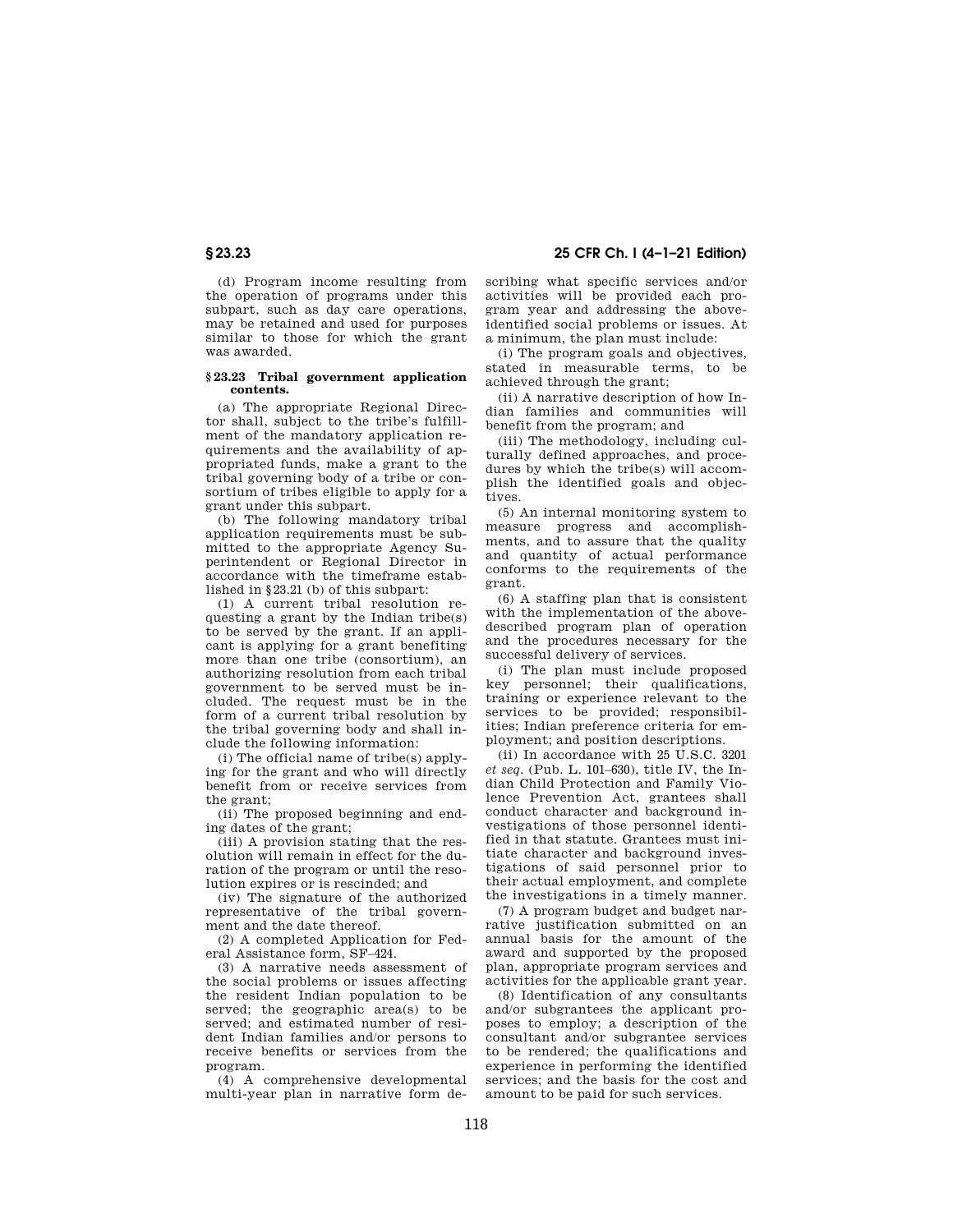(9) A certification by a licensed accountant that the bookkeeping and accounting procedures which the tribe(s) uses or intends to use meet existing Federal standards for grant management and administration specified at §23.46.

(10) A system for managing property and recordkeeping which complies with subpart D of 43 CFR part 2 implementing the Privacy Act (5 U.S.C. 552a) and with existing Federal requirements for grants at 25 CFR 276.5 and 276.11, including the maintenance and safeguarding of direct service case records on families and/or individuals served by the grant.

(11) A listing of equipment, facilities, and buildings necessary to carry out the grant program. Liability insurance coverage for buildings and their contents is recommended for grantees under this subpart.

(12) Pursuant to the Drug-Free Workplace Act of 1988, tribal programs shall comply with the mandatory Drug-Free Workplace Certification, a regulatory requirement for Federal grant recipients.

(c) Continued annual funding of an ICWA program under this subpart shall be contingent upon the existing grant program receiving a satisfactory program evaluation from the area social services office for the previous year of operation. A copy of this evaluation must be submitted together with an annual budget and budget narrative justification in accordance with paragraph (b)(7) of this section. Minimum standards for receiving a satisfactory evaluation shall include:

(1) The timely submission of all fiscal and programmatic reports;

(2) A narrative program report indicating work accomplished in accordance with the applicant's approved multi-year plan and, if applicable, a description of any modification in programs or activities to be funded in the next fiscal year; and

(3) The implementation of mutually determined corrective action measures, if applicable.

# **Subpart D—Grants to Off-Reservation Indian Organizations for Title II Indian Child and Family Service Programs**

## **§ 23.31 Competitive off-reservation grant process.**

(a) Grant application procedures and related information may be obtained from the Regional Director designated at §23.11 for processing ICWA notices for the state in which the applicant is located. Pre-award and ongoing technical assistance of off-reservation Indian organization grantees shall be provided in accordance with §23.42.

(b) Prior to the beginning of or during the applicable year(s) in which grants for off-reservation programs will be awarded competitively, the Assistant Secretary—Indian Affairs shall publish in the FEDERAL REGISTER an announcement of the grant application process for the year(s), including program priorities or special considerations (if any), applicant eligibility criteria, the required application contents, the amount of available funding and evaluation criteria for off-reservation programs.

(c) Based on the announcement described in paragraph (b) of this section, an off-reservation applicant shall prepare a multi-year developmental application in accordance with §23.33 of this subpart. To be considered in the area competitive review and scoring process, a complete application must be received by the deadline announced in the FEDERAL REGISTER by the Regional Director designated at §23.11 for processing ICWA notices for the state in which the applicant is located.

(d) Eligibility requirements for offreservation Indian organizations. The Secretary or his/her designee shall, contingent upon the availability of funds, make a multi-year grant under this subpart for an off-reservation program when officially requested by a resolution of the board of directors of the Indian organization applicant, upon the applicant's fulfillment of the mandatory application requirements and upon the applicant's successful competition pursuant to §23.33 of this subpart.

(e) A grant under this subpart for an off-reservation Indian organization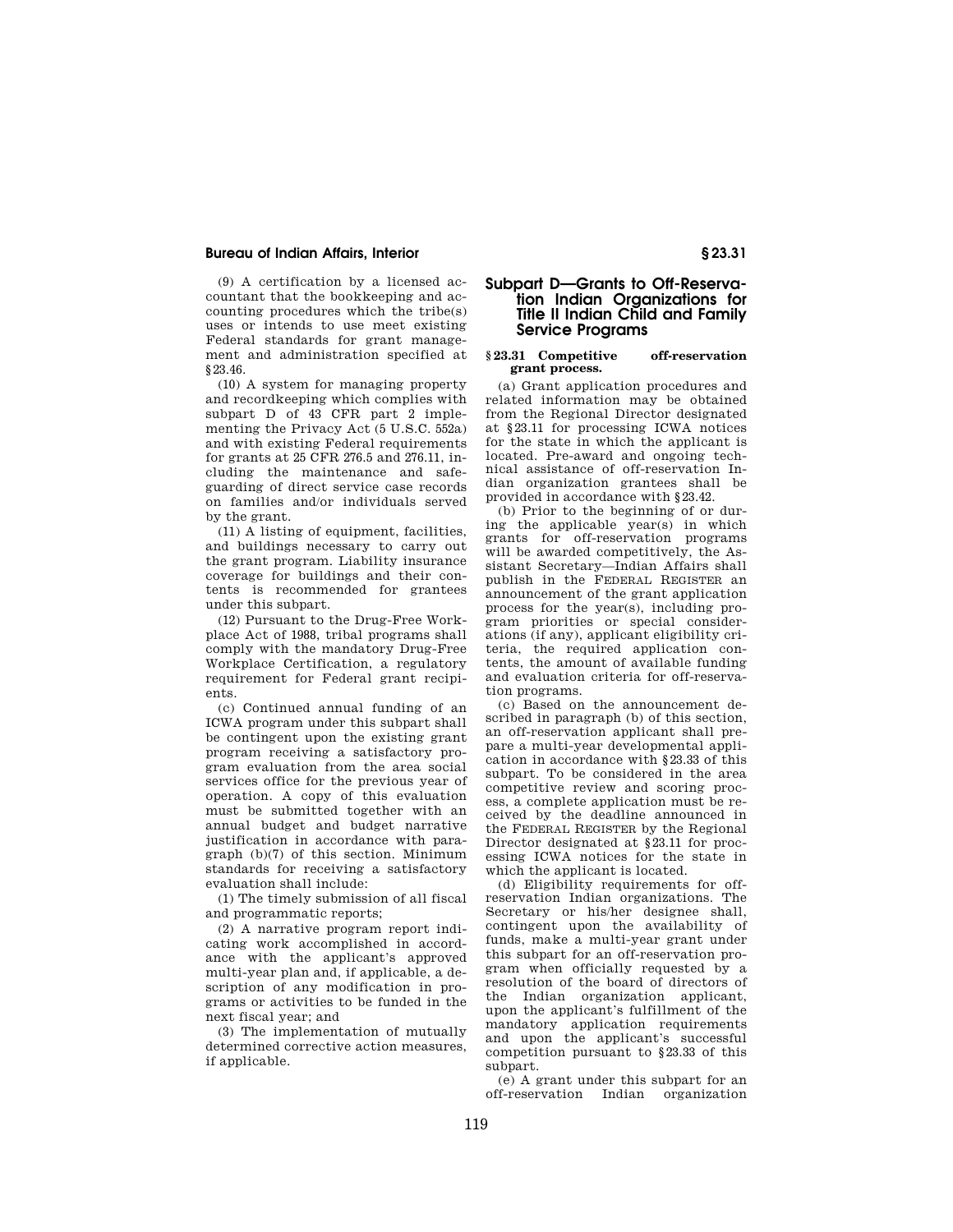shall be limited to the board of directors of the Indian organization which will administer the grant.

(f) Continued annual funding of a multi-year grant award to an off-reservation ICWA program under this subpart shall be contingent upon the grantee's fulfillment of the requirements delineated at §23.33 (e).

(g) Monitoring and program reporting requirements for grants awarded to off-reservation Indian organizations under this subpart are delineated at §§23.44 and 23.47.

## **§ 23.32 Purpose of off-reservation grants.**

The Secretary or his/her designee is authorized to make grants to off-reservation Indian organizations to establish and operate off-reservation Indian child and family service programs for the purpose of stabilizing Indian families and tribes, preventing the breakup of Indian families and, in particular, to ensure that the permanent removal of an Indian child from the custody of his/ her Indian parent or Indian custodian shall be a last resort. Child and family service programs may include, but are not limited to:

(a) A system for regulating, maintaining, and supporting Indian foster and adoptive homes, including a subsidy program under which Indian adoptive children may be provided support comparable to that for which they would be eligible as Indian foster children, taking into account the appropriate state standards of support for maintenance and medical needs;

(b) The operation and maintenance of facilities and services for counseling and treatment of Indian families and Indian foster and adoptive children with the goal of strengthening and stabilizing Indian families;

(c) Family assistance (including homemaker and home counselors), protective day care and afterschool care, employment support services, recreational activities, and respite care with the goal of strengthening Indian families and contributing toward family stability; and

(d) Guidance, legal representation and advice to Indian families involved in state child custody proceedings.

# **§ 23.32 25 CFR Ch. I (4–1–21 Edition)**

#### **§ 23.33 Competitive off-reservation application contents and application selection criteria.**

(a) An application for a competitive multi-year grant under this subpart shall be submitted to the appropriate Regional Director prior to or on the announced deadline date published in the FEDERAL REGISTER. The Regional Director shall certify the application contents pursuant to §23.34 and forward the application within five working days to the area review committee, composed of members designated by the Regional Director, for competitive review and action. Modifications and/or information received after the close of the application period, as announced in the FEDERAL REGISTER, shall not be reviewed or considered by the area review committee in the competitive process.

(b) Mandatory application requirements for Indian organization applicants shall include:

(1) An official request for an ICWA grant program from the organization's board of directors covering the duration of the proposed program;

(2) A completed Application for Federal Assistance form, SF 424;

(3) Written assurances that the organization meets the definition of Indian organization at §23.2;

(4) A copy of the organization's current Articles of Incorporation for the applicable grant years;

(5) Proof of the organization's nonprofit status;

(6) A copy of the organization's IRS tax exemption certificate and IRS employer identification number;

(7) Proof of liability insurance for the applicable grant years; and

(8) Current written assurances that the requirements of Circular A–128 for fiscal management, accounting, and recordkeeping are met.

(9) Pursuant to the Drug-Free Workplace Act of 1988, all grantees under this subpart shall comply with the mandatory Drug-Free Workplace Certification, a regulatory requirement for Federal grant recipients.

(c) *Competitive application selection criteria.* The Regional Director or his/her designated representative shall select those proposals which will in his/her judgment best promote the proposes of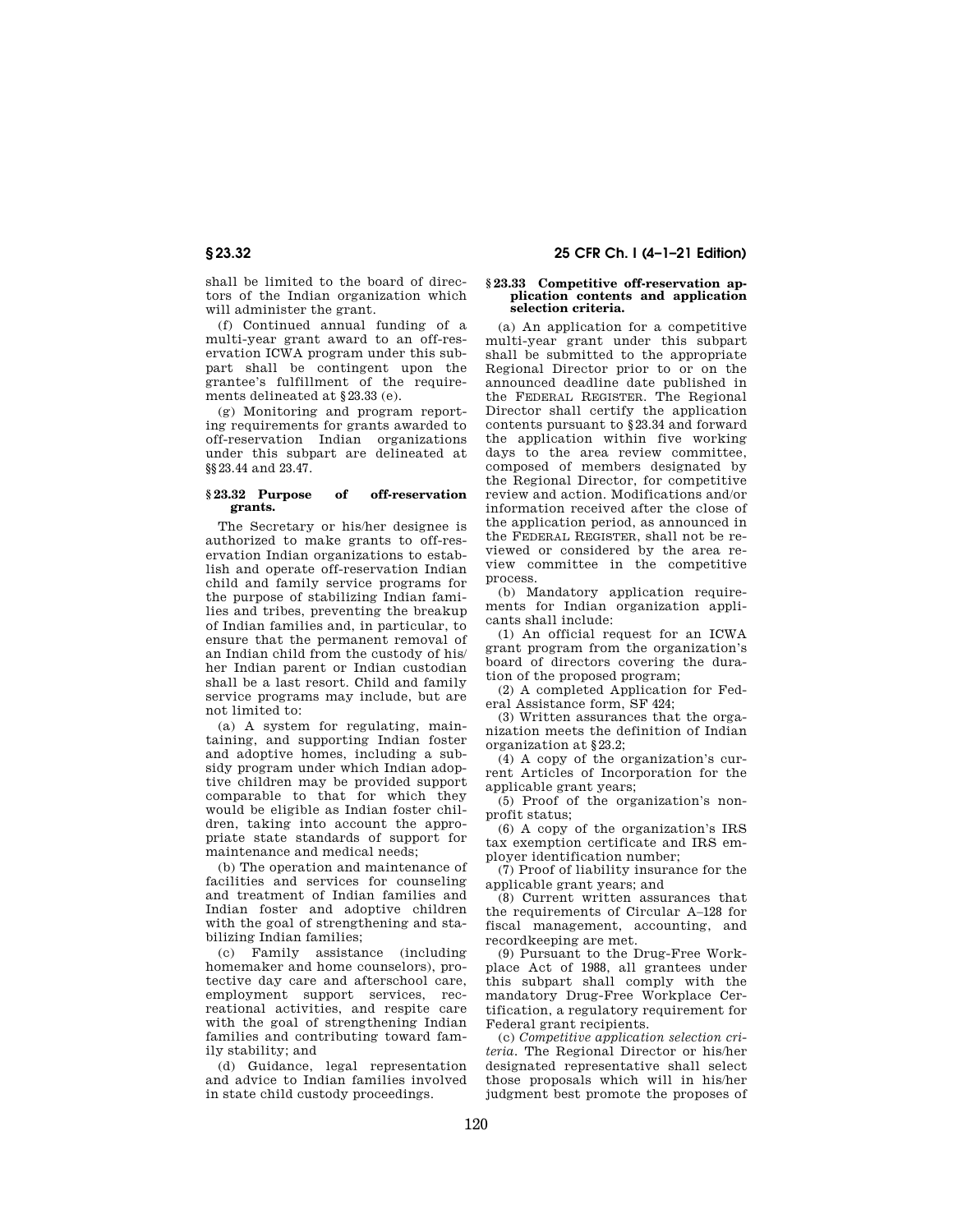the Act. Selection shall be made through the area review committee process in which each application will be scored individually and ranked according to score, taking into consideration the mandatory requirements as specified above and the following selection criteria:

(1) The degree to which the application reflects an understanding of the social problems or issues affecting the resident Indian client population which the applicant proposes to serve;

(2) Whether the applicant presents a narrative needs assessment, quantitative data and demographics of the client Indian population to be served;

(3) Estimates of the number of Indian people to receive benefits or services from the program based on available data;

(4) Program goals and objectives to be achieved through the grant;

(5) A comprehensive developmental multi-year narrative plan describing what specific services and/or activities will be provided each program year and addressing the above-identified social problems or issues. At a minimum, the plan must include a narrative description of the program; the program goals and objectives, stated in measurable terms, to be achieved through the grant; and the methodology, including culturally defined approaches, and procedures by which the grantee will accomplish the identified goals and objectives;

(6) An internal monitoring system the grantee will use to measure progress and accomplishments, and to ensure that the quality and quantity of actual performance conforms to the requirements of the grant;

(7) Documentation of the relative accessibility which the Indian population to be served under a specific proposal already has to existing child and family service programs emphasizing the prevention of Indian family breakups, such as mandatory state services. Factors to be considered in determining accessibility include:

(i) Cultural barriers;

(ii) Discrimination against Indians;

(iii) Inability of potential Indian clientele to pay for services;

(iv) Technical barriers created by existing public or private programs;

(v) Availability of transportation to existing programs;

(vi) Distance between the Indian community to be served under the proposal and the nearest existing programs;

(vii) Quality of services provided to Indian clientele; and

(viii) Relevance of services provided to specific needs of the Indian clientele.

(8) If the proposed program duplicates existing Federal, state, or local child and family service programs emphasizing the prevention of Indian family breakups, proper and current documented evidence that repeated attempts to obtain services have been unsuccessful;

(9) Evidence of substantial support from the Indian community or communities to be served, including but not limited to:

(i) Tribal support evidenced by a tribal resolution or cooperative service agreements between the administrative bodies of the affected tribe(s) and the applicant for the duration of the grant period, or

(ii) Letters of support from social services organizations familiar with the applicant's past work experience;

(10) A staffing plan that is consistent with the implementation of the abovedescribed program plan of operation and the procedures necessary for the successful delivery of services. The plan must include proposed key personnel, their qualifications, training or experience relevant to the services to be provided, responsibilities, Indian preference criteria for employment and position descriptions. In accordance with 25 U.S.C. 3201 *et seq.* (Pub. L. 101– 630), title IV, the Indian Child Protection and Family Violence Prevention Act, grantees shall conduct character and background investigations of those personnel identified in that statute prior to their actual employment;

(11) The reasonableness and relevance of the estimated overall costs of the proposed program or services and their overall relation to the organization's funding base, activities, and mission;

(12) The degree to which the detailed annual budget and justification for the requested funds are consistent with, and clearly supported by, the proposed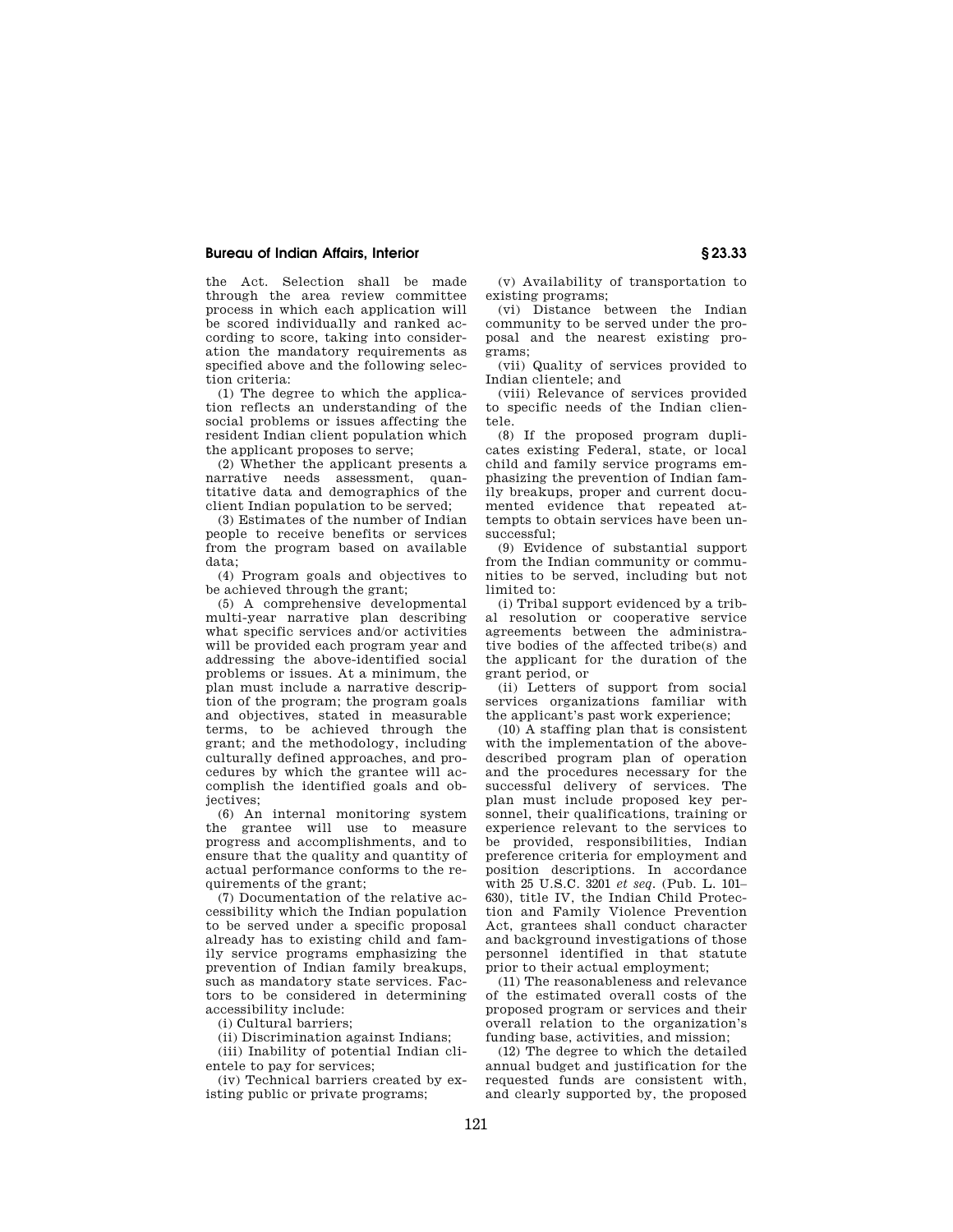plan and by appropriate program services and activities for the applicable grant year;

(13) The applicant's identification of any consultants and/or subgrantees it proposes to employ; description of the services to be rendered; the qualifications and experience of said personnel, reflecting the requirements for performing the identified services; and the basis for the cost and the amount to be paid for such services;

(14) Certification by a licensed accountant that the bookkeeping and accounting procedures that the applicant uses or intends to use meet existing Federal standards for grant administration and management specified at §23.46;

(15) The compliance of property management and recordkeeping systems with subpart D of 43 CFR part 2 (the Privacy Act, 5 U.S.C. 552a), and with existing Federal requirements for grants at 25 CFR 276.5 and 276.11, including the maintenance and safeguarding of direct service case records on families and/or individuals served by the grant;

(16) A description of the proposed facilities, equipment, and buildings necessary to carry out the grant activities; and

(17) Proof of liability insurance coverage for the applicable grant year(s).

(d) Two or more applications receiving the same competitive score will be prioritized in accordance with announcements made in the FEDERAL REGISTER pursuant to §23.31 (b) for the applicable year(s).

(e) Continued annual funding of a multi-year grant award to an off-reservation ICWA program under this subpart shall be contingent upon the availability of appropriated funds and upon the existing grant program receiving a satisfactory program evaluation from the area social services office for the previous year of operation. A copy of this evaluation shall be submitted together with an annual budget and budget narrative justification in accordance with paragraph (c)(10) of this section. Minimum standards for receiving a satisfactory evaluation shall include the timely submission of all fiscal and programmatic reports; a narrative program report indicating

**§ 23.34 25 CFR Ch. I (4–1–21 Edition)** 

work accomplished in accordance with the initial approved multi-year plan; and the implementation of mutually determined corrective action measures, if applicable.

#### **§ 23.34 Review and decision on off-reservation applications by Regional Director.**

(a) *Area office certification.* Upon receipt of an application for a grant by an off-reservation Indian organization at the area office, the Regional Director shall:

(1) Complete and sign the area office certification form. In completing the area certification form, the Regional Director shall assess and certify whether applications contain and meet all the application requirements specified at §23.33. Regional Directors shall be responsible for the completion of the area office certification forms for all applications submitted by off-reservation Indian organizations.

(2) Acknowledge receipt of the application to the applicant and advise the applicant of the disposition of the application within 10 days of receipt; and

(3) Transmit all applications within five working days of receipt to the area review committee for competitive review and subsequent approval or disapproval of the applications.

(b) *Area office competitive review and decision for off-reservation applications.*  Upon receipt of an application for an off-reservation grant under this part requiring the approval of the Regional Director, the Regional Director shall:

(1) Establish and convene an area review committee, chaired by a person qualified by knowledge, training and experience in the delivery of Indian child and family services.

(2) Review the area office certification form required in paragraph (a) of this section.

(3) Review the application in accordance with the competitive review procedures prescribed in §23.33. An application shall not receive approval for funding under the area competitive review and scoring process unless a review of the application determines that it:

(i) Contains all the information required in §23.33 which must be received by the close of the application period.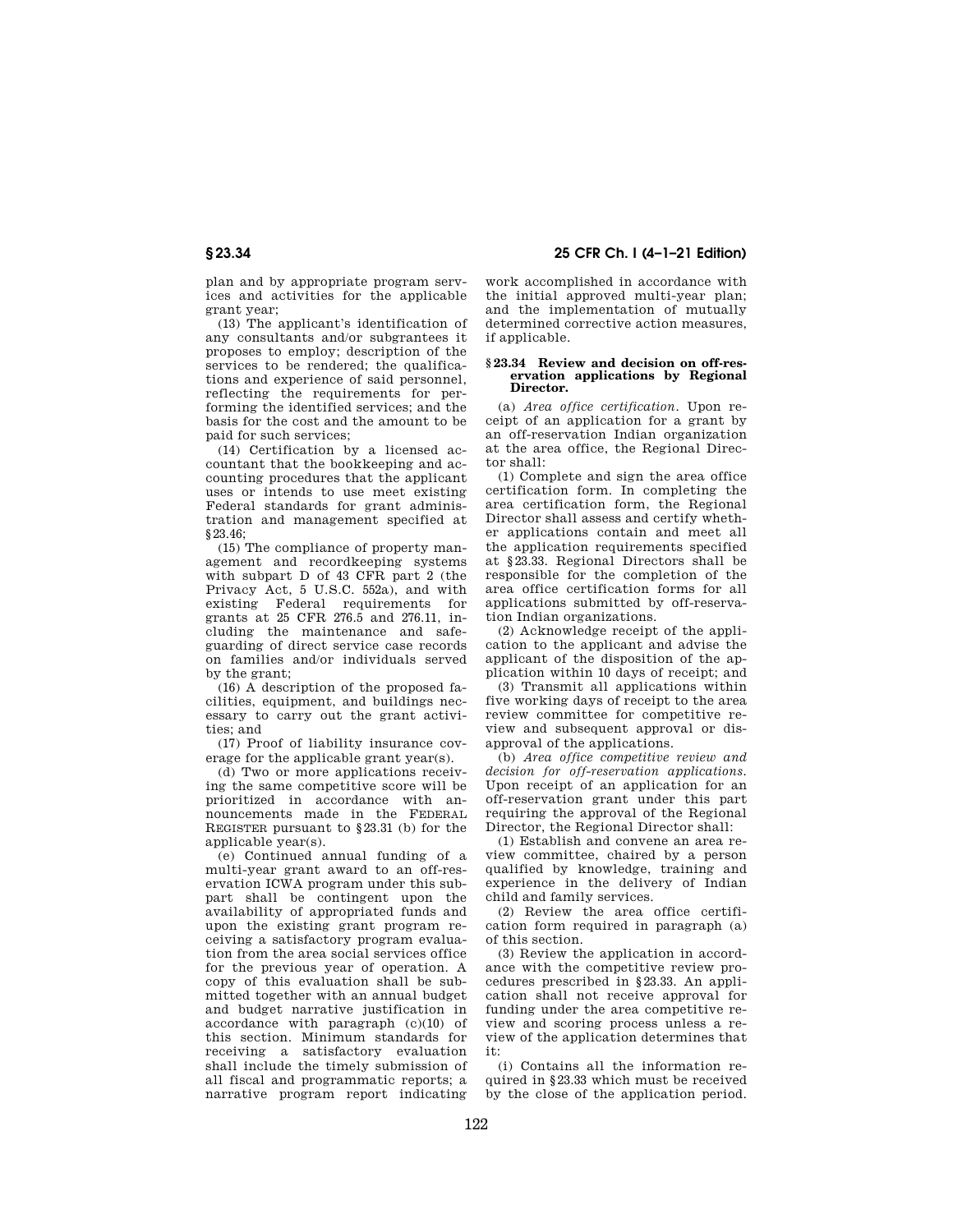Modifications of the grant application received after the close of the application period shall not be considered in the competitive review process.

(ii) Receives at least the established minimum score in an area competitive review, using the application selection criteria and scoring process set out in §23.33. The minimum score shall be established by the Central Office prior to each application period and announced in the FEDERAL REGISTER for the applicable grants year(s).

(4) Approve or disapprove the application and promptly notify the applicant in writing of the approval or disapproval of the application. If the application is disapproved, the Regional Director shall include in the written notice the specific reasons therefore.

(c) The actual funding amounts for the initial grant year shall be subject to appropriations available nationwide and the continued funding of an approved off-reservation grant application under subpart D of this part shall be subject to available funds received by the respective area office for the applicable grant year. Initial funding decisions and subsequent decisions with respect to funding level amounts for all approved grant applications under this part shall be made by the Regional Director.

#### **§ 23.35 Deadline for Central Office action.**

Within 30 days of the receipt of grant reporting forms from the Regional Directors identifying approved and disapproved applications pursuant to subpart D of this part and recommended funding levels for approved applications, the Secretary or his/her designee shall process the Regional Directors' funding requests.

# **Subpart E—General and Uniform Grant Administration Provisions and Requirements**

#### **§ 23.41 Uniform grant administration provisions, requirements and applicability.**

The general and uniform grant administration provisions and requirements specified at 25 CFR part 276 and under this subpart are applicable to all grants awarded to tribal governments and off-reservation Indian organizations under this part, except to the extent inconsistent with an applicable Federal statute, regulation or OMB circular.

## **§ 23.42 Technical assistance.**

(a) Pre-award and ongoing technical assistance may be requested by an Indian tribe or off-reservation Indian organization from the appropriate agency or area office to which the tribe or organization will be submitting an application for funds under subparts C and D of this part. A request for pre-award technical assistance by an off-reservation Indian organization must be received by the Regional Director designated at §23.11 for the state in which the applicant is located no later than 10 days prior to the application deadline to assure sufficient time for area response.

(b) Pre-award and ongoing technical assistance may be provided by the appropriate BIA agency or area office for purposes of program planning and design, assistance in establishing internal program monitoring and evaluation criteria for ongoing grant administration and management, and for other appropriate assistance requested.

(c) The area social services staff shall provide technical assistance to grantees upon receipt of an authorized request from the grantee or when review of the grantee's quarterly performance reports shows that:

(1) An ICWA program is yielding results that are or will be detrimental to the welfare of the intended Indian beneficiaries of the program;

(2) A program has substantially failed to implement its goals and objectives;

(3) There are serious irregularities in the fiscal management of the grant; or

(4) The grantee is otherwise deficient in its program performance.

(5) Upon receiving an authorized request from the grantee, the area social services staff and/or grants officer shall provide the necessary technical assistance to arrive at mutually determined corrective action measures and their actual implementation, if necessary, and the timeframes within which said corrective actions will be implemented.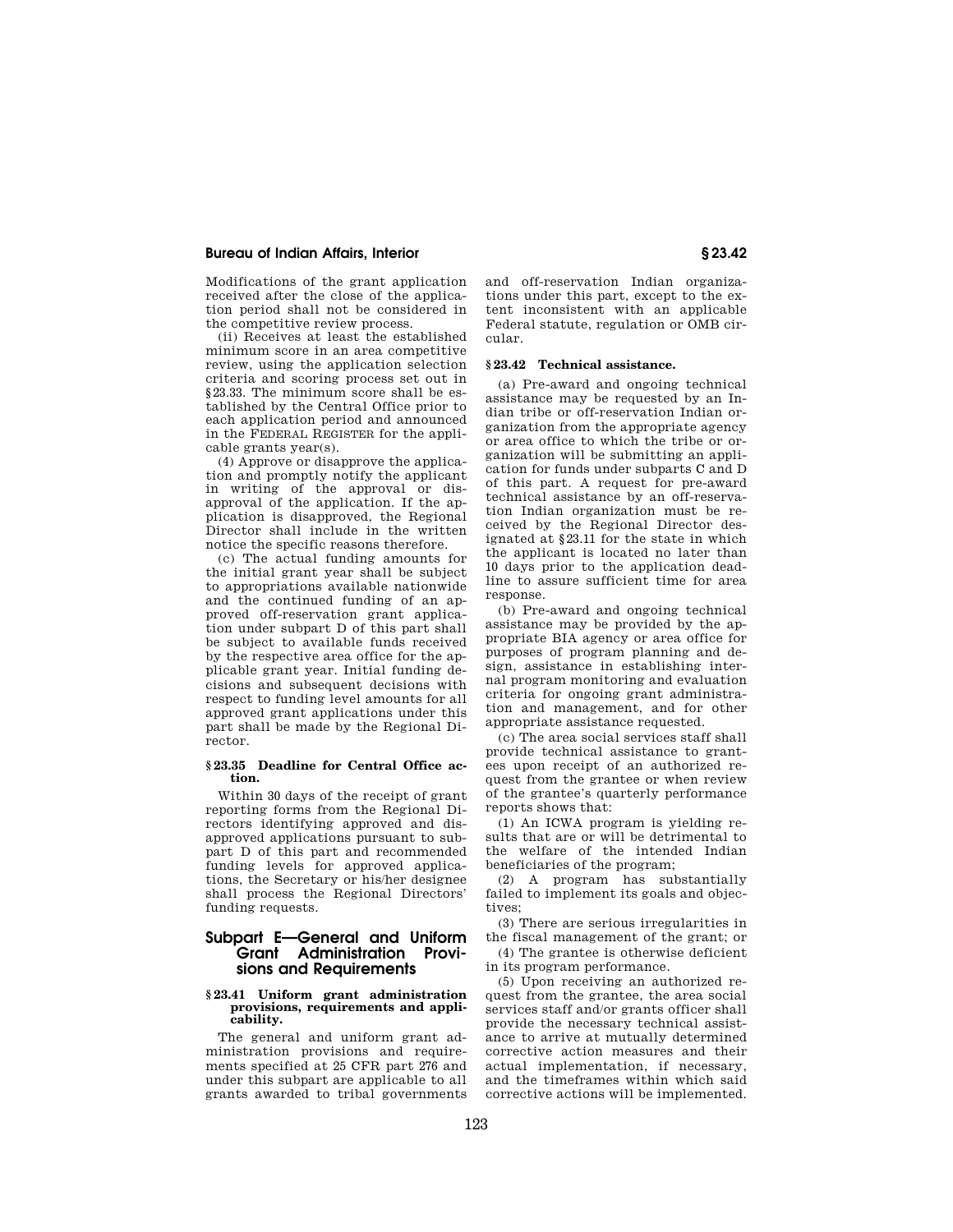# **§ 23.43 25 CFR Ch. I (4–1–21 Edition)**

## **§ 23.43 Authority for grant approval and execution.**

(a) *Tribal government programs.* The appropriate Agency Superintendent or Regional Director may approve a grant application and its subsequent execution under subpart C when the intent, purpose and scope of the application pertains solely to reservations located within the service area jurisdiction of the agency or area office.

(b) *Off-reservation programs.* The appropriate Regional Director may approve a grant application and its subsequent execution under subpart D when the intent, purpose and scope of the grant proposal pertains to off-reservation Indian service populations or programs.

## **§ 23.44 Grant administration and monitoring.**

All grantees under this part shall be responsible for managing day-to-day program operations to ensure that program performance goals are being achieved and to ensure compliance with the provisions of the grant award document and other applicable Federal requirements. Unless delegated to the Agency Superintendent, appropriate area office personnel designated by the Regional Director shall be responsible for all grant program and fiscal monitoring responsibilities.

# **§ 23.45 Subgrants.**

A tribal government grantee may make a subgrant under subpart C of this part, provided that such subgrants are for the purpose for which the grant was made and that the grantee retains administrative and financial responsibility over the activity and the funds.

#### **§ 23.46 Financial management, internal and external controls and other assurances.**

Grantee financial management systems shall comply with the following standards for accurate, current and complete disclosure of financial activities.

(a) OMB Circular A–87 (Cost principles for state and local governments and federally recognized Indian tribal governments).

(b) OMB Circular A–102 (Common rule 43 CFR part 12).

(c) OMB Circular A–128 (Single Audit Act).

(d) OMB Circular A–110 or 122 (Cost principles for non-profit organizations and tribal organizations, where applicable).

(e) *Internal control.* Effective control and accountability must be maintained for all grants. Grantees must adequately safeguard any property and must ensure that it is used solely for authorized purposes.

(f) *Budget control.* Actual expenditures must be compared with budgeted amounts for the grant. Financial information must be related to program performance requirements.

(g) *Source documentation.* Accounting records must be supported by such source documentation as cancelled checks, paid bills, payrolls, time and attendance records, grant documents, or other information required by the grantee's financial management system. The Secretary or his/her designee may review the adequacy of the financial management system of an Indian tribe(s) or off-reservation Indian organization applying for a grant under this part.

(h) Pursuant to 18 U.S.C. 641, whoever embezzles, steals, purloins, or knowingly converts to his or her use or the use of another, or without authority, sells, conveys or disposes of any record, voucher, money, or thing of value of the United States or of any department or agency thereof, or any property made or being made under contract for the United States or any department or agency thereof; or whoever receives, conceals, or retains the same with intent to convert it to his or her use or gain, knowing it to have been embezzled, stolen, purloined, or converted shall be fined not more than \$10,000 or imprisoned not more than 10 years, or both; but if the value of such property does not exceed the sum of \$100, he or she shall be fined not more than \$1,000 or imprisoned not more than one year, or both.

## **§ 23.47 Reports and availability of information to Indians.**

(a) Any tribal government or off-reservation Indian organization receiving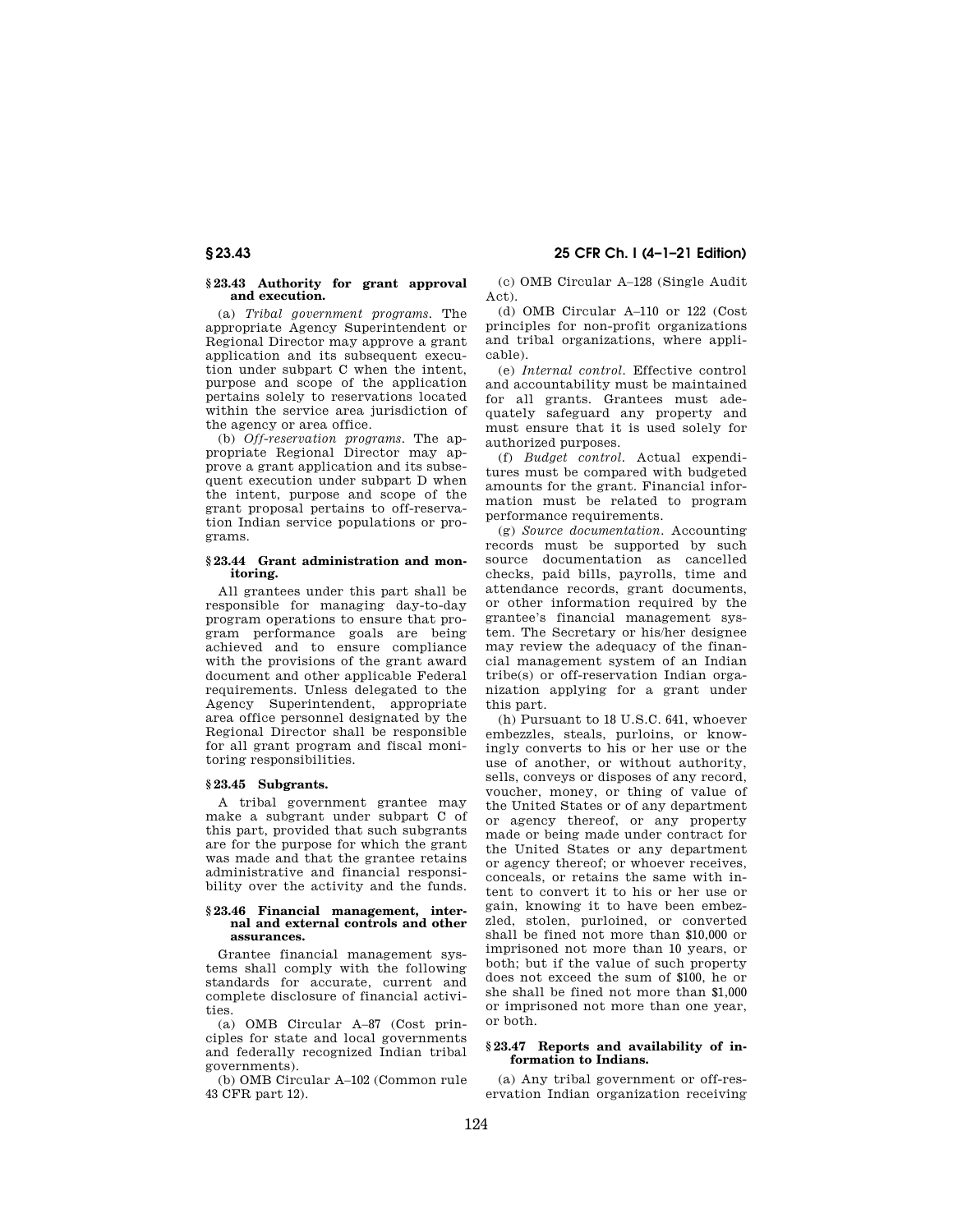a grant under this part shall make general programmatic information and reports concerning that grant available to the Indian people it serves or represents. Access to this information may be requested in writing and shall be made available within 10 days of receipt of the request. Except as required by title IV of Pub. L. 101–630, the Indian Child Protection and Family Violence Prevention Act, grantees shall hold confidential all information obtained from persons receiving services from the program, and shall not release such information without the individual's written consent. Information may be disclosed in a manner which does not identify or lead to the identification of particular individuals.

(b) Grantees shall submit Standard Form 269 or 269A on a quarterly and an annual basis to report their status of funds by the dates specified in the grant award document.

(c) Grantees shall furnish and submit the following written quarterly and annual program reports by the dates specified in the award document:

(1) Quarterly and annual statistical and narrative program performance reports which shall include, but need not be limited to, the following;

(i) A summary of actual accomplishments and significant activities as related to program objectives established for the grant period;

(ii) The grantee's evaluation of program performance using the internal monitoring system submitted in their application;

(iii) Reports on all significant ICWA direct service grant activities including but not limited to the following information:

(A) Significant title II activities;

(B) Data reflecting numbers of individuals referred for out-of-home placements, number of individuals benefiting from title II services and types of services provided, and

(C) Information and referral activities.

(iv) Child abuse and neglect statistical reports and related information as required by 25 U.S.C. 2434, Pub. L. 99–570, the Indian Alcohol and Substance Abuse Prevention and Treatment Act of 1986;

(v) A summary of problems encountered or reasons for not meeting established objectives;

(vi) Any deliverable or product required in the grant; and

(vii) Additional pertinent information when appropriate.

(2) The BIA may negotiate for the provision of other grant-related reports not previously identified.

(d) Events may occur between scheduled performance reporting dates which have significant impact on the grant-supported activity. In such cases, the grantee must inform the awarding agency as soon as problems, delays, adverse conditions, or serious incidents giving rise to liability become known and which will materially impair its ability to meet the objectives of the grant.

## **§ 23.48 Matching shares and agreements.**

(a) Grant funds provided to Indian tribes under subpart C of this part may be used as non-Federal matching shares in connection with funds provided under titles IV-B, IV-E and XX of the Social Security Act or such other Federal programs which contribute to and promote the purposes of the Act as specified in §§23.3 and 23.22 (25 U.S.C. 1931).

(b) Pursuant to 25 U.S.C. 1933, in furtherance of the establishment, operation, and funding of programs funded under subparts C and D of this part, the Secretary may enter into agreements with the Secretary of Health and Human Services. The latter Secretary is authorized by the Act to use funds appropriated for the Department of Health and Human Services for programs similar to those funded under subparts C and D of this part (25 U.S.C. 1931 and 1932), provided that authority to make payment pursuant to such agreements shall be effective only to the extent and in such amounts as may be provided in advance by appropriation Acts.

#### **§ 23.49 Fair and uniform provision of services.**

(a) Grants awarded under this part shall include provisions assuring compliance with the Indian Civil Rights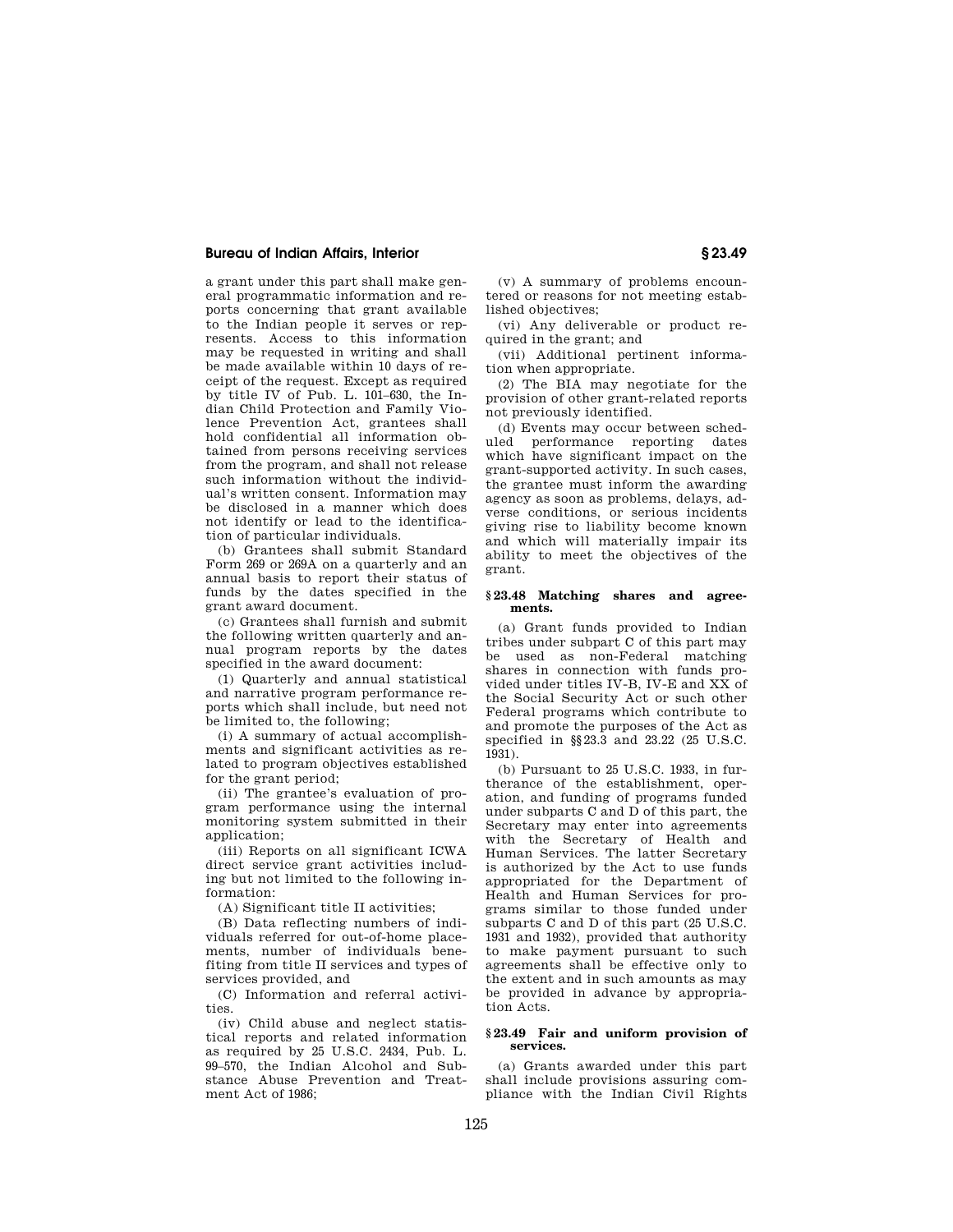Act; prohibiting discriminatory distinctions among eligible Indian beneficiaries; and assuring the fair and uniform provision by the grantees of the services and assistance they provide to eligible Indian beneficiaries under such grants. Such procedures must include criteria by which eligible Indian beneficiaries will receive services, recordkeeping mechanisms adequate to verify the fairness and uniformity of services in cases of formal complaints, and an explanation of what rights will be afforded an individual pending the resolution of a complaint.

(b) Indian beneficiaries of the services to be rendered under a grant shall be afforded access to administrative or judicial bodies empowered to adjudicate complaints, claims, or grievances brought by such Indian beneficiaries against the grantee arising out of the performance of the grant.

## **§ 23.50 Service eligibility.**

(a) Tribal government Indian child and family service programs. Any person meeting the definition of Indian, Indian child, Indian custodian, or Indian parent of any unmarried person under the age of 18 as defined in §23.2 is eligible for services provided under 25 U.S.C. 1931 of the Act. Tribal membership status shall be determined by tribal law, ordinance, or custom. The tribe may, under subpart C, extend services to nontribal family members related by marriage to tribal members, provided such services promote the intent and purposes of the Act. A tribe may also, within available resources, extend services under this part to individuals who are members of, or are eligible for membership in other Indian tribes, and who reside within the tribe's designated service area.

(b) Off-reservation Indian child and family service programs and agreements with the Secretary of Health and Human Services pursuant to 25 U.S.C. 1933. For purposes of eligibility for services provided under 25 U.S.C. 1932 and 1933 of the Act, any person meeting the definition of Indian, Indian child, Indian custodian, or Indian parent of any unmarried person under the age of 18 as defined in §23.2, or the definition of Indian as defined in 25 U.S.C. 1603(c), shall be eligible for serv-

**§ 23.50 25 CFR Ch. I (4–1–21 Edition)** 

ices. Tribal membership status shall be determined by tribal law, ordinance, or custom.

## **§ 23.51 Grant carry-over authority.**

Unless restricted by appropriation, and contingent upon satisfactory program evaluations from the appropriate area or agency office for an existing program, grantees are authorized to carry over unliquidated grant funds which remain at the end of a budget period. Such funds may be carried over for a maximum period of two years beyond the initial grant funding period and must be utilized only for the intent, purpose and scope of the original grant. These carry-over grant funds shall not be reprogrammed into other appropriation activities or subactivities. Funds carried over into another fiscal year will be added to the grantee's new fiscal year funding amount.

## **§ 23.52 Grant suspension.**

(a) When a grantee has materially failed to comply and remains out of compliance with the terms and conditions of the grant, the grants officer may, after reasonable notice to the grantee and the provision of requested technical assistance, suspend the grant. The notice preceding the suspension shall include the effective date of the suspension, the corrective measures necessary for reinstatement of the grant and, if there is no immediate threat to safety, a reasonable timeframe for corrective action prior to actual suspension.

(b) No obligation incurred by the grantee during the period of suspension shall be allowable under the suspended grant, except that the grants officer may at his/her discretion allow necessary and proper costs which the grantee could not reasonably avoid during the period of suspension if such costs would otherwise be allowable under the applicable cost principles.

(c) Appropriate adjustments to the payments under the suspended grant will be made either by withholding the payments or by not allowing the grantee credit for disbursements which the grantee may make in liquidation of unauthorized obligations the grantee incurs during the period of suspension.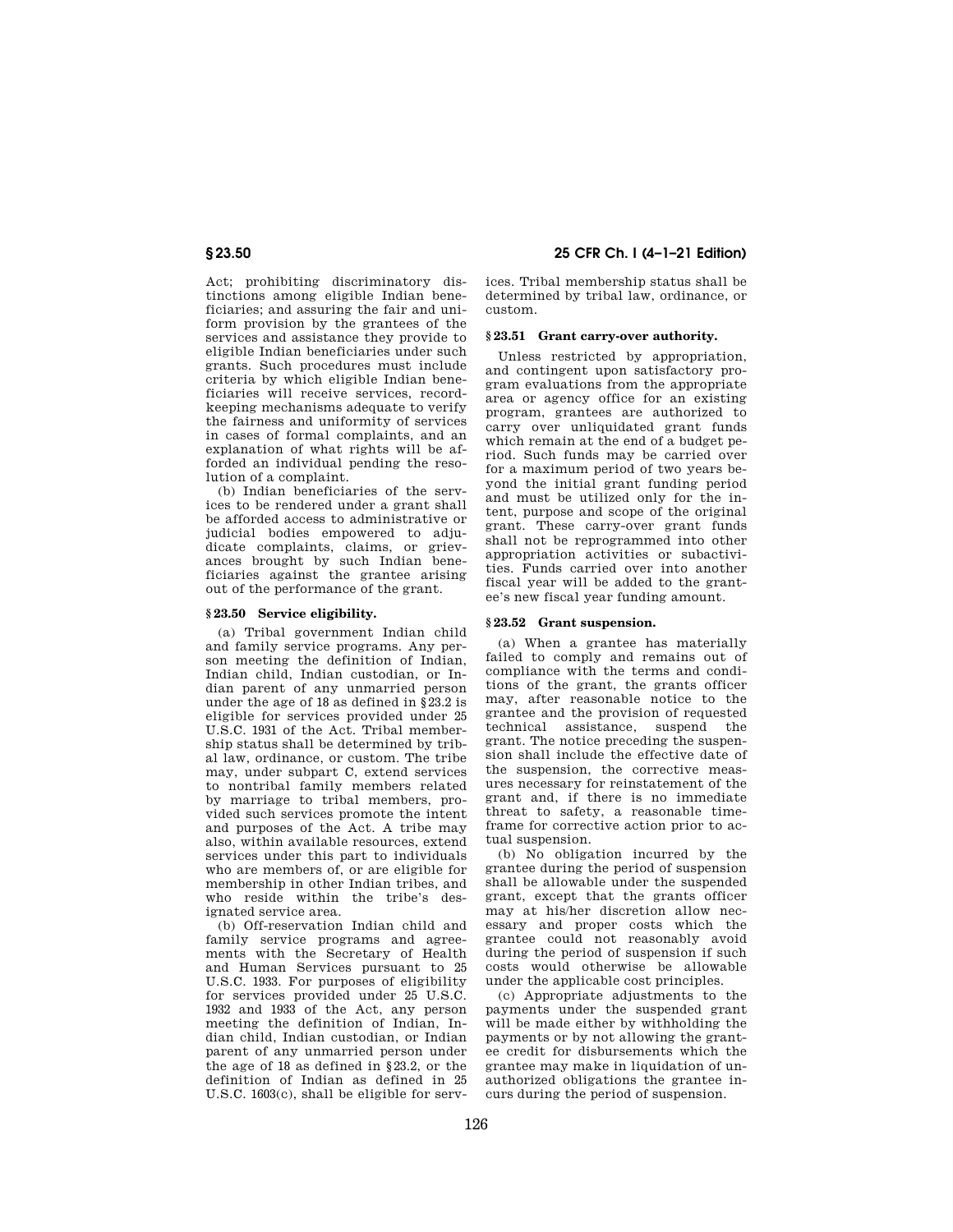(d) Suspension shall remain in effect until the grantee has taken corrective action to the satisfaction of the grants officer, or given assurances satisfactory to the grants officer that corrective action will be taken, or until the grants officer cancels the grant.

## **§ 23.53 Cancellation.**

(a) The grants officer may cancel any grant, in whole or in part, at any time before the date of completion whenever it is determined that the grantee has:

(1) Materially failed to comply with the terms and conditions of the grant;

(2) Violated the rights as specified in §23.49 or endangered the health, safety, or welfare of any person; or

(3) Been grossly negligent in, or has mismanaged the handling or use of funds provided under the grant.

(b) When it appears that cancellation of the grant will become necessary, the grants officer shall promptly notify the grantee in writing of this possibility. This written notice shall advise the grantee of the reason for the possible cancellation and the corrective action necessary to avoid cancellation. The grants officer shall also offer, and shall provide, if requested by the grantee, any technical assistance which may be required to effect the corrective action. The grantee shall have 60 days in which to effect this corrective action before the grants officer provides notice of intent to cancel the grant as provided for in paragraph (c) of this section.

(c) Upon deciding to cancel for cause, the grants officer shall promptly notify the grantee in writing of that decision, the reason for the cancellation, and the effective date. The Regional Director or his/her designated official shall also provide a hearing for the grantee before cancellation. However, the grants officer may immediately cancel the grant, upon notice to the grantee, if the grants officer determines that continuance of the grant poses an immediate threat to safety. In this event, the Regional Director or his/her designated official shall provide a hearing for the grantee within 10 days of the cancellation.

(d) The hearing referred to in paragraph (c) of this section shall be conducted as follows:

(1) The grantee affected shall be notified, in writing, at least 10 days before the hearing. The notice should give the date, time, place, and purpose of the hearing.

(2) A written record of the hearing shall be made. The record shall include written statements submitted at the hearing or within five days following the hearing.

# **Subpart F—Appeals**

## **§ 23.61 Appeals from decision or action by Agency Superintendent, Regional Director or Grants Officer.**

A grantee or prospective applicant may appeal any decision made or action taken by the Agency Superintendent, Regional Director, or grants officer under subpart C or E of this part. Such an appeal shall be made to the Assistant Secretary who shall consider the appeal in accordance with 25 CFR 2.20 (c) through (e). Appeal procedures shall be as set out in part 2 of this chapter.

## **§ 23.62 Appeals from decision or action by Regional Director under subpart D.**

A grantee or applicant may appeal any decision made or action taken by the Regional Director under subpart D that is alleged to be in violation of the U.S. Constitution, Federal statutes, or the regulations of this part. These appeals shall be filed with the Interior Board of Indian Appeals in accordance with 25 CFR 2.4 (e); 43 CFR 4.310 through 4.318 and 43 CFR 4.330 through 4.340. However, an applicant may not appeal a score assigned to its application or the amount of grant funds awarded.

## **§ 23.63 Appeals from inaction of official.**

A person or persons whose interests are adversely affected, or whose ability to protect such interests is impeded by the failure of an official to act on a request to the official, may make the official's inaction the subject of an appeal under part 2 of this chapter.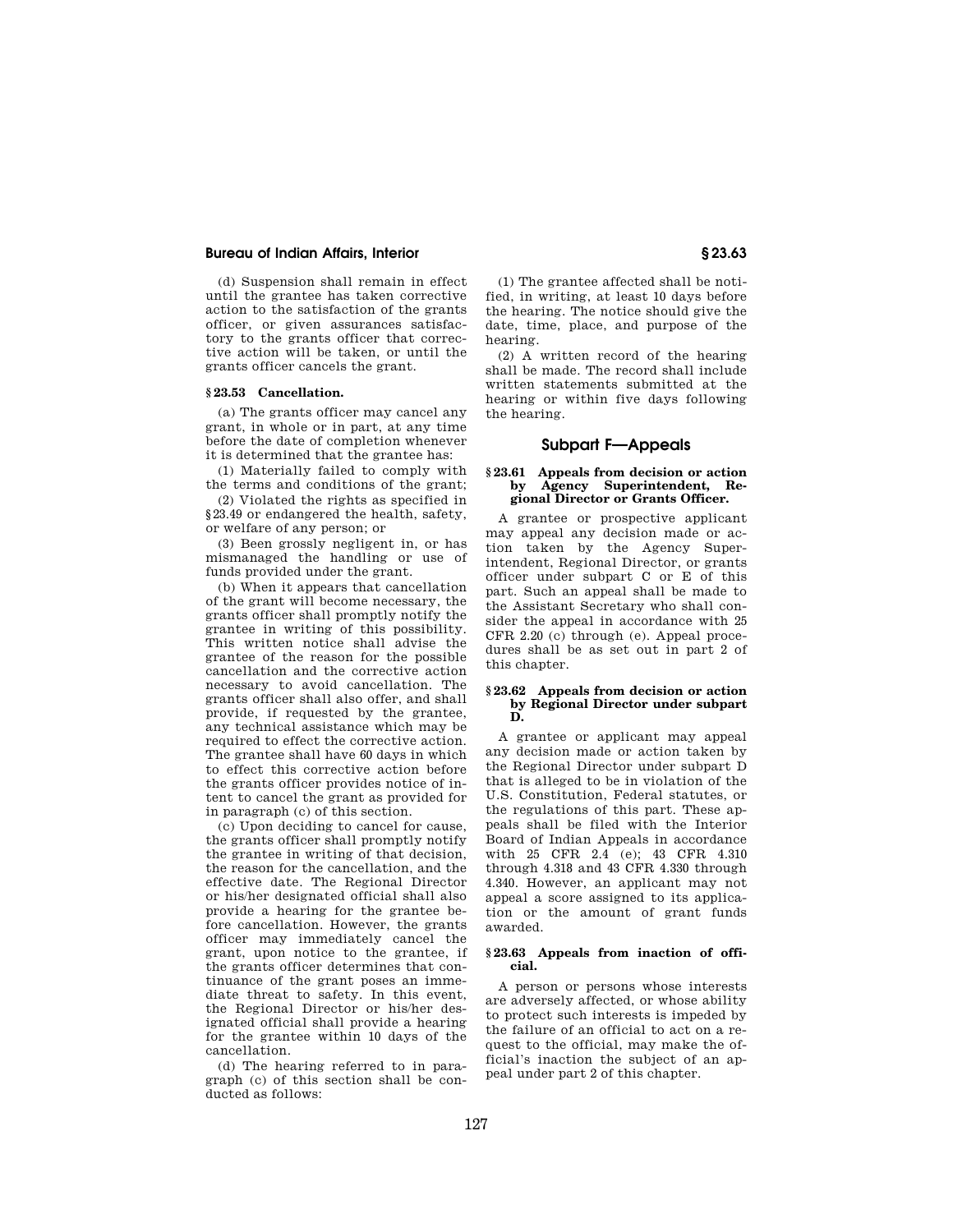# **Subpart G—Administrative Provisions**

## **§ 23.71 Recordkeeping and information availability.**

(a) The Division of Human Services, Bureau of Indian Affairs (BIA), is authorized to receive all information and to maintain a central file on all State Indian adoptions. This file is confidential and only designated persons may have access to it.

(b) Upon the request of an adopted Indian who has reached age 18, the adoptive or foster parents of an Indian child, or an Indian Tribe, BIA will disclose such information as may be necessary for purposes of Tribal enrollment or determining any rights or benefits associated with Tribal membership. Where the documents relating to such child contain an affidavit from the biological parent or parents requesting anonymity, BIA must certify to the Indian child's Tribe, where the information warrants, that the child's parentage and other circumstances entitle the child to enrollment under the criteria established by such Tribe.

(c) BIA will ensure that the confidentiality of this information is maintained and that the information is not subject to the Freedom of Information Act, 5 U.S.C. 552, as amended.

[81 FR 38867, June 14, 2016]

## **Subpart H—Assistance to State Courts**

## **§ 23.81 Assistance in identifying witnesses.**

Upon the request of a party in an involuntary Indian child custody proceeding or of a court, the Secretary or his/her designee shall assist in identifying qualified expert witnesses. Such requests for assistance shall be sent to the Regional Director designated in §23.11(c). The BIA is not obligated to pay for the services of such expert witnesses.

## **§ 23.82 Assistance in identifying language interpreters.**

Upon the request of a party in an Indian child custody proceeding or of a court, the Secretary or his/her designee shall assist in identifying language interpreters. Such requests for assistance should be sent to the Regional Director designated in §23.11(c). The BIA is not obligated to pay for the services of such language interpreters.

#### **§ 23.83 Assistance in locating biological parents of Indian child after termination of adoption.**

Upon the request of a child placement agency, the court or an Indian tribe, the Secretary or his/her designee shall assist in locating the biological parents or prior Indian custodians of an adopted Indian child whose adoption has been terminated pursuant to 25 U.S.C. 1914. Such requests for assistance should be sent to the Regional Director designated in §23.11(c).

# **Subpart I—Indian Child Welfare Act Proceedings**

SOURCE: 81 FR 38867, June 14, 2016, unless otherwise noted.

## GENERAL PROVISIONS

## **§ 23.101 What is the purpose of this subpart?**

The regulations in this subpart clarify the minimum Federal standards governing implementation of the Indian Child Welfare Act (ICWA) to ensure that ICWA is applied in all States consistent with the Act's express language, Congress's intent in enacting the statute, and to promote the stability and security of Indian tribes and families.

## **§ 23.102 What terms do I need to know?**

The following terms and their definitions apply to this subpart. All other terms have the meanings assigned in §23.2.

*Agency* means a nonprofit, for-profit, or governmental organization and its employees, agents, or officials that performs, or provides services to biological parents, foster parents, or adoptive parents to assist in the administrative and social work necessary for foster, preadoptive, or adoptive placements.

*Indian organization* means any group, association, partnership, corporation,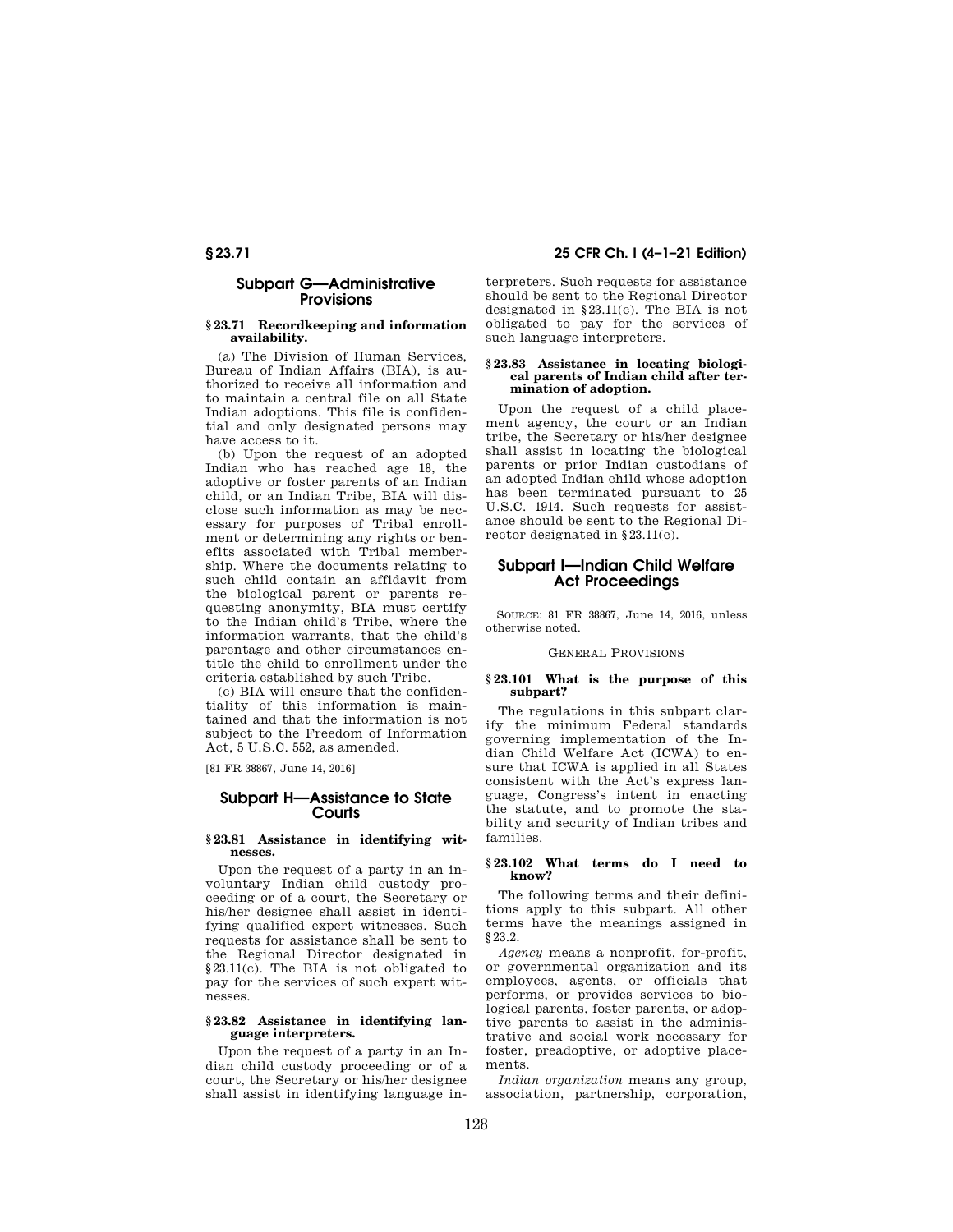or other legal entity owned or controlled by Indians or a Tribe, or a majority of whose members are Indians.

#### **§ 23.103 When does ICWA apply?**

(a) ICWA includes requirements that apply whenever an Indian child is the subject of:

(1) A child-custody proceeding, including:

(i) An involuntary proceeding;

(ii) A voluntary proceeding that could prohibit the parent or Indian custodian from regaining custody of the child upon demand; and

(iii) A proceeding involving status offenses if any part of the proceeding results in the need for out-of-home placement of the child, including a fostercare, preadoptive, or adoptive placement, or termination of parental rights.

(2) An emergency proceeding.

(b) ICWA does not apply to:

(1) A Tribal court proceeding;

(2) A proceeding regarding a criminal act that is not a status offense;

(3) An award of custody of the Indian child to one of the parents including, but not limited to, an award in a divorce proceeding; or

(4) A voluntary placement that either parent, both parents, or the Indian custodian has, of his or her or their free

will, without a threat of removal by a State agency, chosen for the Indian child and that does not operate to prohibit the child's parent or Indian custodian from regaining custody of the child upon demand.

(c) If a proceeding listed in paragraph (a) of this section concerns a child who meets the statutory definition of ''Indian child,'' then ICWA will apply to that proceeding. In determining whether ICWA applies to a proceeding, the State court may not consider factors such as the participation of the parents or the Indian child in Tribal cultural, social, religious, or political activities, the relationship between the Indian child and his or her parents, whether the parent ever had custody of the child, or the Indian child's blood quantum.

(d) If ICWA applies at the commencement of a proceeding, it will not cease to apply simply because the child reaches age 18 during the pendency of the proceeding.

## **§ 23.104 What provisions of this subpart apply to each type of child-custody proceeding?**

The following table lists what sections of this subpart apply to each type of child-custody proceeding identified in §23.103(a):

| Section                                                                                                                                                                          | Type of proceeding                                                                         |
|----------------------------------------------------------------------------------------------------------------------------------------------------------------------------------|--------------------------------------------------------------------------------------------|
| <b>Pretrial Requirements:</b>                                                                                                                                                    | Emergency, Involuntary, Voluntary.                                                         |
| 23.107 (How should a State court determine if there is reason to know the child is<br>an Indian child?).                                                                         | Emergency, Involuntary, Voluntary.                                                         |
| 23.108 (Who makes the determination as to whether a child is a member whether a<br>child is eligible for membership, or whether a biological parent is a member of a<br>Tribe?). | Emergency, Involuntary, Voluntary.                                                         |
| 23.109 (How should a State court determine an Indian child's Tribe when the child<br>may be a member or eligible for membership in more than one Tribe?).                        | Emergency, Involuntary, Voluntary.                                                         |
|                                                                                                                                                                                  | Involuntary, Voluntary.                                                                    |
| 23.111 (What are the notice requirements for a child-custody proceeding involving<br>an Indian child?).                                                                          | Involuntary (foster-care placement and<br>termination of parental rights).                 |
|                                                                                                                                                                                  | Involuntary (foster-care placement and<br>termination of parental rights).                 |
| 23.113 (What are the standards for emergency proceedings involving an Indian<br>child?).                                                                                         | Emergency.                                                                                 |
| 23.114 (What are the requirements for determining improper removal?)<br>Petitions to Transfer to Tribal Court:                                                                   | Involuntary.                                                                               |
|                                                                                                                                                                                  | Involuntary, Voluntary (foster-care place-<br>ment and termination of parental<br>rights). |
|                                                                                                                                                                                  | Involuntary, Voluntary (foster-care place-<br>ment and termination of parental<br>rights). |
|                                                                                                                                                                                  | Involuntary, Voluntary (foster-care place-<br>ment and termination of parental<br>rights). |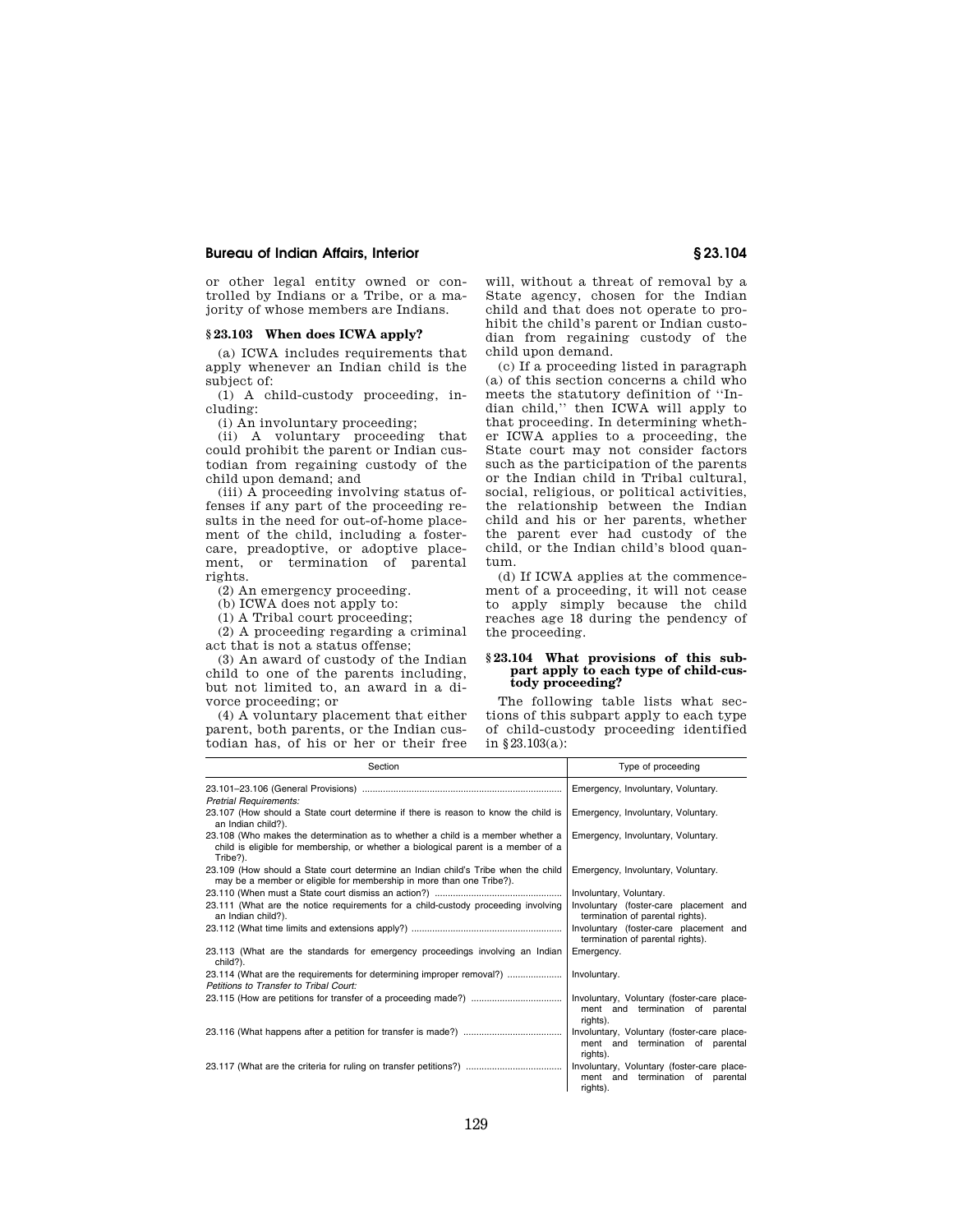# **§ 23.105 25 CFR Ch. I (4–1–21 Edition)**

| Section                                                                                                                   | Type of proceeding                                                                         |
|---------------------------------------------------------------------------------------------------------------------------|--------------------------------------------------------------------------------------------|
| 23.118 (How is a determination of "good cause" to deny transfer made?)                                                    | Involuntary, Voluntary (foster-care place-<br>ment and termination of parental<br>riahts). |
|                                                                                                                           | Involuntary, Voluntary (foster-care place-<br>ment and termination of parental<br>rights). |
| Adjudication of Involuntary Proceedings:                                                                                  |                                                                                            |
| 23.120 (How does the State court ensure that active efforts have been made?)                                              | Involuntary (foster-care placement and<br>termination of parental rights).                 |
|                                                                                                                           | Involuntary (foster-care placement and<br>termination of parental rights).                 |
|                                                                                                                           | Involuntary (foster-care placement and<br>termination of parental rights).                 |
|                                                                                                                           | $N/A$ .                                                                                    |
| <b>Voluntary Proceedings:</b>                                                                                             |                                                                                            |
| 23.124 (What actions must a State court undertake in voluntary proceedings?)                                              | Voluntary.                                                                                 |
|                                                                                                                           | Voluntary.                                                                                 |
|                                                                                                                           | Voluntary.                                                                                 |
| 23.127 (How is withdrawal of consent to a foster-care placement achieved?)                                                | Voluntary.                                                                                 |
| 23.128 (How is withdrawal of consent to a termination of parental rights or adoption                                      | Voluntary.                                                                                 |
| achieved?).                                                                                                               |                                                                                            |
| Dispositions:                                                                                                             |                                                                                            |
|                                                                                                                           | Involuntary, Voluntary.                                                                    |
| 23.130 (What placement preferences apply in adoptive placements?)                                                         | Involuntary, Voluntary.                                                                    |
| 23.131 (What placement preferences apply in foster-care or preadoptive place-<br>ments?).                                 | Involuntary, Voluntary.                                                                    |
| 23.132 (How is a determination of "good cause" to depart from the placement pref-<br>erences made?).                      | Involuntary, Voluntary.                                                                    |
| Access:                                                                                                                   |                                                                                            |
| 23.133 (Should courts allow participation by alternative methods?)                                                        | Emergency, Involuntary.                                                                    |
| 23.134 (Who has access to reports and records during a proceeding?)                                                       | Emergency, Involuntary.                                                                    |
|                                                                                                                           | N/A.                                                                                       |
| Post-Trial Rights & Responsibilities:<br>23.136 (What are the requirements for vacating an adoption based on consent hav- | Involuntary (if consent given under threat                                                 |
| ing been obtained through fraud or duress?).                                                                              | of removal), voluntary.                                                                    |
| 23.137 (Who can petition to invalidate an action for certain ICWA violations?)                                            | Emergency (to extent it involved a speci-                                                  |
|                                                                                                                           | fied violation), involuntary, voluntary.                                                   |
| 23.138 (What are the rights to information about adoptees' Tribal affiliations?)                                          | Emergency, Involuntary, Voluntary.                                                         |
| 23.139 (Must notice be given of a change in an adopted Indian child's status?)                                            | Involuntary, Voluntary.                                                                    |
| Recordkeeping:                                                                                                            |                                                                                            |
| 23.140 (What information must States furnish to the Bureau of Indian Affairs?)                                            | Involuntary, Voluntary.                                                                    |
|                                                                                                                           | Involuntary, Voluntary.                                                                    |
| 23.142 (How does the Paperwork Reduction Act affect this subpart?)                                                        | Emergency, Involuntary, Voluntary.                                                         |
| Effective Date:                                                                                                           |                                                                                            |
|                                                                                                                           | Emergency, Involuntary, Voluntary.                                                         |
| Severability:                                                                                                             |                                                                                            |
| 23.144 (What happens if some portion of part is held to be invalid by a court of com-<br>petent jurisdiction?).           | Emergency, Involuntary, Voluntary.                                                         |

**Note:** For purposes of this table, status-offense child-custody proceedings are included as a type of involuntary proceeding.

## **§ 23.105 How do I contact a Tribe under the regulations in this subpart?**

To contact a Tribe to provide notice or obtain information or verification under the regulations in this subpart, you should direct the notice or inquiry as follows:

(a) Many Tribes designate an agent for receipt of ICWA notices. The BIA publishes a list of Tribes' designated Tribal agents for service of ICWA notice in the FEDERAL REGISTER each year and makes the list available on its Web site at *www.bia.gov.* 

(b) For a Tribe without a designated Tribal agent for service of ICWA notice, contact the Tribe to be directed to the appropriate office or individual.

(c) If you do not have accurate contact information for a Tribe, or the Tribe contacted fails to respond to written inquiries, you should seek assistance in contacting the Indian Tribe from the BIA local or regional office or the BIA's Central Office in Washington, DC (see *www.bia.gov*).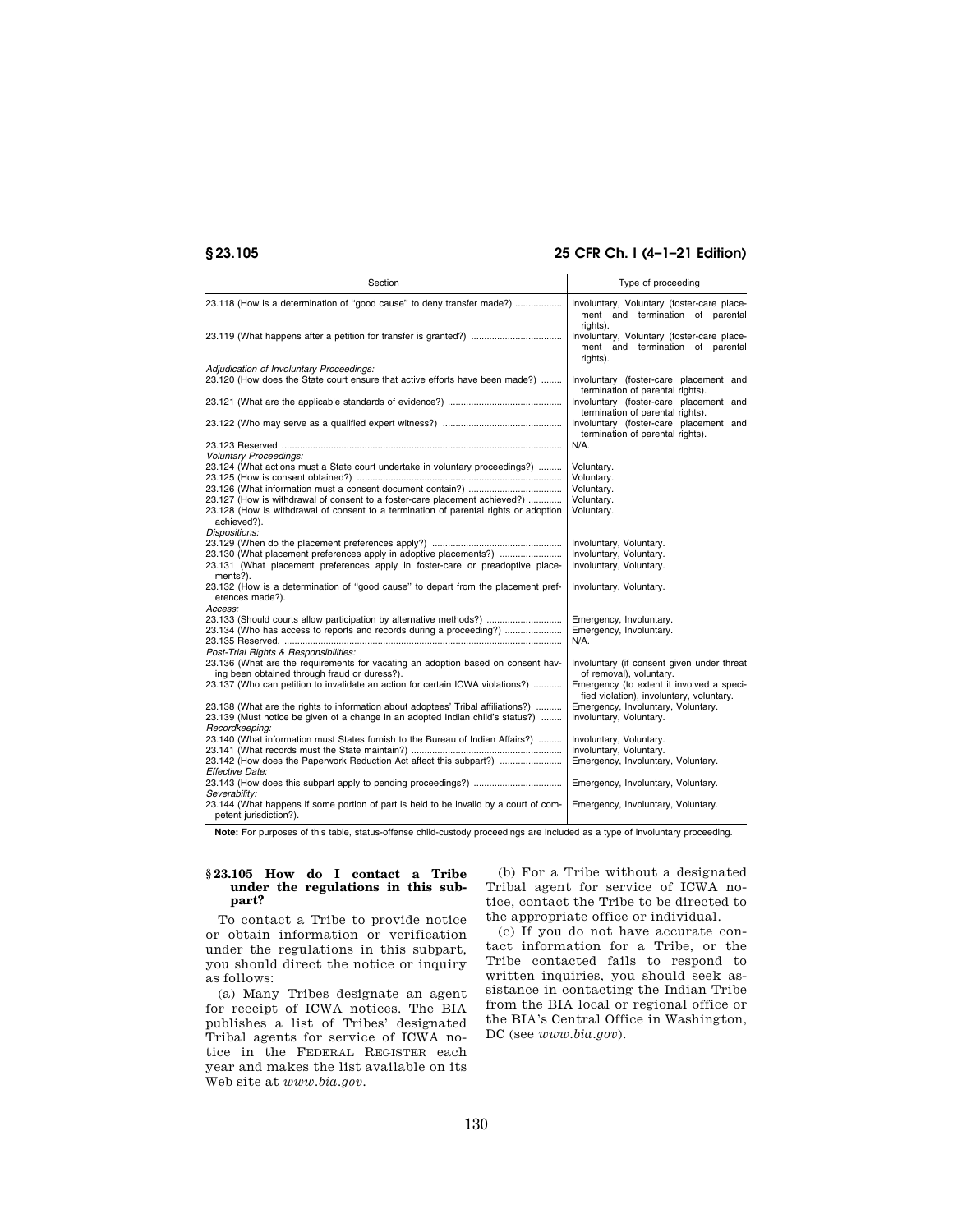## **§ 23.106 How does this subpart interact with State and Federal laws?**

(a) The regulations in this subpart provide minimum Federal standards to ensure compliance with ICWA.

(b) Under section 1921 of ICWA, where applicable State or other Federal law provides a higher standard of protection to the rights of the parent or Indian custodian than the protection accorded under the Act, ICWA requires the State or Federal court to apply the higher State or Federal standard.

## PRETRIAL REQUIREMENTS

#### **§ 23.107 How should a State court determine if there is reason to know the child is an Indian child?**

(a) State courts must ask each participant in an emergency or voluntary or involuntary child-custody proceeding whether the participant knows or has reason to know that the child is an Indian child. The inquiry is made at the commencement of the proceeding and all responses should be on the record. State courts must instruct the parties to inform the court if they subsequently receive information that provides reason to know the child is an Indian child.

(b) If there is reason to know the child is an Indian child, but the court does not have sufficient evidence to determine that the child is or is not an ''Indian child,'' the court must:

(1) Confirm, by way of a report, declaration, or testimony included in the record that the agency or other party used due diligence to identify and work with all of the Tribes of which there is reason to know the child may be a member (or eligible for membership), to verify whether the child is in fact a member (or a biological parent is a member and the child is eligible for membership); and

(2) Treat the child as an Indian child, unless and until it is determined on the record that the child does not meet the definition of an ''Indian child'' in this part.

(c) A court, upon conducting the inquiry required in paragraph (a) of this section, has reason to know that a child involved in an emergency or child-custody proceeding is an Indian child if:

(1) Any participant in the proceeding, officer of the court involved in the proceeding, Indian Tribe, Indian organization, or agency informs the court that the child is an Indian child;

(2) Any participant in the proceeding, officer of the court involved in the proceeding, Indian Tribe, Indian organization, or agency informs the court that it has discovered information indicating that the child is an Indian child;

(3) The child who is the subject of the proceeding gives the court reason to know he or she is an Indian child;

(4) The court is informed that the domicile or residence of the child, the child's parent, or the child's Indian custodian is on a reservation or in an Alaska Native village;

(5) The court is informed that the child is or has been a ward of a Tribal court; or

(6) The court is informed that either parent or the child possesses an identification card indicating membership in an Indian Tribe.

(d) In seeking verification of the child's status in a voluntary proceeding where a consenting parent evidences, by written request or statement in the record, a desire for anonymity, the court must keep relevant documents pertaining to the inquiry required under this section confidential and under seal. A request for anonymity does not relieve the court, agency, or other party from any duty of compliance with ICWA, including the obligation to verify whether the child is an 'Indian child.'' A Tribe receiving information related to this inquiry must keep documents and information confidential.

#### **§ 23.108 Who makes the determination as to whether a child is a member, whether a child is eligible for membership, or whether a biological parent is a member of a Tribe?**

(a) The Indian Tribe of which it is believed the child is a member (or eligible for membership and of which the biological parent is a member) determines whether the child is a member of the Tribe, or whether the child is eligible for membership in the Tribe and a biological parent of the child is a member of the Tribe, except as otherwise provided by Federal or Tribal law.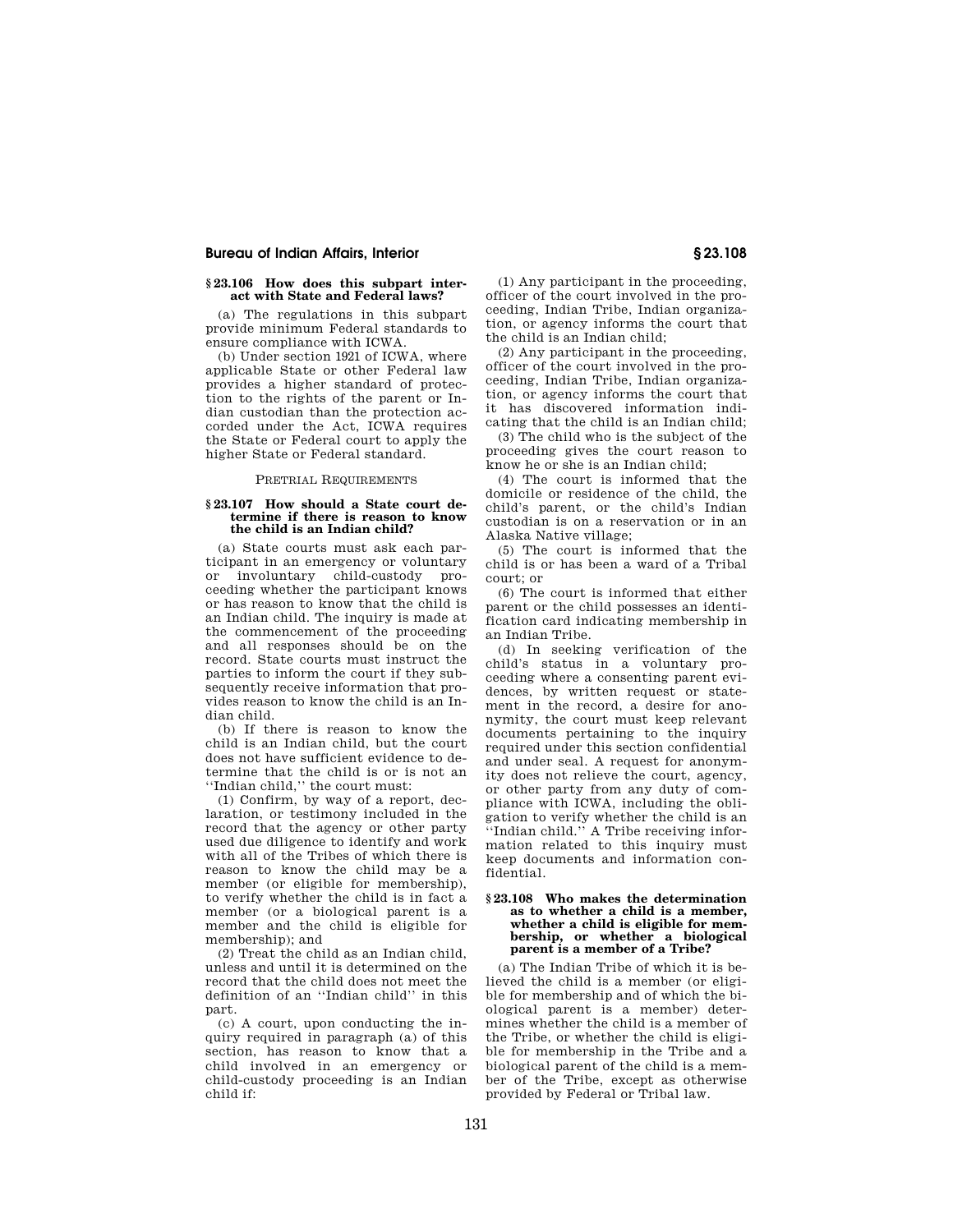**§ 23.109 25 CFR Ch. I (4–1–21 Edition)** 

(b) The determination by a Tribe of whether a child is a member, whether a child is eligible for membership, or whether a biological parent is a member, is solely within the jurisdiction and authority of the Tribe, except as otherwise provided by Federal or Tribal law. The State court may not substitute its own determination regarding a child's membership in a Tribe, a child's eligibility for membership in a Tribe, or a parent's membership in a Tribe.

(c) The State court may rely on facts or documentation indicating a Tribal determination of membership or eligibility for membership in making a judicial determination as to whether the child is an ''Indian child.'' An example of documentation indicating membership is a document issued by the Tribe, such as Tribal enrollment documentation.

#### **§ 23.109 How should a State court determine an Indian child's Tribe when the child may be a member or eligible for membership in more than one Tribe?**

(a) If the Indian child is a member or eligible for membership in only one Tribe, that Tribe must be designated as the Indian child's Tribe.

(b) If the Indian child meets the definition of ''Indian child'' through more than one Tribe, deference should be given to the Tribe in which the Indian child is already a member, unless otherwise agreed to by the Tribes.

(c) If an Indian child meets the definition of ''Indian child'' through more than one Tribe because the child is a member in more than one Tribe or the child is not a member of but is eligible for membership in more than one Tribe, the court must provide the opportunity in any involuntary child-custody proceeding for the Tribes to determine which should be designated as the Indian child's Tribe.

(1) If the Tribes are able to reach an agreement, the agreed-upon Tribe should be designated as the Indian child's Tribe.

(2) If the Tribes are unable to reach an agreement, the State court designates, for the purposes of ICWA, the Indian Tribe with which the Indian child has the more significant contacts as the Indian child's Tribe, taking into consideration:

(i) Preference of the parents for membership of the child;

(ii) Length of past domicile or residence on or near the reservation of each Tribe;

(iii) Tribal membership of the child's custodial parent or Indian custodian; and

(iv) Interest asserted by each Tribe in the child-custody proceeding;

(v) Whether there has been a previous adjudication with respect to the child by a court of one of the Tribes; and

(vi) Self-identification by the child, if the child is of sufficient age and capacity to meaningfully self-identify.

(3) A determination of the Indian child's Tribe for purposes of ICWA and the regulations in this subpart do not constitute a determination for any other purpose.

#### **§ 23.110 When must a State court dismiss an action?**

Subject to 25 U.S.C. 1919 (Agreements between States and Indian Tribes) and §23.113 (emergency proceedings), the following limitations on a State court's jurisdiction apply:

(a) The court in any voluntary or involuntary child-custody proceeding involving an Indian child must determine the residence and domicile of the Indian child. If either the residence or domicile is on a reservation where the Tribe exercises exclusive jurisdiction over child-custody proceedings, the State court must expeditiously notify the Tribal court of the pending dismissal based on the Tribe's exclusive jurisdiction, dismiss the State-court child-custody proceeding, and ensure that the Tribal court is sent all information regarding the Indian child-custody proceeding, including, but not limited to, the pleadings and any court record.

(b) If the child is a ward of a Tribal court, the State court must expeditiously notify the Tribal court of the pending dismissal, dismiss the Statecourt child-custody proceeding, and ensure that the Tribal court is sent all information regarding the Indian childcustody proceeding, including, but not limited to, the pleadings and any court record.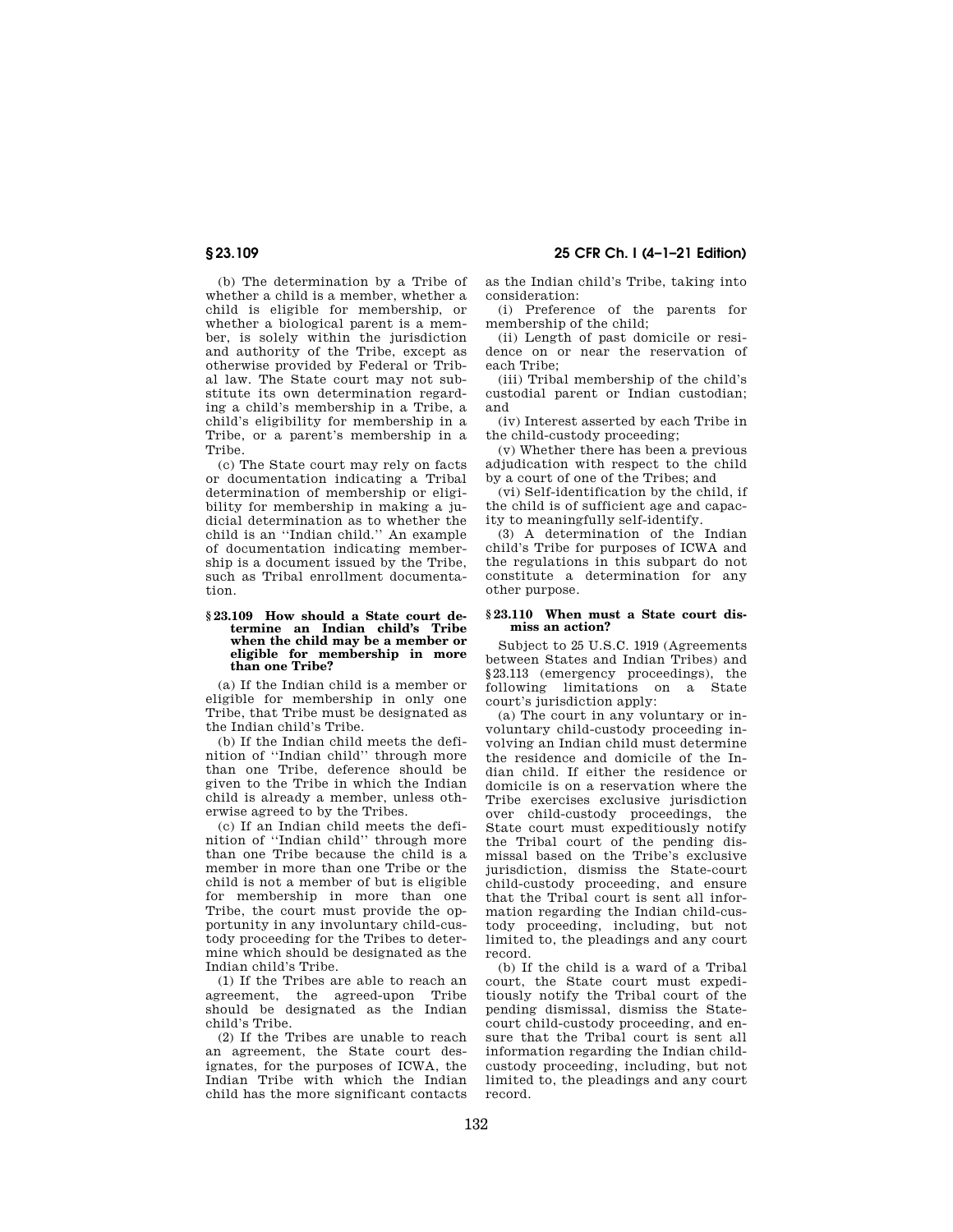#### **§ 23.111 What are the notice requirements for a child-custody proceeding involving an Indian child?**

(a) When a court knows or has reason to know that the subject of an involuntary foster-care-placement or termination-of-parental-rights proceeding is an Indian child, the court must ensure that:

(1) The party seeking placement promptly sends notice of each such child-custody proceeding (including, but not limited to, any foster-care placement or any termination of parental or custodial rights) in accordance with this section; and

(2) An original or a copy of each notice sent under this section is filed with the court together with any return receipts or other proof of service.

(b) Notice must be sent to:

(1) Each Tribe where the child may be a member (or eligible for membership if a biological parent is a member) (*see* §23.105 for information on how to contact a Tribe);

(2) The child's parents; and

(3) If applicable, the child's Indian custodian.

(c) Notice must be sent by registered or certified mail with return receipt requested. Notice may also be sent via personal service or electronically, but such alternative methods do not replace the requirement for notice to be sent by registered or certified mail with return receipt requested.

(d) Notice must be in clear and understandable language and include the following:

(1) The child's name, birthdate, and birthplace;

(2) All names known (including maiden, married, and former names or aliases) of the parents, the parents' birthdates and birthplaces, and Tribal enrollment numbers if known;

(3) If known, the names, birthdates, birthplaces, and Tribal enrollment information of other direct lineal ancestors of the child, such as grandparents;

(4) The name of each Indian Tribe in which the child is a member (or may be eligible for membership if a biological parent is a member);

(5) A copy of the petition, complaint, or other document by which the childcustody proceeding was initiated and, if a hearing has been scheduled, information on the date, time, and location of the hearing;

(6) Statements setting out:

(i) The name of the petitioner and the name and address of petitioner's attorney;

(ii) The right of any parent or Indian custodian of the child, if not already a party to the child-custody proceeding, to intervene in the proceedings.

(iii) The Indian Tribe's right to intervene at any time in a State-court proceeding for the foster-care placement of or termination of parental rights to an Indian child.

(iv) That, if the child's parent or Indian custodian is unable to afford counsel based on a determination of indigency by the court, the parent or Indian custodian has the right to court-appointed counsel.

(v) The right to be granted, upon request, up to 20 additional days to prepare for the child-custody proceedings.

(vi) The right of the parent or Indian custodian and the Indian child's Tribe to petition the court for transfer of the foster-care-placement or terminationof-parental-rights proceeding to Tribal court as provided by 25 U.S.C. 1911 and §23.115.

(vii) The mailing addresses and telephone numbers of the court and information related to all parties to the child-custody proceeding and individuals notified under this section.

(viii) The potential legal consequences of the child-custody proceedings on the future parental and custodial rights of the parent or Indian custodian.

(ix) That all parties notified must keep confidential the information contained in the notice and the notice should not be handled by anyone not needing the information to exercise rights under ICWA.

(e) If the identity or location of the child's parents, the child's Indian custodian, or the Tribes in which the Indian child is a member or eligible for membership cannot be ascertained, but there is reason to know the child is an Indian child, notice of the child-custody proceeding must be sent to the appropriate Bureau of Indian Affairs Regional Director (see *www.bia.gov*). To establish Tribal identity, as much information as is known regarding the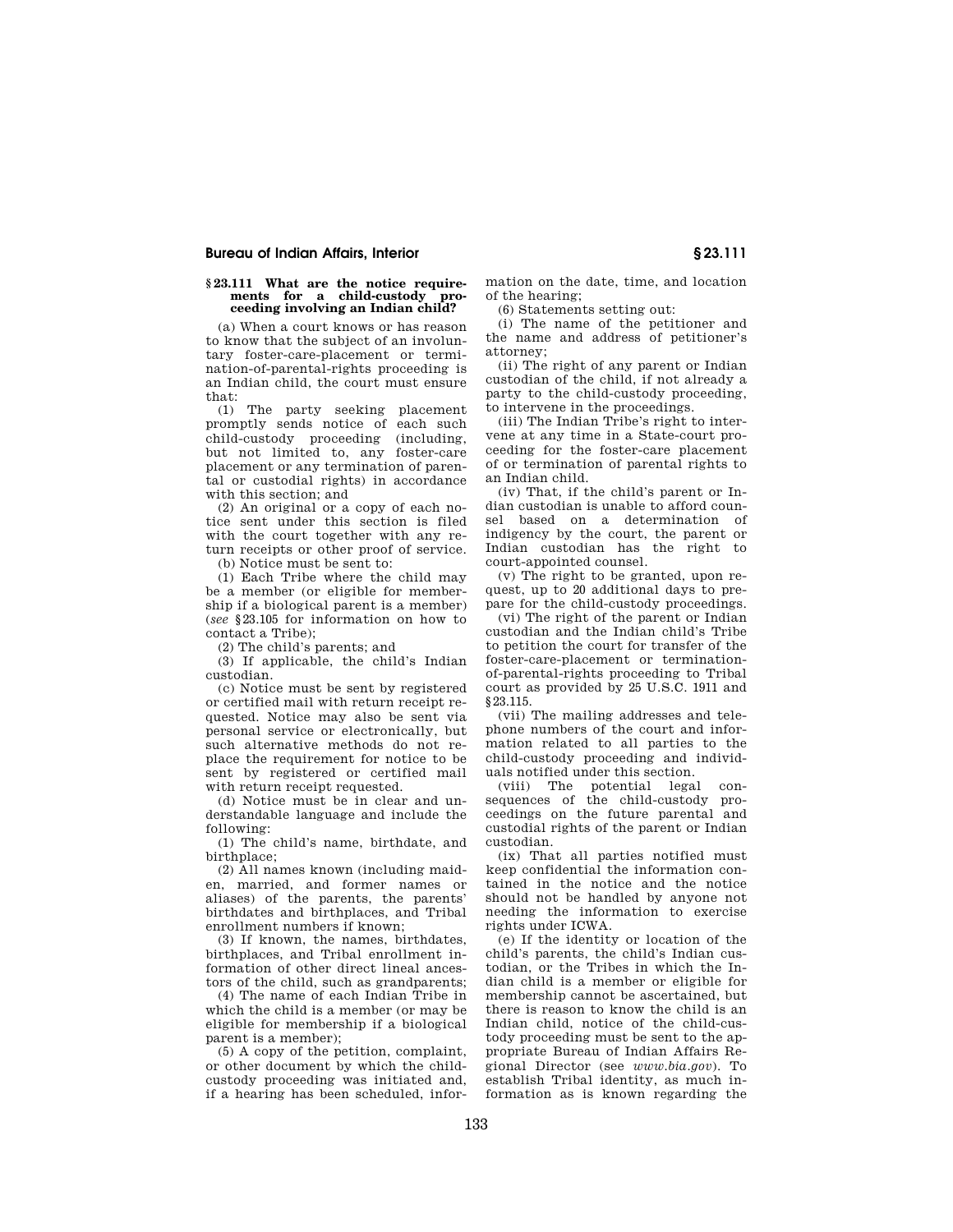child's direct lineal ancestors should be provided. The Bureau of Indian Affairs will not make a determination of Tribal membership but may, in some instances, be able to identify Tribes to contact.

(f) If there is a reason to know that a parent or Indian custodian possesses limited English proficiency and is therefore not likely to understand the contents of the notice, the court must provide language access services as required by Title VI of the Civil Rights Act and other Federal laws. To secure such translation or interpretation support, a court may contact or direct a party to contact the Indian child's Tribe or the local BIA office for assistance in locating and obtaining the name of a qualified translator or interpreter.

(g) If a parent or Indian custodian of an Indian child appears in court without an attorney, the court must inform him or her of his or her rights, including any applicable right to appointed counsel, right to request that the child-custody proceeding be transferred to Tribal court, right to object to such transfer, right to request additional time to prepare for the child-custody proceeding as provided in §23.112, and right (if the parent or Indian custodian is not already a party) to intervene in the child-custody proceedings.

#### **§ 23.112 What time limits and extensions apply?**

(a) No foster-care-placement or termination-of-parental-rights proceeding may be held until at least 10 days after receipt of the notice by the parent (or Indian custodian) and by the Tribe (or the Secretary). The parent, Indian custodian, and Tribe each have a right, upon request, to be granted up to 20 additional days from the date upon which notice was received to prepare for participation in the proceeding.

(b) Except as provided in 25 U.S.C. 1922 and §23.113, no child-custody proceeding for foster-care placement or termination of parental rights may be held until the waiting periods to which the parents or Indian custodians and to which the Indian child's Tribe are entitled have expired, as follows:

(1) 10 days after each parent or Indian custodian (or Secretary where the par-

**§ 23.112 25 CFR Ch. I (4–1–21 Edition)** 

ent or Indian custodian is unknown to the petitioner) has received notice of that particular child-custody proceeding in accordance with 25 U.S.C. 1912(a) and §23.111;

(2) 10 days after the Indian child's Tribe (or the Secretary if the Indian child's Tribe is unknown to the party seeking placement) has received notice of that particular child-custody proceeding in accordance with 25 U.S.C. 1912(a) and §23.111;

(3) Up to 30 days after the parent or Indian custodian has received notice of that particular child-custody proceeding in accordance with 25 U.S.C. 1912(a) and §23.111, if the parent or Indian custodian has requested up to 20 additional days to prepare for the child-custody proceeding as provided in 25 U.S.C. 1912(a) and §23.111; and

(4) Up to 30 days after the Indian child's Tribe has received notice of that particular child-custody proceeding in accordance with 25 U.S.C. 1912(a) and §23.111, if the Indian child's Tribe has requested up to 20 additional days to prepare for the child-custody proceeding.

(c) Additional time beyond the minimum required by 25 U.S.C. 1912 and §23.111 may also be available under State law or pursuant to extensions granted by the court.

## **§ 23.113 What are the standards for emergency proceedings involving an Indian child?**

(a) Any emergency removal or placement of an Indian child under State law must terminate immediately when the removal or placement is no longer necessary to prevent imminent physical damage or harm to the child.

(b) The State court must:

(1) Make a finding on the record that the emergency removal or placement is necessary to prevent imminent physical damage or harm to the child;

(2) Promptly hold a hearing on whether the emergency removal or placement continues to be necessary whenever new information indicates that the emergency situation has ended; and

(3) At any court hearing during the emergency proceeding, determine whether the emergency removal or placement is no longer necessary to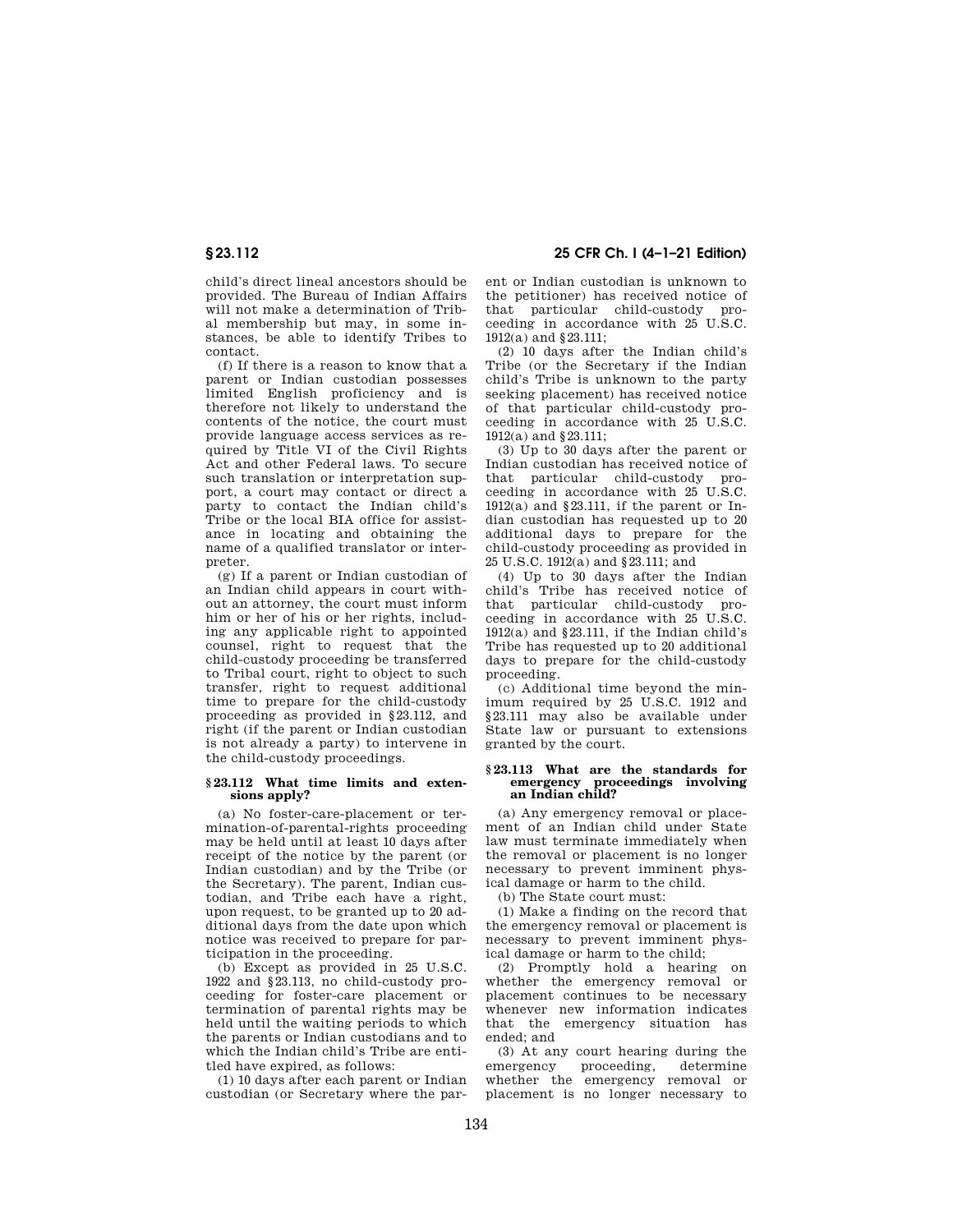prevent imminent physical damage or harm to the child.

(4) Immediately terminate (or ensure that the agency immediately terminates) the emergency proceeding once the court or agency possesses sufficient evidence to determine that the emergency removal or placement is no longer necessary to prevent imminent physical damage or harm to the child.

(c) An emergency proceeding can be terminated by one or more of the following actions:

(1) Initiation of a child-custody proceeding subject to the provisions of ICWA;

(2) Transfer of the child to the jurisdiction of the appropriate Indian Tribe; or

(3) Restoring the child to the parent or Indian custodian.

(d) A petition for a court order authorizing the emergency removal or continued emergency placement, or its accompanying documents, should contain a statement of the risk of imminent physical damage or harm to the Indian child and any evidence that the emergency removal or placement continues to be necessary to prevent such imminent physical damage or harm to the child. The petition or its accompanying documents should also contain the following information:

(1) The name, age, and last known address of the Indian child;

(2) The name and address of the child's parents and Indian custodians, if any;

(3) The steps taken to provide notice to the child's parents, custodians, and Tribe about the emergency proceeding;

(4) If the child's parents and Indian custodians are unknown, a detailed explanation of what efforts have been made to locate and contact them, including contact with the appropriate BIA Regional Director (see *www.bia.gov*);

(5) The residence and the domicile of the Indian child;

(6) If either the residence or the domicile of the Indian child is believed to be on a reservation or in an Alaska Native village, the name of the Tribe affiliated with that reservation or village;

(7) The Tribal affiliation of the child and of the parents or Indian custodians;

(8) A specific and detailed account of the circumstances that led the agency responsible for the emergency removal of the child to take that action;

(9) If the child is believed to reside or be domiciled on a reservation where the Tribe exercises exclusive jurisdiction over child-custody matters, a statement of efforts that have been made and are being made to contact the Tribe and transfer the child to the Tribe's jurisdiction; and

(10) A statement of the efforts that have been taken to assist the parents or Indian custodians so the Indian child may safely be returned to their custody.

(e) An emergency proceeding regarding an Indian child should not be continued for more than 30 days unless the court makes the following determinations:

(1) Restoring the child to the parent or Indian custodian would subject the child to imminent physical damage or harm;

(2) The court has been unable to transfer the proceeding to the jurisdiction of the appropriate Indian Tribe; and

(3) It has not been possible to initiate a ''child-custody proceeding'' as defined in §23.2.

## **§ 23.114 What are the requirements for determining improper removal?**

(a) If, in the course of any child-custody proceeding, any party asserts or the court has reason to believe that the Indian child may have been improperly removed from the custody of his or her parent or Indian custodian, or that the Indian child has been improperly retained (such as after a visit or other temporary relinquishment of custody), the court must expeditiously determine whether there was improper removal or retention.

(b) If the court finds that the Indian child was improperly removed or retained, the court must terminate the proceeding and the child must be returned immediately to his or her parent or Indian custodian, unless returning the child to his parent or Indian custodian would subject the child to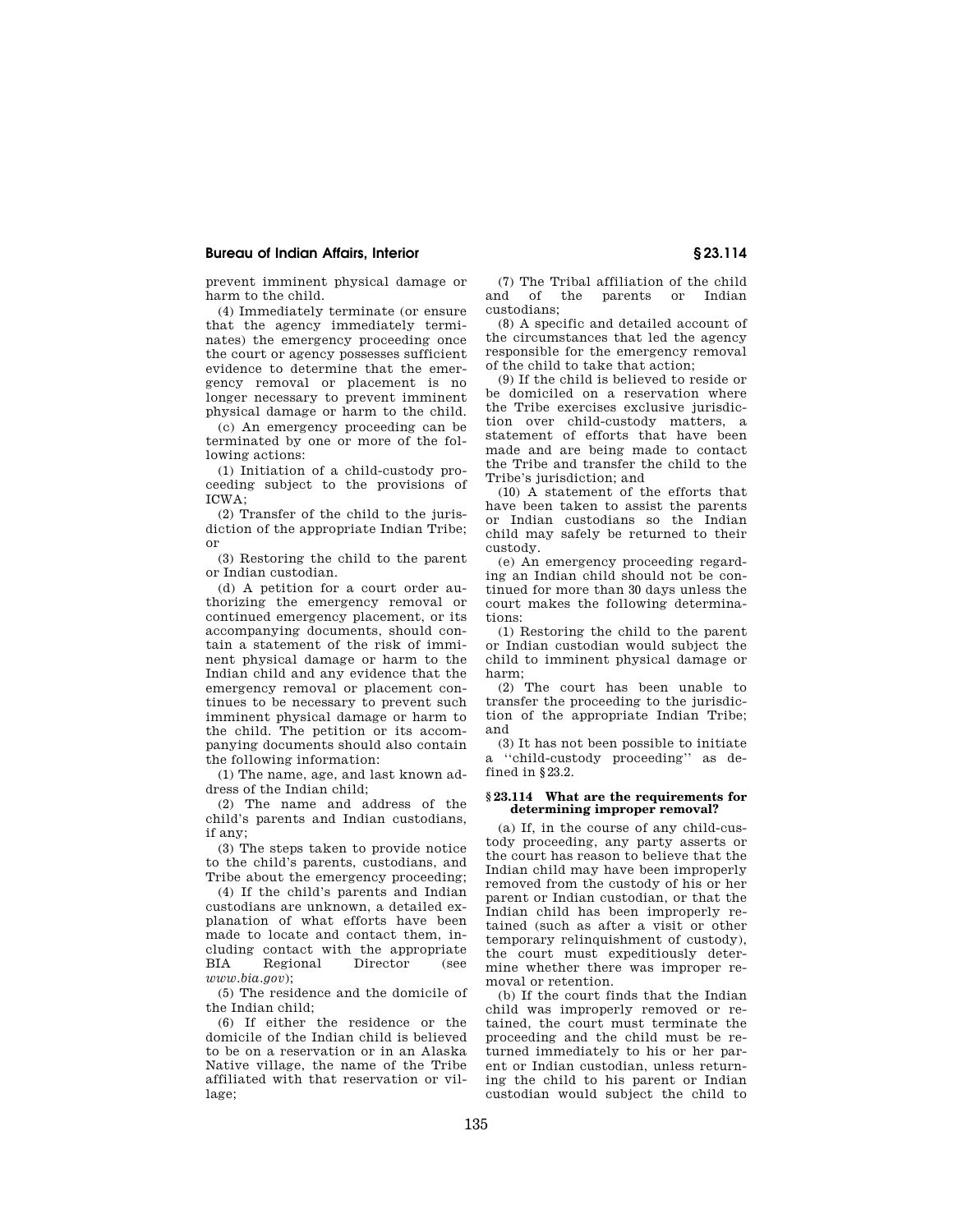substantial and immediate danger or threat of such danger.

## PETITIONS TO TRANSFER TO TRIBAL **COURT**

## **§ 23.115 How are petitions for transfer of a proceeding made?**

(a) Either parent, the Indian custodian, or the Indian child's Tribe may request, at any time, orally on the record or in writing, that the State court transfer a foster-care or termination-of-parental-rights proceeding to the jurisdiction of the child's Tribe.

(b) The right to request a transfer is available at any stage in each fostercare or termination-of-parental-rights proceeding.

## **§ 23.116 What happens after a petition for transfer is made?**

Upon receipt of a transfer petition, the State court must ensure that the Tribal court is promptly notified in writing of the transfer petition. This notification may request a timely response regarding whether the Tribal court wishes to decline the transfer.

## **§ 23.117 What are the criteria for ruling on transfer petitions?**

Upon receipt of a transfer petition from an Indian child's parent, Indian custodian, or Tribe, the State court must transfer the child-custody proceeding unless the court determines that transfer is not appropriate because one or more of the following criteria are met:

(a) Either parent objects to such transfer;

(b) The Tribal court declines the transfer; or

(c) Good cause exists for denying the transfer.

# **§ 23.118 How is a determination of ''good cause'' to deny transfer made?**

(a) If the State court believes, or any party asserts, that good cause to deny transfer exists, the reasons for that belief or assertion must be stated orally on the record or provided in writing on the record and to the parties to the child-custody proceeding.

(b) Any party to the child-custody proceeding must have the opportunity to provide the court with views regarding whether good cause to deny transfer exists.

(c) In determining whether good cause exists, the court must not consider:

(1) Whether the foster-care or termination-of-parental-rights proceeding is at an advanced stage if the Indian child's parent, Indian custodian, or Tribe did not receive notice of the child-custody proceeding until an advanced stage;

(2) Whether there have been prior proceedings involving the child for which no petition to transfer was filed;

(3) Whether transfer could affect the placement of the child;

(4) The Indian child's cultural connections with the Tribe or its reservation; or

(5) Socioeconomic conditions or any negative perception of Tribal or BIA social services or judicial systems.

(d) The basis for any State-court decision to deny transfer should be stated orally on the record or in a written order.

## **§ 23.119 What happens after a petition for transfer is granted?**

(a) If the Tribal court accepts the transfer, the State court should expeditiously provide the Tribal court with all records related to the proceeding, including, but not limited to, the pleadings and any court record.

(b) The State court should work with the Tribal court to ensure that the transfer of the custody of the Indian child and of the proceeding is accomplished smoothly and in a way that minimizes the disruption of services to the family.

## ADJUDICATION OF INVOLUNTARY PROCEEDINGS

## **§ 23.120 How does the State court ensure that active efforts have been made?**

(a) Prior to ordering an involuntary foster-care placement or termination of parental rights, the court must conclude that active efforts have been made to prevent the breakup of the Indian family and that those efforts have been unsuccessful.

(b) Active efforts must be documented in detail in the record.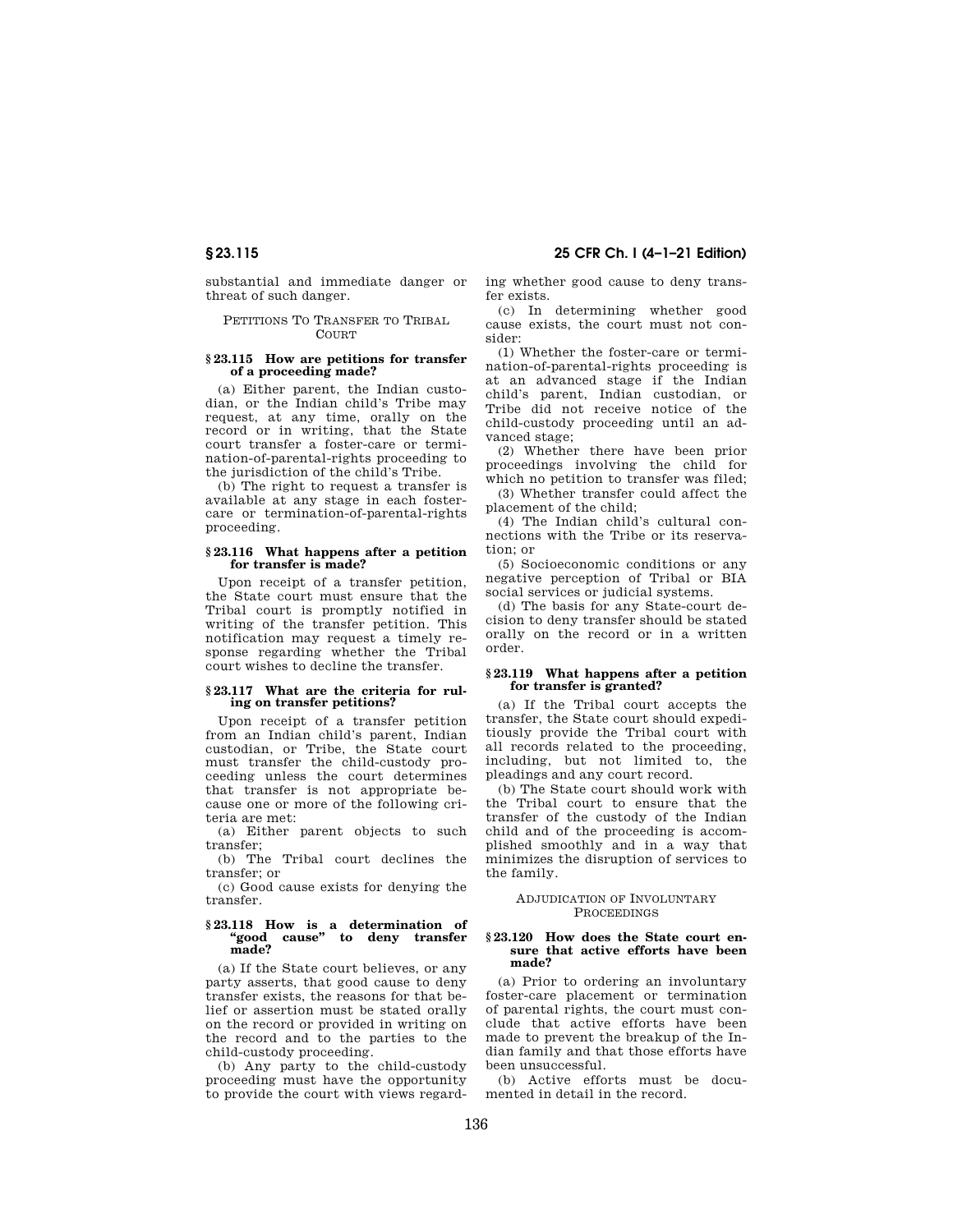## **§ 23.121 What are the applicable standards of evidence?**

(a) The court must not order a fostercare placement of an Indian child unless clear and convincing evidence is presented, including the testimony of one or more qualified expert witnesses, demonstrating that the child's continued custody by the child's parent or Indian custodian is likely to result in serious emotional or physical damage to the child.

(b) The court must not order a termination of parental rights for an Indian child unless evidence beyond a reasonable doubt is presented, including the testimony of one or more qualified expert witnesses, demonstrating that the child's continued custody by the child's parent or Indian custodian is likely to result in serious emotional or physical damage to the child.

(c) For a foster-care placement or termination of parental rights, the evidence must show a causal relationship between the particular conditions in the home and the likelihood that continued custody of the child will result in serious emotional or physical damage to the particular child who is the subject of the child-custody proceeding.

(d) Without a causal relationship identified in paragraph (c) of this section, evidence that shows only the existence of community or family poverty, isolation, single parenthood, custodian age, crowded or inadequate housing, substance abuse, or nonconforming social behavior does not by itself constitute clear and convincing evidence or evidence beyond a reasonable doubt that continued custody is likely to result in serious emotional or physical damage to the child.

## **§ 23.122 Who may serve as a qualified expert witness?**

(a) A qualified expert witness must be qualified to testify regarding whether the child's continued custody by the parent or Indian custodian is likely to result in serious emotional or physical damage to the child and should be qualified to testify as to the prevailing social and cultural standards of the Indian child's Tribe. A person may be designated by the Indian child's Tribe as being qualified to testify to the prevailing social and cultural standards of the Indian child's Tribe.

(b) The court or any party may request the assistance of the Indian child's Tribe or the BIA office serving the Indian child's Tribe in locating persons qualified to serve as expert witnesses.

(c) The social worker regularly assigned to the Indian child may not serve as a qualified expert witness in child-custody proceedings concerning the child.

## **§ 23.123 [Reserved]**

#### VOLUNTARY PROCEEDINGS

## **§ 23.124 What actions must a State court undertake in voluntary proceedings?**

(a) The State court must require the participants in a voluntary proceeding to state on the record whether the child is an Indian child, or whether there is reason to believe the child is an Indian child, as provided in §23.107.

(b) If there is reason to believe the child is an Indian child, the State court must ensure that the party seeking placement has taken all reasonable steps to verify the child's status. This may include contacting the Tribe of which it is believed the child is a member (or eligible for membership and of which the biological parent is a member) to verify the child's status. As described in §23.107, where a consenting parent requests anonymity, a Tribe receiving such information must keep relevant documents and information confidential.

(c) State courts must ensure that the placement for the Indian child complies with §§23.129–23.132.

#### **§ 23.125 How is consent obtained?**

(a) A parent's or Indian custodian's consent to a voluntary termination of parental rights or to a foster-care, preadoptive, or adoptive placement must be executed in writing and recorded before a court of competent jurisdiction.

(b) Prior to accepting the consent, the court must explain to the parent or Indian custodian:

(1) The terms and consequences of the consent in detail; and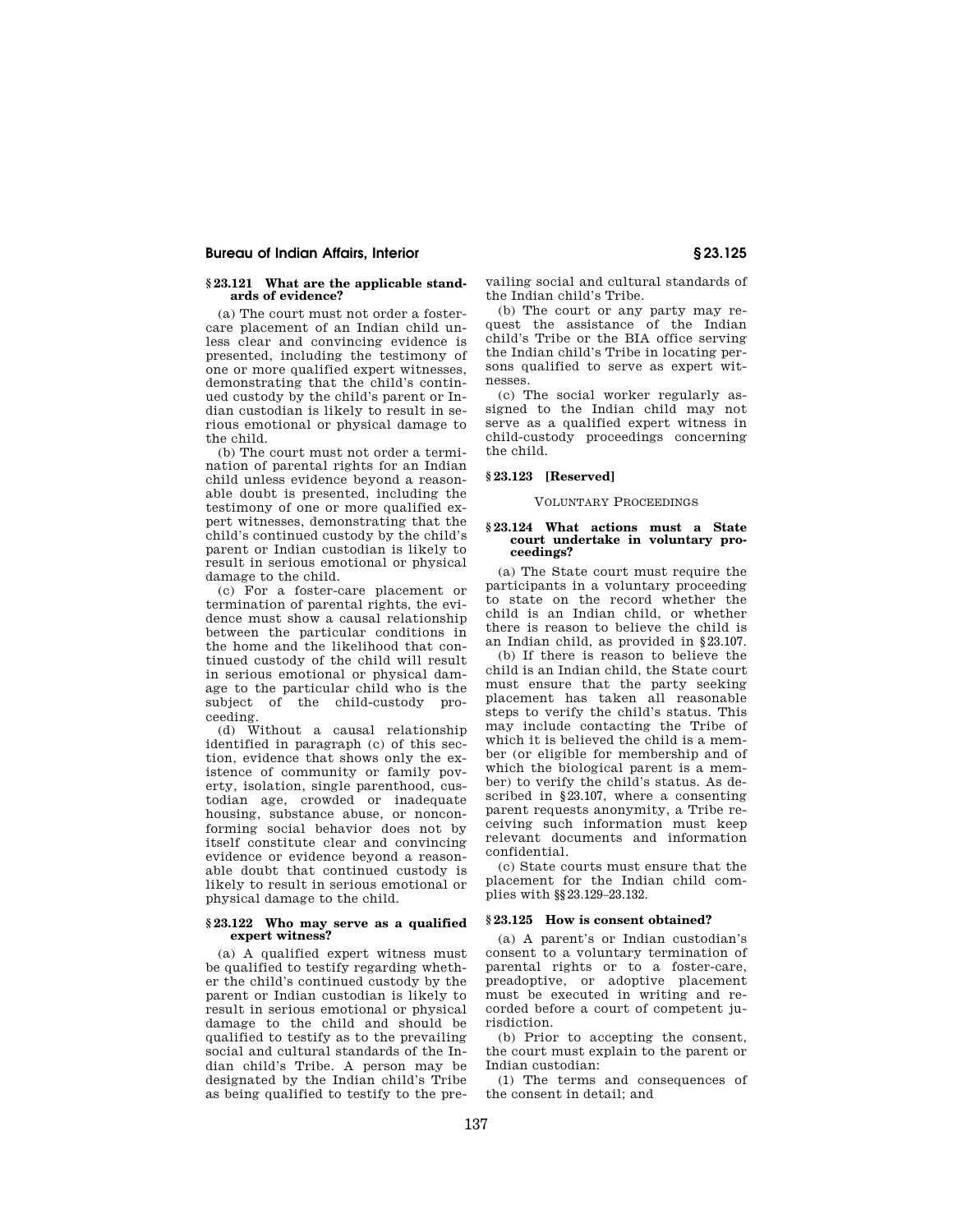(2) The following limitations, applicable to the type of child-custody proceeding for which consent is given, on withdrawal of consent:

(i) For consent to foster-care placement, the parent or Indian custodian may withdraw consent for any reason, at any time, and have the child returned; or

(ii) For consent to termination of parental rights, the parent or Indian custodian may withdraw consent for any reason, at any time prior to the entry of the final decree of termination and have the child returned; or

(iii) For consent to an adoptive placement, the parent or Indian custodian may withdraw consent for any reason, at any time prior to the entry of the final decree of adoption, and have the child returned.

(c) The court must certify that the terms and consequences of the consent were explained on the record in detail in English (or the language of the parent or Indian custodian, if English is not the primary language) and were fully understood by the parent or Indian custodian.

(d) Where confidentiality is requested or indicated, execution of consent need not be made in a session of court open to the public but still must be made before a court of competent jurisdiction in compliance with this section.

(e) A consent given prior to, or within 10 days after, the birth of an Indian child is not valid.

#### **§ 23.126 What information must a consent document contain?**

(a) If there are any conditions to the consent, the written consent must clearly set out the conditions.

(b) A written consent to foster-care placement should contain, in addition to the information specified in paragraph (a) of this section, the name and birthdate of the Indian child; the name of the Indian child's Tribe; the Tribal enrollment number for the parent and for the Indian child, where known, or some other indication of the child's membership in the Tribe; the name, address, and other identifying information of the consenting parent or Indian custodian; the name and address of the person or entity, if any, who arranged the placement; and the name and ad-

**§ 23.126 25 CFR Ch. I (4–1–21 Edition)** 

dress of the prospective foster parents, if known at the time.

## **§ 23.127 How is withdrawal of consent to** a foster-care **achieved?**

(a) The parent or Indian custodian may withdraw consent to voluntary foster-care placement at any time.

(b) To withdraw consent, the parent or Indian custodian must file a written document with the court or otherwise testify before the court. Additional methods of withdrawing consent may be available under State law.

(c) When a parent or Indian custodian withdraws consent to a voluntary foster-care placement, the court must ensure that the Indian child is returned to that parent or Indian custodian as soon as practicable.

#### **§ 23.128 How is withdrawal of consent to a termination of parental rights or adoption achieved?**

(a) A parent may withdraw consent to voluntary termination of parental rights at any time prior to the entry of a final decree of termination.

(b) A parent or Indian custodian may withdraw consent to voluntary adoption at any time prior to the entry of a final decree of adoption.

(c) To withdraw consent prior to the entry of a final decree of adoption, the parent or Indian custodian must file a written document with the court or otherwise testify before the court. Additional methods of withdrawing consent may be available under State law.

(d) The court in which the withdrawal of consent is filed must promptly notify the person or entity who arranged any voluntary preadoptive or adoptive placement of such filing, and the Indian child must be returned to the parent or Indian custodian as soon as practicable.

#### **DISPOSITIONS**

## **§ 23.129 When do the placement preferences apply?**

(a) In any preadoptive, adoptive, or foster-care placement of an Indian child, the placement preferences specified in §23.130 and §23.131 apply.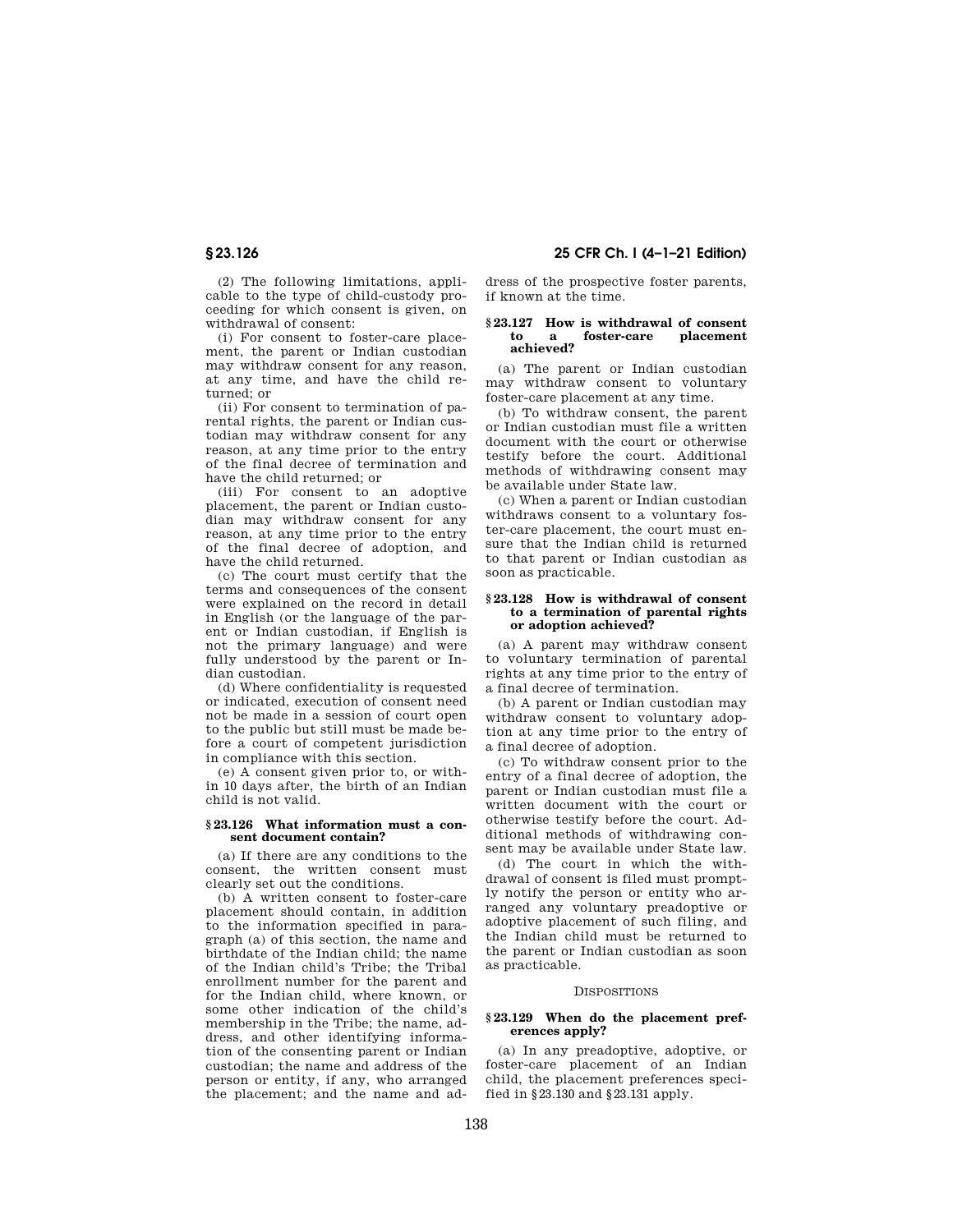(b) Where a consenting parent requests anonymity in a voluntary proceeding, the court must give weight to the request in applying the preferences.

(c) The placement preferences must be applied in any foster-care, preadoptive, or adoptive placement unless there is a determination on the record that good cause under §23.132 exists to not apply those placement preferences.

## **§ 23.130 What placement preferences apply in adoptive placements?**

(a) In any adoptive placement of an Indian child under State law, where the Indian child's Tribe has not established a different order of preference under paragraph (b) of this section, preference must be given in descending order, as listed below, to placement of the child with:

(1) A member of the Indian child's extended family;

(2) Other members of the Indian child's Tribe; or

(3) Other Indian families.

(b) If the Indian child's Tribe has established by resolution a different order of preference than that specified in ICWA, the Tribe's placement preferences apply.

(c) The court must, where appropriate, also consider the placement preference of the Indian child or Indian child's parent.

#### **§ 23.131 What placement preferences apply in foster-care or preadoptive placements?**

(a) In any foster-care or preadoptive placement of an Indian child under State law, including changes in fostercare or preadoptive placements, the child must be placed in the least-restrictive setting that:

(1) Most approximates a family, taking into consideration sibling attachment;

(2) Allows the Indian child's special needs (if any) to be met; and

(3) Is in reasonable proximity to the Indian child's home, extended family, or siblings.

(b) In any foster-care or preadoptive placement of an Indian child under State law, where the Indian child's Tribe has not established a different order of preference under paragraph (c) of this section, preference must be given, in descending order as listed below, to placement of the child with:

(1) A member of the Indian child's extended family;

(2) A foster home that is licensed, approved, or specified by the Indian child's Tribe;

(3) An Indian foster home licensed or approved by an authorized non-Indian licensing authority; or

(4) An institution for children approved by an Indian Tribe or operated by an Indian organization which has a program suitable to meet the child's needs.

(c) If the Indian child's Tribe has established by resolution a different order of preference than that specified in ICWA, the Tribe's placement preferences apply, so long as the placement is the least-restrictive setting appropriate to the particular needs of the Indian child, as provided in paragraph (a) of this section.

(d) The court must, where appropriate, also consider the preference of the Indian child or the Indian child's parent.

#### **§ 23.132 How is a determination of ''good cause'' to depart from the placement preferences made?**

(a) If any party asserts that good cause not to follow the placement preferences exists, the reasons for that belief or assertion must be stated orally on the record or provided in writing to the parties to the child-custody proceeding and the court.

(b) The party seeking departure from the placement preferences should bear the burden of proving by clear and convincing evidence that there is ''good cause'' to depart from the placement preferences.

(c) A court's determination of good cause to depart from the placement preferences must be made on the record or in writing and should be based on one or more of the following considerations:

(1) The request of one or both of the Indian child's parents, if they attest that they have reviewed the placement options, if any, that comply with the order of preference;

(2) The request of the child, if the child is of sufficient age and capacity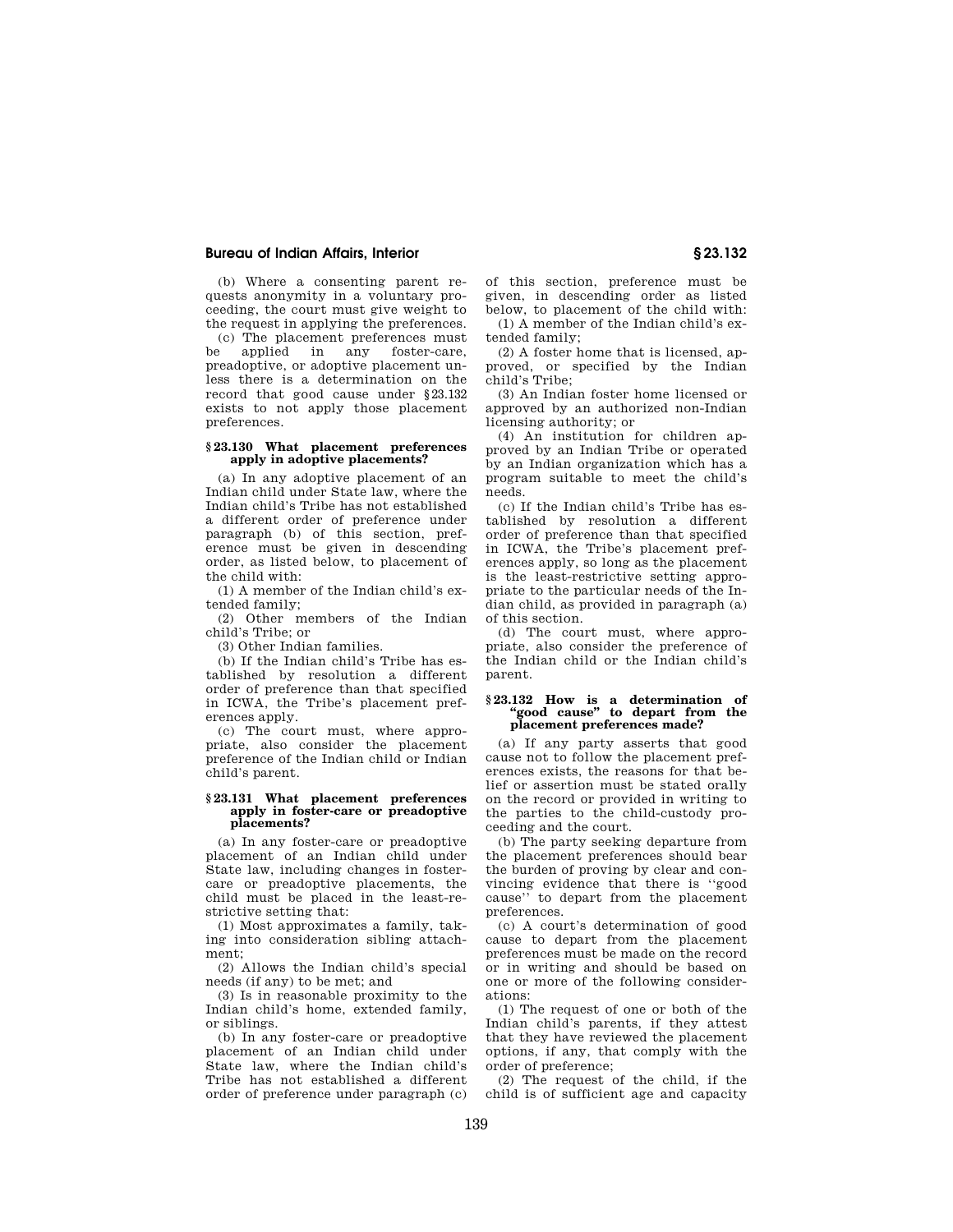**§ 23.133 25 CFR Ch. I (4–1–21 Edition)** 

to understand the decision that is being made;

(3) The presence of a sibling attachment that can be maintained only through a particular placement;

(4) The extraordinary physical, mental, or emotional needs of the Indian child, such as specialized treatment services that may be unavailable in the community where families who meet the placement preferences live;

(5) The unavailability of a suitable placement after a determination by the court that a diligent search was conducted to find suitable placements meeting the preference criteria, but none has been located. For purposes of this analysis, the standards for determining whether a placement is unavailable must conform to the prevailing social and cultural standards of the Indian community in which the Indian child's parent or extended family resides or with which the Indian child's parent or extended family members maintain social and cultural ties.

(d) A placement may not depart from the preferences based on the socioeconomic status of any placement relative to another placement.

(e) A placement may not depart from the preferences based solely on ordinary bonding or attachment that flowed from time spent in a non-preferred placement that was made in violation of ICWA.

## ACCESS

## **§ 23.133 Should courts allow participation by alternative methods?**

If it possesses the capability, the court should allow alternative methods of participation in State-court childcustody proceedings involving an Indian child, such as participation by telephone, videoconferencing, or other methods.

#### **§ 23.134 Who has access to reports and records during a proceeding?**

Each party to an emergency proceeding or a foster-care-placement or termination-of-parental-rights proceeding under State law involving an Indian child has a right to timely examine all reports and other documents filed or lodged with the court upon which any decision with respect to such action may be based.

## **§ 23.135 [Reserved]**

POST-TRIAL RIGHTS & RESPONSIBILITIES

## **§ 23.136 What are the requirements for vacating an adoption based on consent having been obtained through fraud or duress?**

(a) Within two years after a final decree of adoption of any Indian child by a State court, or within any longer period of time permitted by the law of the State, the State court may invalidate the voluntary adoption upon finding that the parent's consent was obtained by fraud or duress.

(b) Upon the parent's filing of a petition to vacate the final decree of adoption of the parent's Indian child, the court must give notice to all parties to the adoption proceedings and the Indian child's Tribe and must hold a hearing on the petition.

(c) Where the court finds that the parent's consent was obtained through fraud or duress, the court must vacate the final decree of adoption, order the consent revoked, and order that the child be returned to the parent.

#### **§ 23.137 Who can petition to invalidate an action for certain ICWA violations?**

(a) Any of the following may petition any court of competent jurisdiction to invalidate an action for foster-care placement or termination of parental rights under state law where it is alleged that 25 U.S.C. 1911, 1912, or 1913 has been violated:

(1) An Indian child who is or was the subject of any action for foster-care placement or termination of parental rights;

(2) A parent or Indian custodian from whose custody such child was removed; and

(3) The Indian child's Tribe.

(b) Upon a showing that an action for foster-care placement or termination of parental rights violated any provision of 25 U.S.C. 1911, 1912, or 1913, the court must determine whether it is appropriate to invalidate the action.

(c) To petition for invalidation, there is no requirement that the petitioner's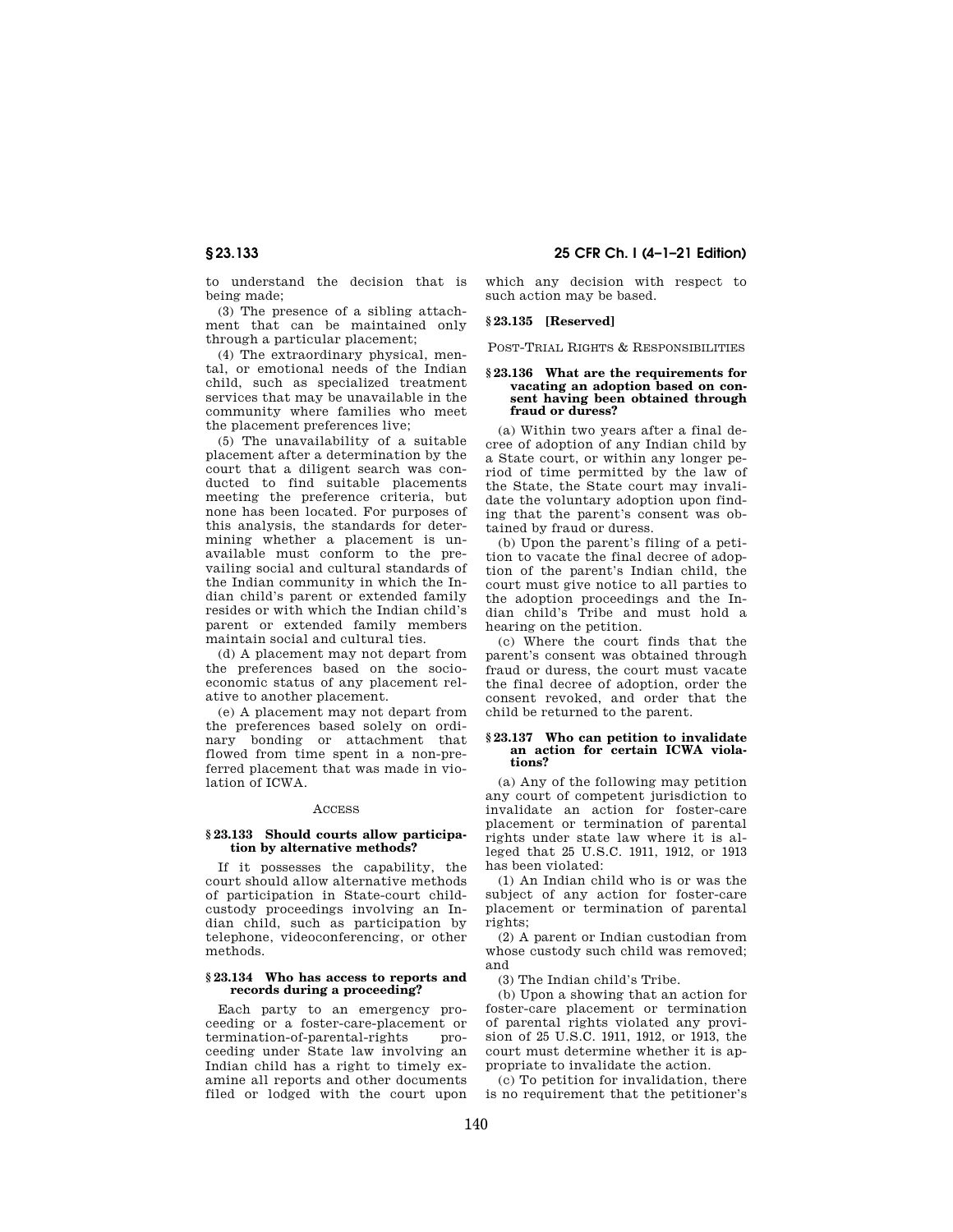rights under ICWA were violated; rather, a petitioner may challenge the action based on any violations of 25 U.S.C. 1911, 1912, or 1913 during the course of the child-custody proceeding.

#### **§ 23.138 What are the rights to information about adoptees' Tribal affiliations?**

Upon application by an Indian who has reached age 18 who was the subject of an adoptive placement, the court that entered the final decree of adoption must inform such individual of the Tribal affiliations, if any, of the individual's biological parents and provide such other information necessary to protect any rights, which may include Tribal membership, resulting from the individual's Tribal relationship.

#### **§ 23.139 Must notice be given of a change in an adopted Indian child's status?**

(a) If an Indian child has been adopted, the court must notify, by registered or certified mail with return receipt requested, the child's biological parent or prior Indian custodian and the Indian child's Tribe whenever:

(1) A final decree of adoption of the Indian child has been vacated or set aside; or

(2) The adoptive parent has voluntarily consented to the termination of his or her parental rights to the child.

(b) The notice must state the current name, and any former name, of the Indian child, inform the recipient of the right to petition for return of custody of the child, and provide sufficient information to allow the recipient to participate in any scheduled hearings.

(c) A parent or Indian custodian may waive his or her right to such notice by executing a written waiver of notice and filing the waiver with the court.

(1) Prior to accepting the waiver, the court must explain the consequences of the waiver and explain how the waiver may be revoked.

(2) The court must certify that the terms and consequences of the waiver and how the waiver may be revoked were explained in detail in English (or the language of the parent or Indian custodian, if English is not the primary language), and were fully understood by the parent or Indian custodian.

(3) Where confidentiality is requested or indicated, execution of the waiver need not be made in a session of court open to the public but still must be made before a court of competent jurisdiction in compliance with this section.

(4) The biological parent or Indian custodian may revoke the waiver at any time by filing with the court a written notice of revocation.

(5) A revocation of the right to receive notice does not affect any childcustody proceeding that was completed before the filing of the notice of revocation.

#### RECORDKEEPING

#### **§ 23.140 What information must States furnish to the Bureau of Indian Affairs?**

(a) Any State court entering a final adoption decree or order in any voluntary or involuntary Indian-child adoptive placement must furnish a copy of the decree or order within 30 days to the Bureau of Indian Affairs, Chief, Division of Human Services, 1849 C Street NW, Mail Stop 3645 MIB, Washington, DC 20240, along with the following information, in an envelope marked ''Confidential'':

(1) Birth name and birthdate of the Indian child, and Tribal affiliation and name of the Indian child after adoption;

(2) Names and addresses of the biological parents;

(3) Names and addresses of the adoptive parents;

(4) Name and contact information for any agency having files or information relating to the adoption;

(5) Any affidavit signed by the biological parent or parents asking that their identity remain confidential; and

(6) Any information relating to Tribal membership or eligibility for Tribal membership of the adopted child.

(b) If a State agency has been designated as the repository for all Statecourt adoption information and is fulfilling the duties described in paragraph (a) of this section, the State courts in that State need not fulfill those same duties.

[59 FR 2256, Jan. 13, 1994, as amended at 83 FR 55268, Nov. 5, 2018]